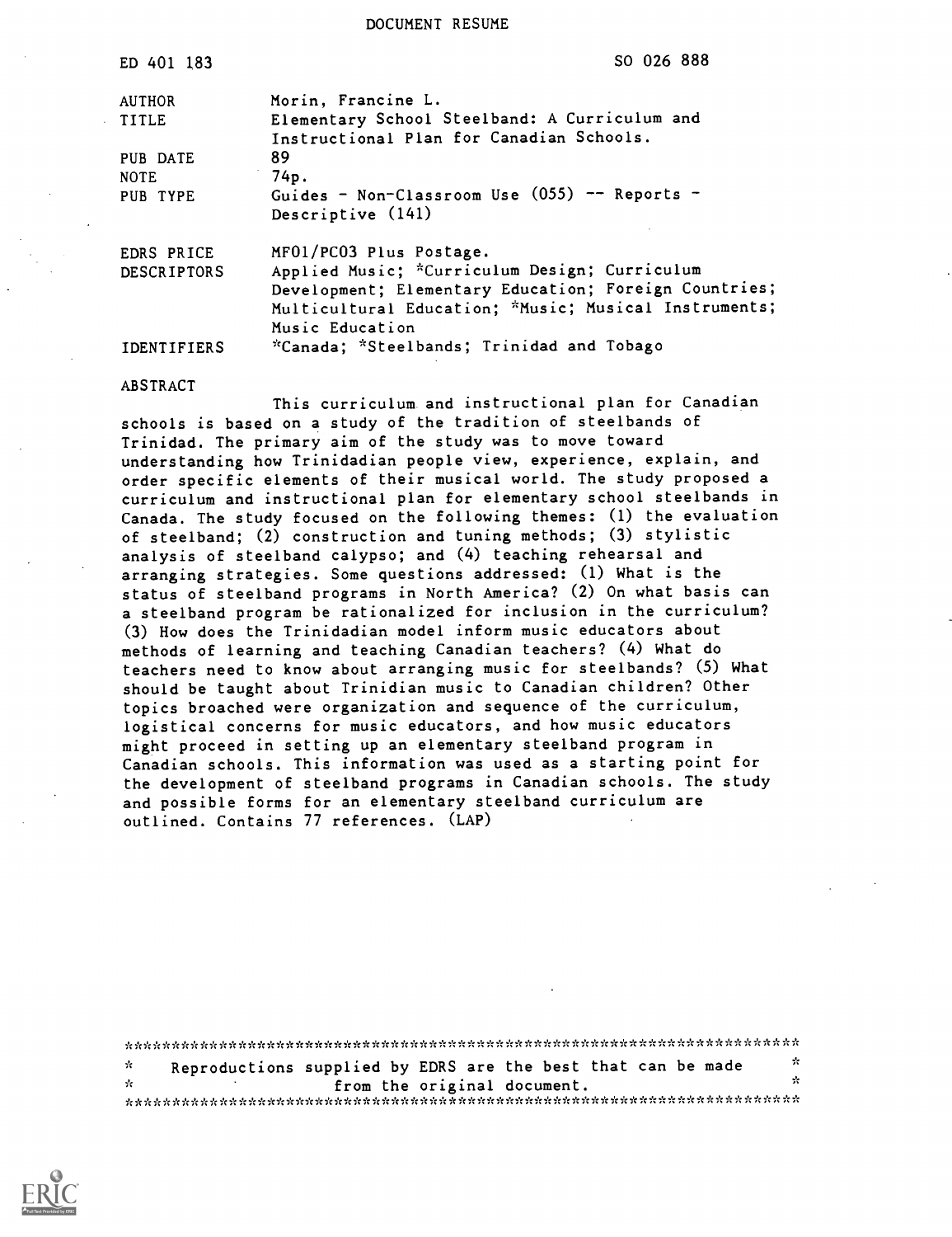ť

50

ED 401 183

Elementary School Steelband: A Curriculum and Instructional Plan for Canadian Schools Francine L. Morin

University of North Dakota

PERMISSION TO REPRODUCE AND DISSEMINATE THIS MATERIAL HAS BEEN GRANTED BY

FRANCINE L. Morin

TO THE EDUCATIONAL RESOURCES INFORMATION CENTER (ERIC)

U.S. DEPARTMENT OF EDUCATION<br>Office of Educational Research and Improvement<br>EDUCATIONAL RESOURCES INFORMATION<br>**X** This document has been reproduced as<br>received from the person or organization

- originating it.
- Minor changes have been made to improve reproduction quality.

Points of view or opinions stated in this document do not necessarily represent official OERI position or policy.

88 950 0.

Running Head: STEELBAND

BEST COPY AVAILABLE

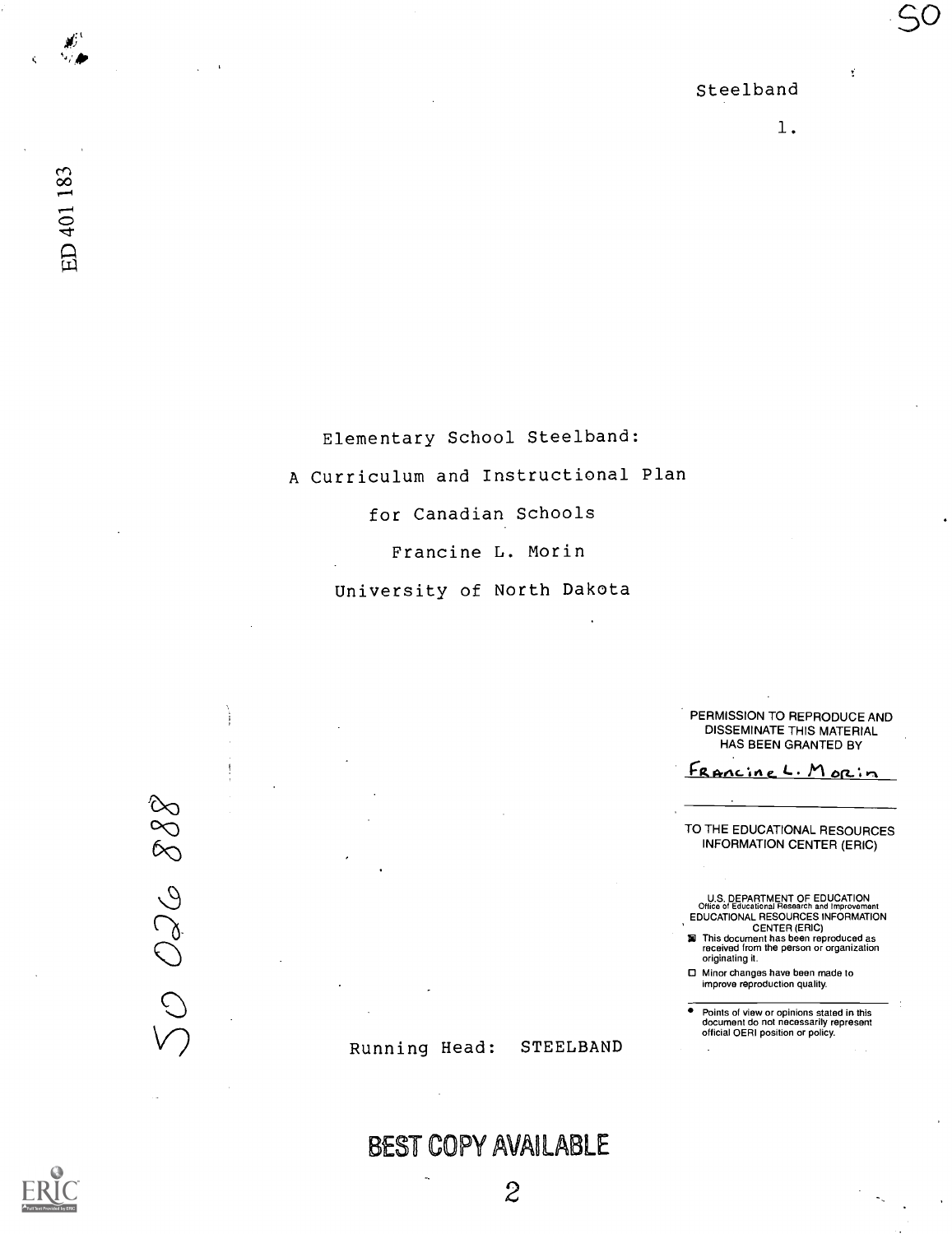# Table of Contents

 $\mathcal{L}_{\mathcal{A}}$ 

| Introduction                                   | 3  |  |  |  |
|------------------------------------------------|----|--|--|--|
| The Status of Educational Steelband Programs   |    |  |  |  |
| in North America                               | 6  |  |  |  |
| The Nature and Value of Steelband              | 11 |  |  |  |
| The Trinidadian Model of Music Making and      |    |  |  |  |
| Learning                                       | 16 |  |  |  |
| Rote Learning                                  | 16 |  |  |  |
| Mastery and Rotation of Instruments            | 22 |  |  |  |
| Sequencing Ensemble Playing                    | 25 |  |  |  |
| Playing Techniques                             | 28 |  |  |  |
| Synthesis Statements                           | 35 |  |  |  |
| The Music Teacher as Arranger                  | 40 |  |  |  |
| Outlining Curriculum Content for School        |    |  |  |  |
| Steelbands                                     | 46 |  |  |  |
| A Modular Approach                             | 47 |  |  |  |
| Style Module One                               | 49 |  |  |  |
| Style Module Two                               | 55 |  |  |  |
| The Logistics of Starting an Elementary School |    |  |  |  |
| Steelband in Canada                            | 57 |  |  |  |
| Summation                                      | 64 |  |  |  |
| References                                     | 65 |  |  |  |

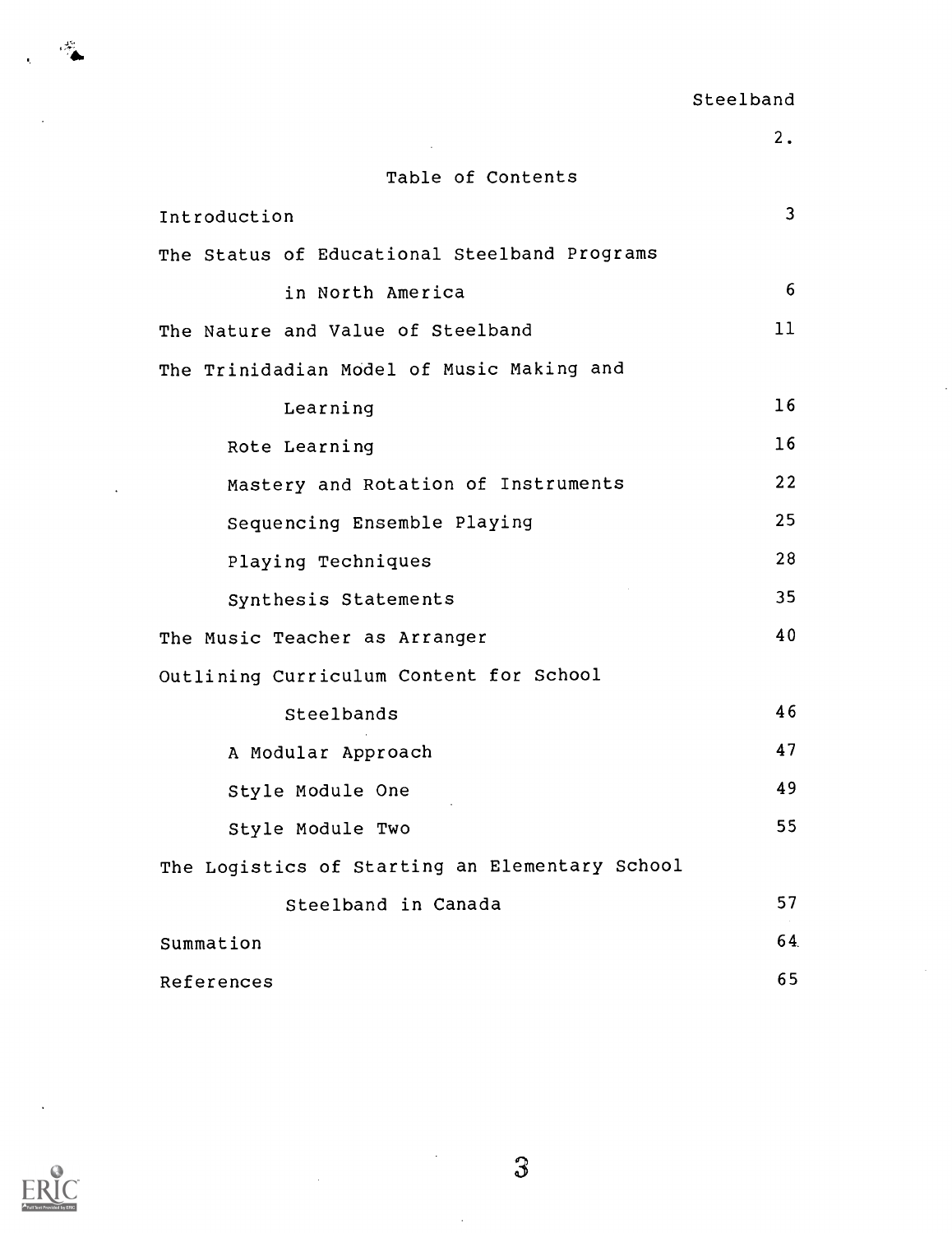#### Introduction

During the summer of 1988, this writer had the good fortune of participating in the University of Manitoba's first Institute for Steelband Playing. The offering was designed to give music educators and musicians an opportunity to learn about various aspects of steelband as a unique Trinidadian art form. In keeping with authentic traditions, an expert steeldrum maker and tuner and his assistant were brought from Trinidad to construct a nineteen-piece steel ensemble on location at the university. It proved to be a very convenient and naturalistic setting for observing and recording the process firsthand. In addition, one hundred hours of instructional time was spent with world-reknown steelbandsman, Ray Holman. As lecturer at Fatima College in Trinidad and award-winning pannist and arranger, Holman was well-qualified to bring the Trinidadian tradition of music-making to western musicians on Canadian soil. Supplementary instruction was given by Dr. Colin Walley, an ethnomusicologist and music educator who recently studied the phenomena of steelband for a prolonged period in Trinidad and was responsible for establishing the summer institute (Walley, 1987b).

The institute was viewed as a veritable and economical setting from which to conduct an ethnomusicological study of the Trinidadian tradition of steelband (Morin,

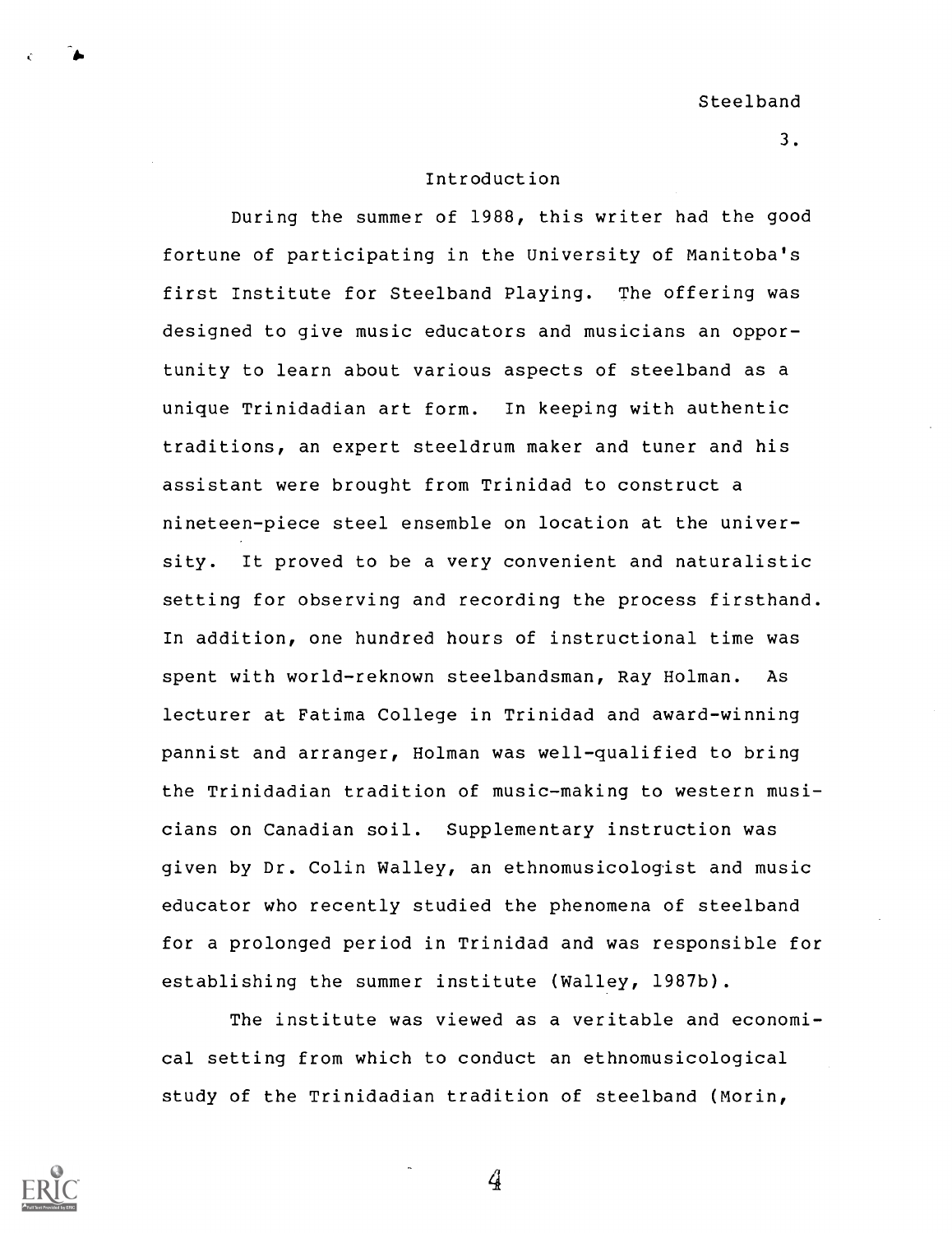4.

1988b). Mirroring the phenomenological perspective, the primary aim of the study was to move towards understanding how Trinidadian people view, experience, explain and order specific elements of their musical world. Four strands of questions gave focus to the study and addressed the following themes: (a) the evolution of steelband; (b) construction and tuning methods; (c) stylistic analysis of steelband calypso; and (d) teaching, rehearsal and arranging strategies. It seemed reasonable to use this information base as a starting point for the development of steelband programs in Canadian schools.

The present study is a logical progression for an elementary music educator. It attempts to interface the descriptive model of the Trinidadian tradition of steelband resulting from personal immersion in an authentic simulated setting with curriculum and instruction in Canadian elementary music classrooms. The following questions are targeted and addressed: What is the status of steelband programs in North America? On what bases can a steelband program be rationalized for

inclusion in the curriculum? How does the Trinidadian model inform music educators about methods of learning and teaching Canadian teachers?



 $\bullet$  . The set of  $\bullet$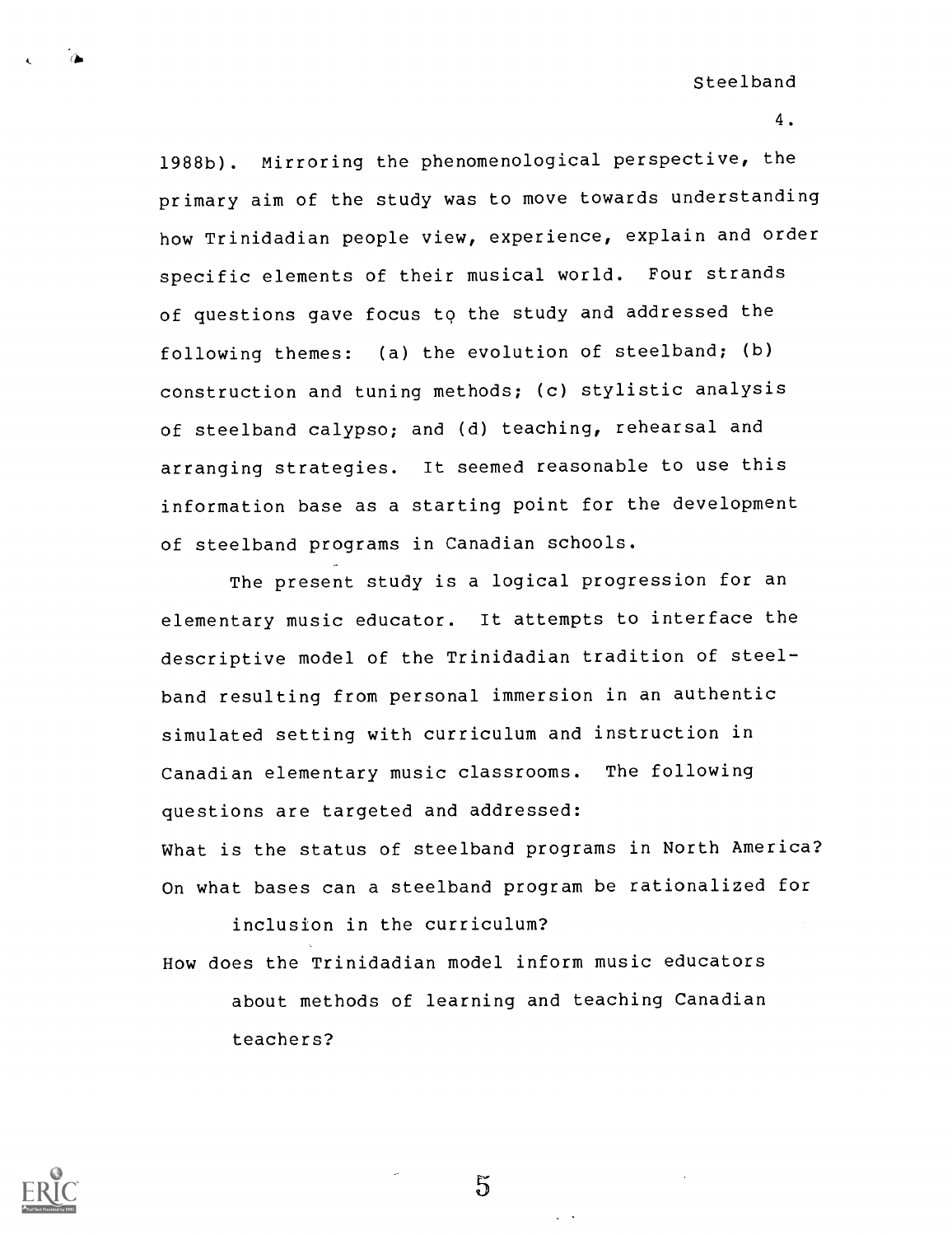What do teachers need to know about arranging music for steelbands?

What should be taught about Trinidadian musics to Canadian children?

How could the curriculum be organized and sequenced? What logistical concerns would music educators have and

how might these be addressed?

How would music educators proceed in setting up an elemen-

tary steeldrum program in Canadian schools?

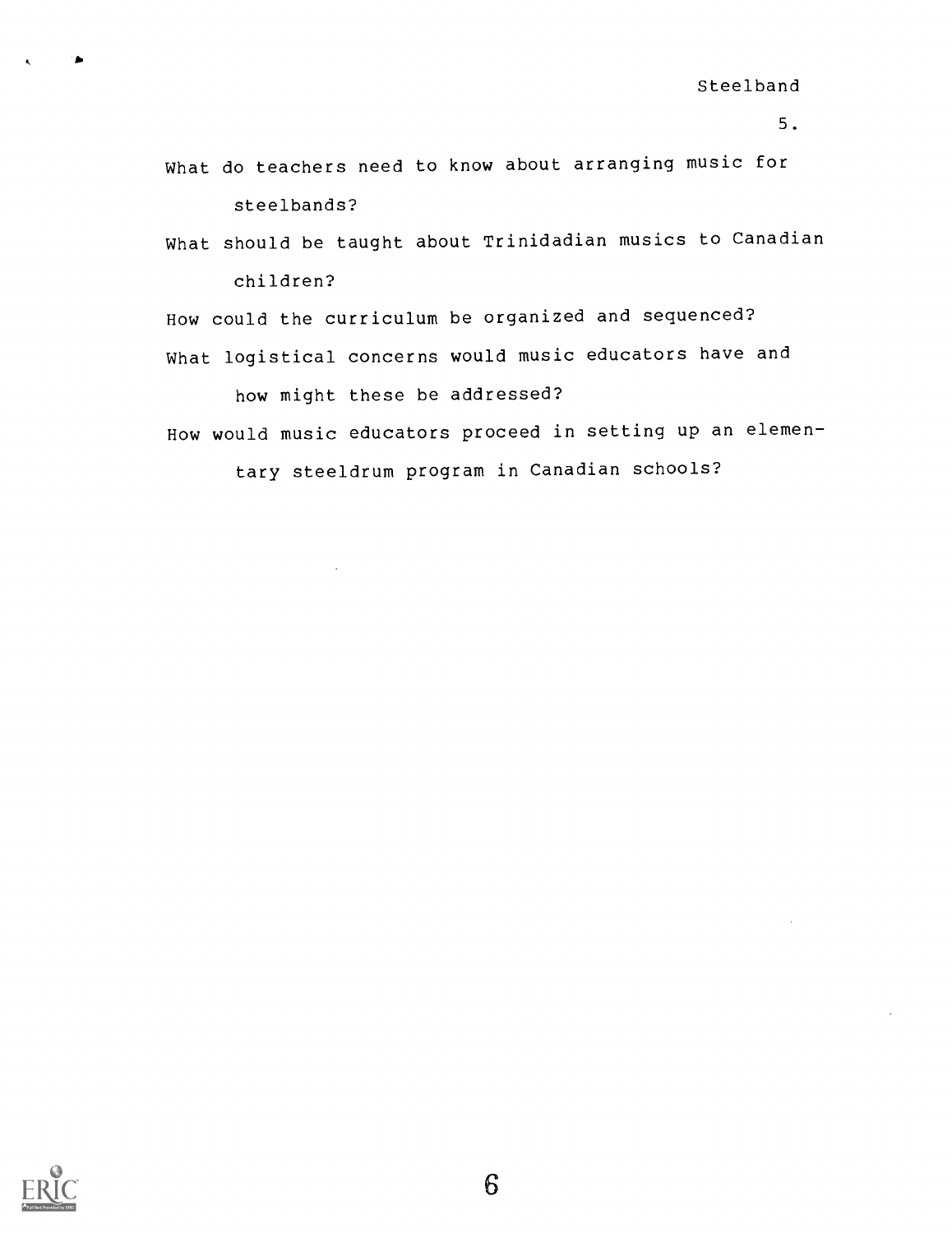The Status of Educational Steelband Programs

### in North America

One of the most important factors to be taken into account when proposing new curriculum plans in any field of study is the current condition of the educational programs in question. Most curriculum designers would logically begin by collecting and analyzing previously gathered data about particular programs. In the case of steelbands, this task is difficult because programs are still within developmental stages in the North American educational community, where formal assessments and status reports are not yet available. Researchers do, however, have access to brief references that attempt to provide at least profiles of interest and growth in steelband as a North American music education phenomena. To illustrate this point, an excerpt from a mainstream percussion journal is given:

In recent years, as enthusiasm for hearing and playing pans has been sweeping the country, steelbands and related groups have become an established part of music programs in a growing number of high schools and colleges. Even grade schools throughout the U.S. have begun to introduce steel drum activities. (Snider, 1986b, p. 33)

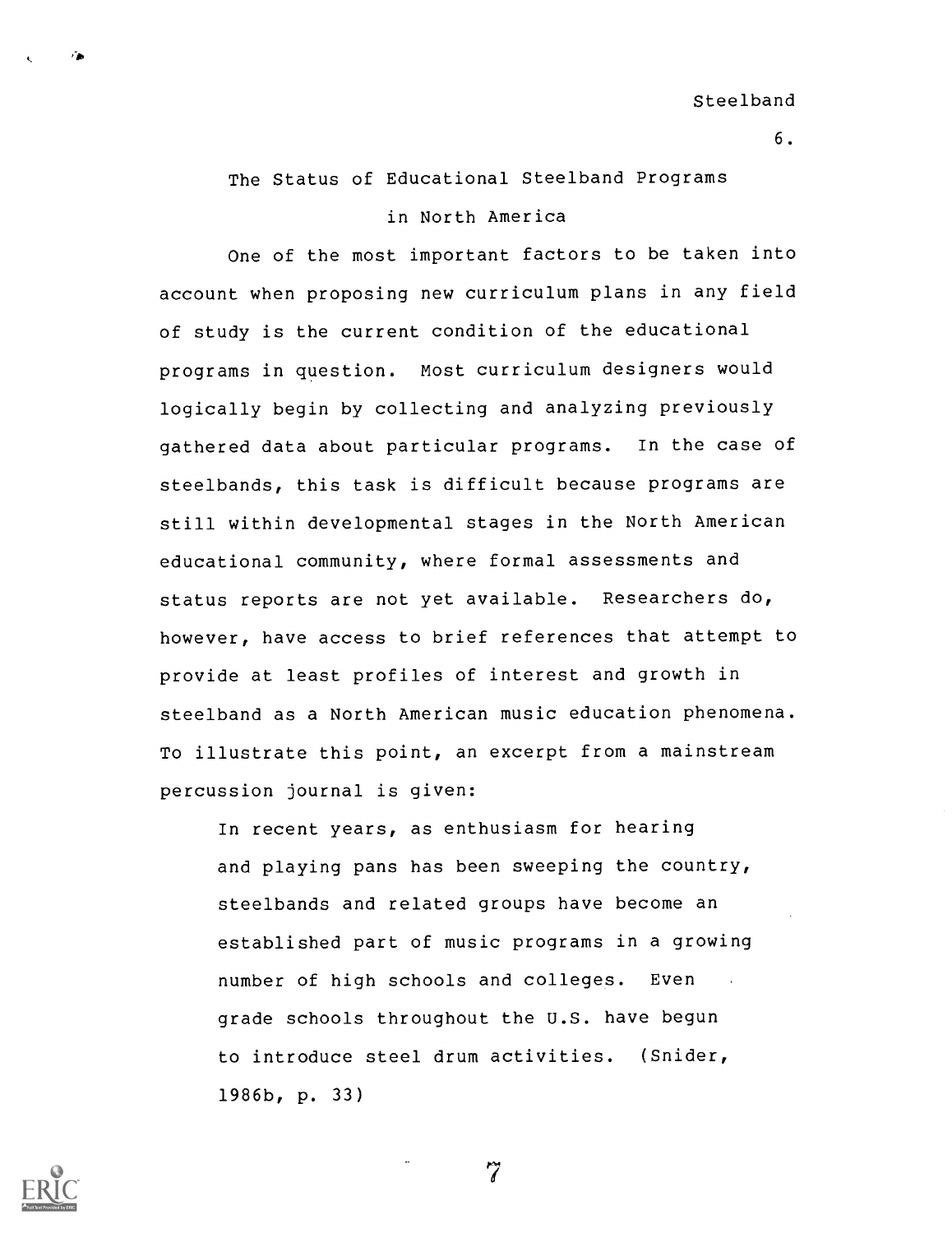7.

The establishment of educational steelband programs in Trinidad and Europe is well documented. To exemplify, England boasts over 175 school steelbands which are co-ordinated by the British School Board and supervised by a steelband specialist (Collins, 1988). The glimpses of North American numbers are much less dramatic but still somewhat surprising. In his survey of steeldrum programs in North American educational systems, O'Conner (1981d) described five American university-level steelband programs and one Canadian program all of which were organized between 1973 and 1980. Steelbands seem to have become components of both percussion and world music curricula for music students who study, rehearse and perform steeldrum on a regular basis. O'Conner hinted at the high quality and viability of these steelband programs. Seven elementary through to high school steelband programs were also listed and labelled as excellent.

More recently, ethnomusicologist Dr. Colin Walley (1987a, 1987b) attested to the growing activity in educational steelband in Canada. While conducting research in the Toronto, Ontario, area, he discovered several steelband programs that had been in existence since 1982 and was given directives about others in existence or within developmental stages in St. Catherines, Ontario, Calgary and Edmonton, Alberta, and Vancouver, British

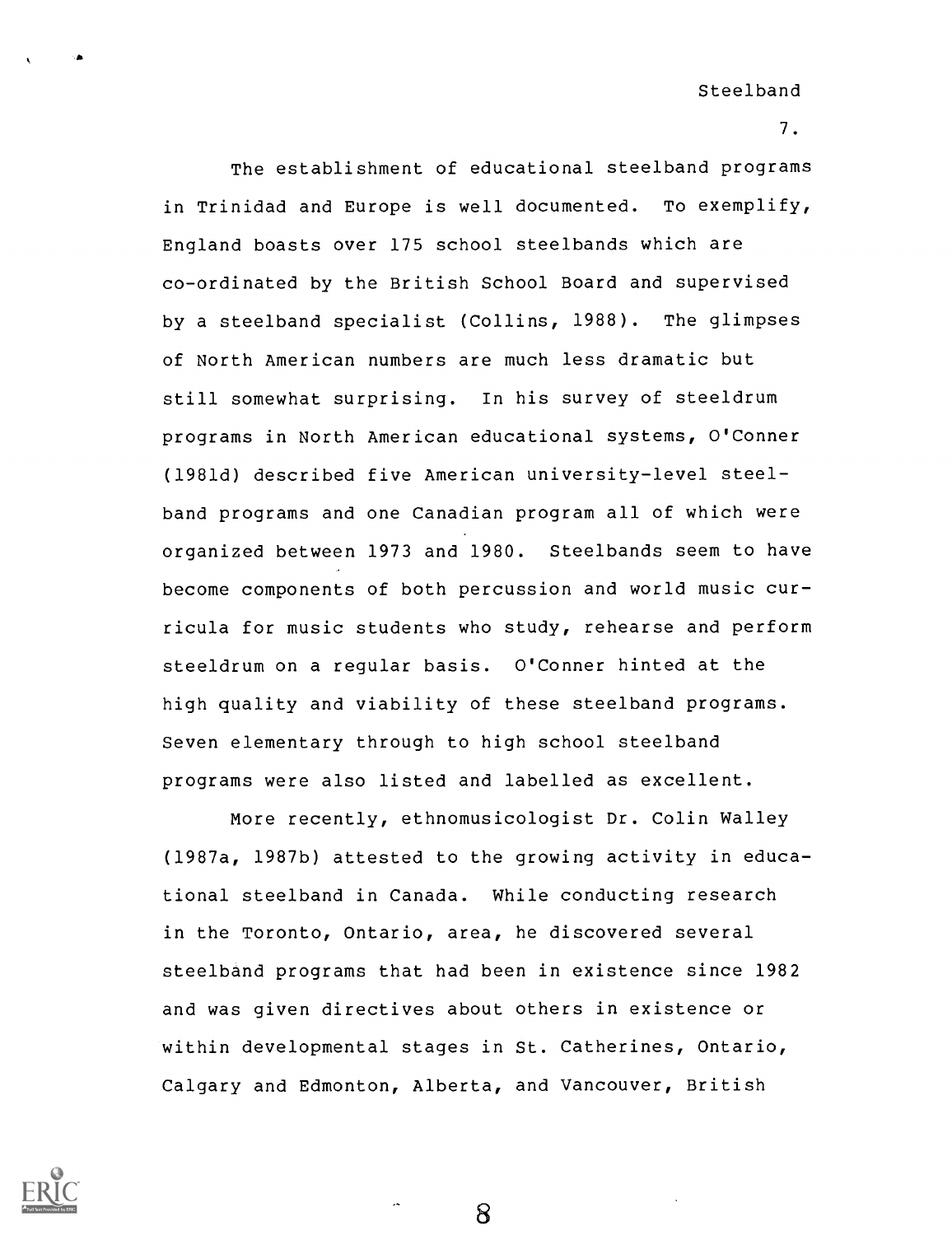8.

Columbia. And as stated in the introductory remarks, during the summer of 1988 Dr. Walley planned and organized the first Canadian Institute for Steelband Playing directed primarily towards music educators at the University of Manitoba in Winnipeg. The information synthesized in Table I (page 9) is intended to be a source of contacts for music educators who might want to study steelband or inquire about school programs.

If music educators are perceptive to what is happening around them, it seems clear that there are a good number of other indicators which suggest that the steelband movement in North American society has progressed beyond novelty. Contemporary composers like David Bernstein are writing pieces that call for steeldrum. Steeldrum ensembles can be heard in recital halls, at folk festivals and during Carnival simulation events. This writer has heard steeldrums played on North American radio and has even viewed them being used in television commercials. And quite incidently, the researcher noted at least three instances when steeldrums were featured on television over the last few months, two children's programs and one adult arts program.

The general state of steelband in North American schooling emerges as a mosaic of ensemble-oriented

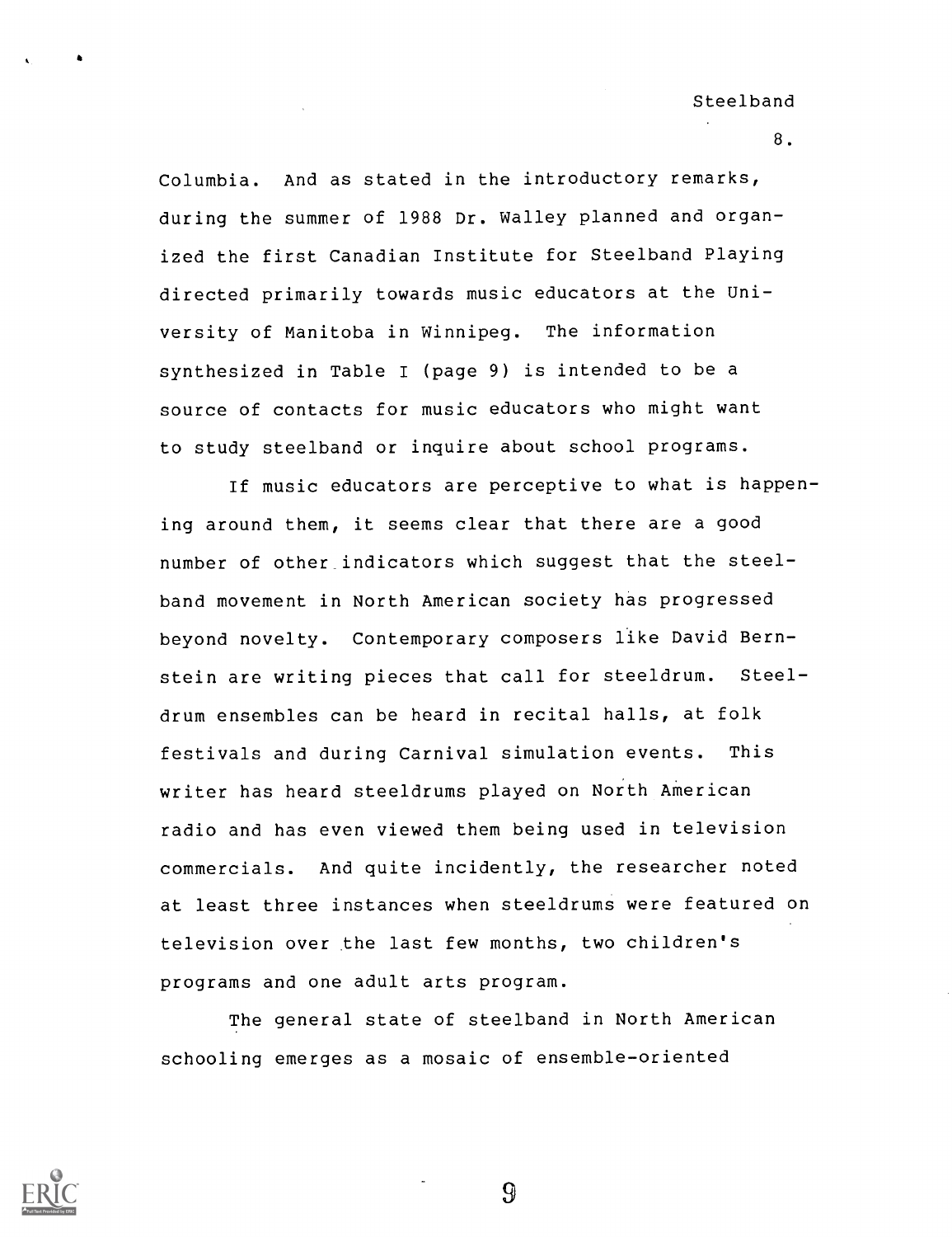# TABLE I

 $\blacktriangle$ 

| Institution                                           | Director                                                                                 | Location .                             |
|-------------------------------------------------------|------------------------------------------------------------------------------------------|----------------------------------------|
| Roberto Clemente<br>High School                       | Tom Henry                                                                                | Chicago,<br>Illinois                   |
| Springstead High<br>School                            | Dave Naumann                                                                             | Spring Hill,<br>Florida                |
| Chappaqua High<br>School                              | James Leyden                                                                             | Westchester,<br>New York               |
| Performing Arts<br>Learning Center                    | Clifford Alexis                                                                          | St. Paul,<br>Minnesota                 |
| Clinton Rosette<br>Middle School                      | Al O'Conner                                                                              | DeKalb, Illinois                       |
| Edmunds Elementary<br>School                          | Jim Phillips                                                                             | Des Moines, Iowa                       |
| Central High School                                   | John Marone                                                                              | Lancaster,<br>New York                 |
| North York Schools                                    | Glen Wood,<br>Music Education<br>Co-ordinator                                            | North York,<br>Ontario                 |
| Festival by the Sea                                   | Walter Ball,<br>Manager,<br>former Director<br>of Steelband<br>Programs,<br>Grades $1-9$ | St. Johns,<br>New Brunswick            |
| All-City Grade<br>School                              | Anne Jamison<br>Margo Snider                                                             | Calgary, Alberta<br>Akron, Ohio        |
| University of Akron<br>Eastern Illinois<br>University | Larry Snider<br>Johnny Lane                                                              | Akron, Ohio<br>Charleston,<br>Illinois |
| American Conserva-<br>tory of Music                   | Jeffrey Thomas                                                                           | Chicago,<br>Illinois                   |
| University of Regina                                  | Jeff Bush                                                                                | Regina,<br>Saskatchewan                |
| University of<br>Illinois                             | Tom Siwe                                                                                 | Urbana, Illinois                       |
| Northern Illinois<br>University                       | Al O'Conner                                                                              | DeKalb, Illinois                       |
| University of<br>Manitoba                             | Colin Walley                                                                             | Winnipeg,<br>Manitoba                  |

## Directory of North American Steelband Programs Showing the Institution, Director and Location



÷,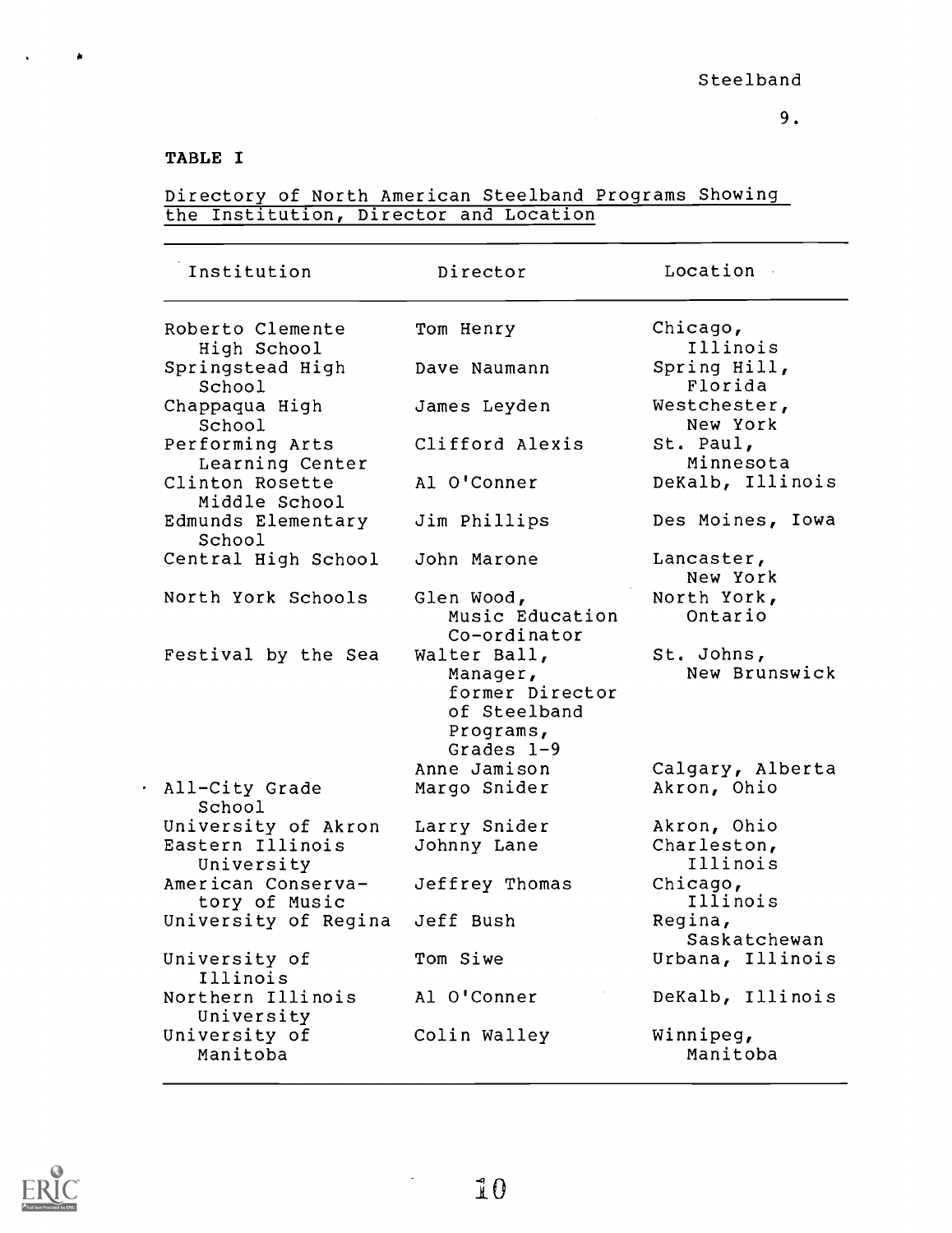10.

activities. It is quite likely that there are small numbers of graduates at every level of schooling that can perform on steeldrums. It is possible that large numbers of students have had media or social exposure to the instruments. Specific information about curriculum and program logistics were found to be sparse in North American educational literature. The writer speculates the reason for this void is because steelband is still a very new music education occurrence. One might predict, however, that over time both school steeldrum activity and professional publications on the topic will multiply.

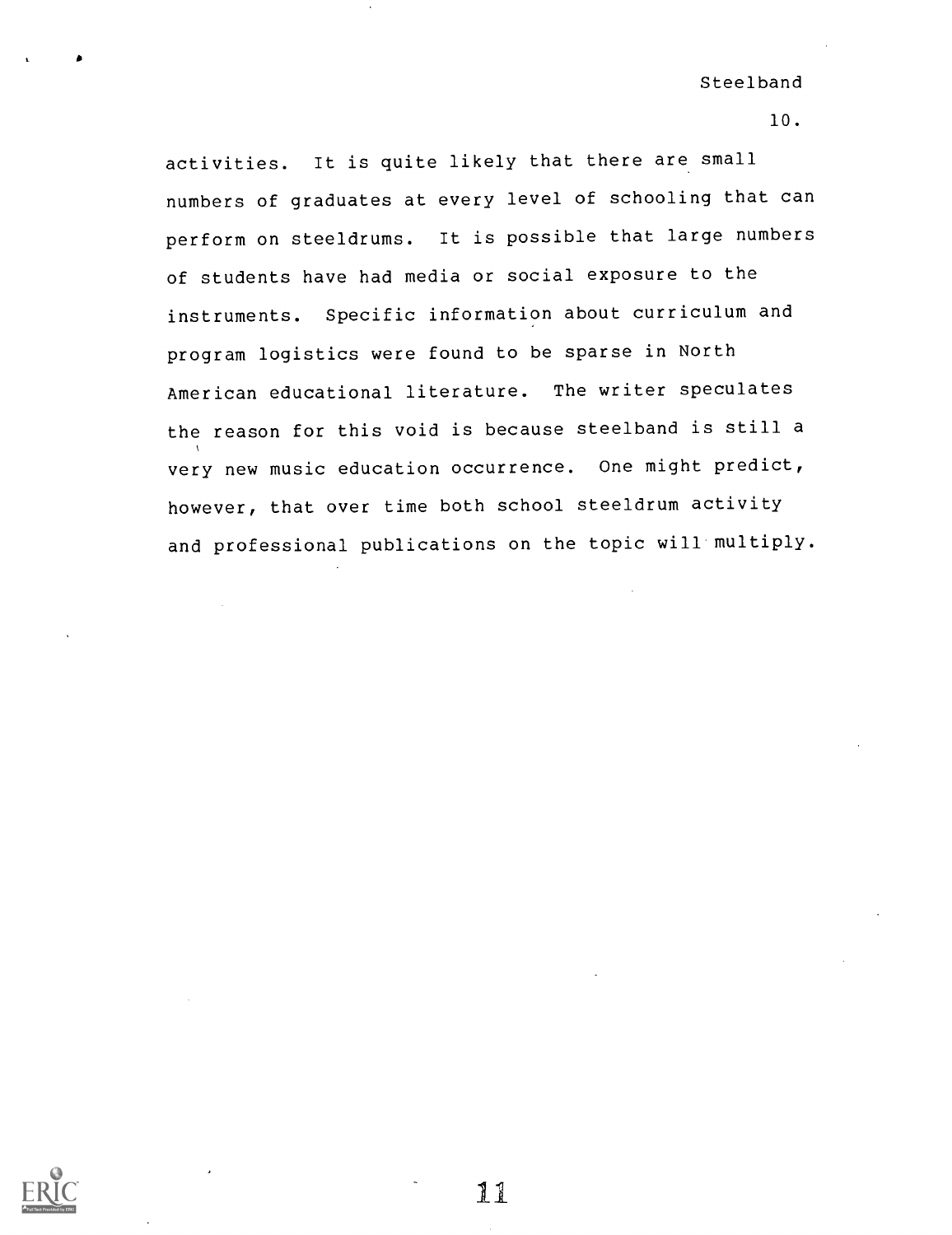The Nature and Value of Steelband

A set of value premises are both necessary and essential for convincing key people that a particular curriculum is educationally worthwhile. The statements to come reflect the fundamental nature of the art of steeldrumming as perceived by scholars and educators who have experienced this Trinidadian mode of music making directly. These basic assumptions are believed to be justifiable and educationally sound. Readers can expect the foundational relationships between steelband and the broader aims of both education and aesthetic education to surface.

1. Steelband contributes to the multi-ethnic music education of students. A contemporary issue in North American education is cultural pluralism. In response to this issue, many music teachers are concerned that students acquire some artistic awareness, understanding, and tolerance for world musics as they are represented in both global and local expressions (Boyer-White, 1988; Shehan, 1988). The achievement of this goal implies some initiation into various cultural forms of music so that students may come to appreciate each unique musical logic, grammar and syntax. Steelband is one such unique art form that embodies and displays the musical ideas and feelings typical of the Caribbean people. Since

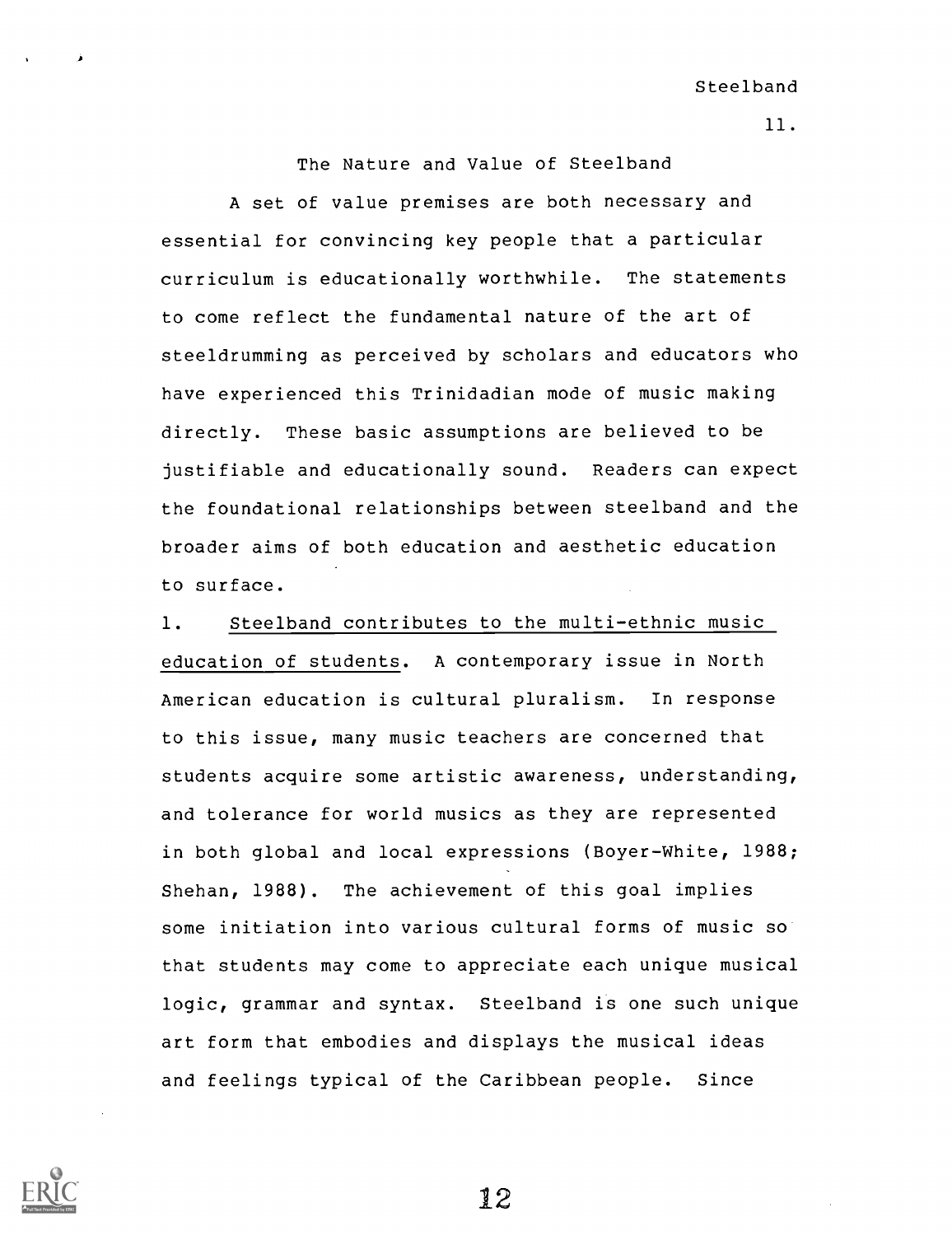12.

world music languages, like steelband, can only be meaningful to those who have learned them, a school program could contribute significantly to the overall aims of a multi-ethnic music education (Klocko, 1988).

2. Unity, participation and togetherness are primary operating principles underlying steelband. The foundation for growth of steelbands in the early 1900's rested upon a struggle for survival in the Trinidadian people's common goal to build an identity and new life amidst the social unrest which characterized the process from slavery and colonialism to democracy (Trotman, 1983). Sealey and Malm (1982) and Walley (1987b) pointed out that even today Caribbean steelband continues to be used as a way of showing that you belong to a certain group. Whether in preparation for Carnival or a school concert, steeldrumming requires collective efforts with a high level of dedication and involvement by all players. Steelband, like other educational activities requiring bonds among participants, contributes to the cohesive force that gives school membership its community spirit. 3. Steelband offers opportunities for engaging in aesthetic encounters. One of the prevailing purposes

for designing curricula in arts education is to provide students with opportunities to experience the arts aesthetically. Whether or not this goal can be achieved

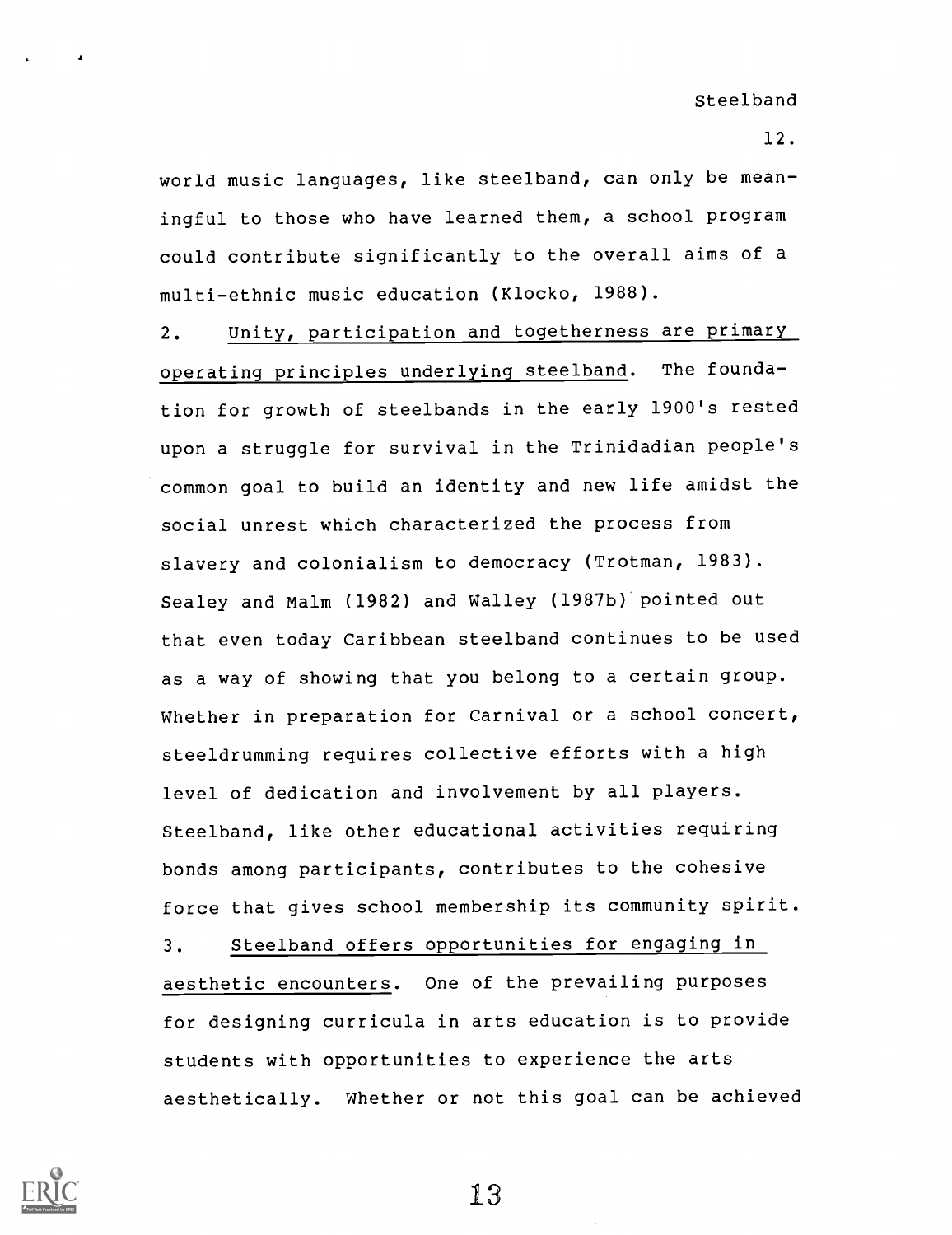13.

depends largely upon the extent to which teachers select art works that can generate an aesthetic response within their students as the perceivers. This writer would concur with many others that the steeldrum by nature is powerfully appealing to young people (O'Conner, 1981c; Snider, 1986a). Its sound qualities and playing practices are so unique and exciting that people of all ages gravitate to the instruments with much desire to listen, play and move (Peters, 1976; Bush, 1981; Landeck, 1961). Formal instruction in music must capitalize upon opportunities to make possible the improvement of aesthetic sensitivity in settings that encourage this kind of reaction within students.

4. Making music with steeldrums is natural and unsophisticated. Elementary music educators are constantly searching for modes of activity which are simple enough for children to participate in successfully and offer simultaneously a genuine musical experience. Most Trinidadian steelbandsmen perform at extremely high musical levels, but are musically illiterate and have not had any traditional training. They quite likely acquired their skills more informally by dropping into an outdoor rehearsal session and accepting an invitation to learn to play in ways that are not unlike the methods elementary music teachers currently use (Walley, 1987a, 1987b; O'Conner,

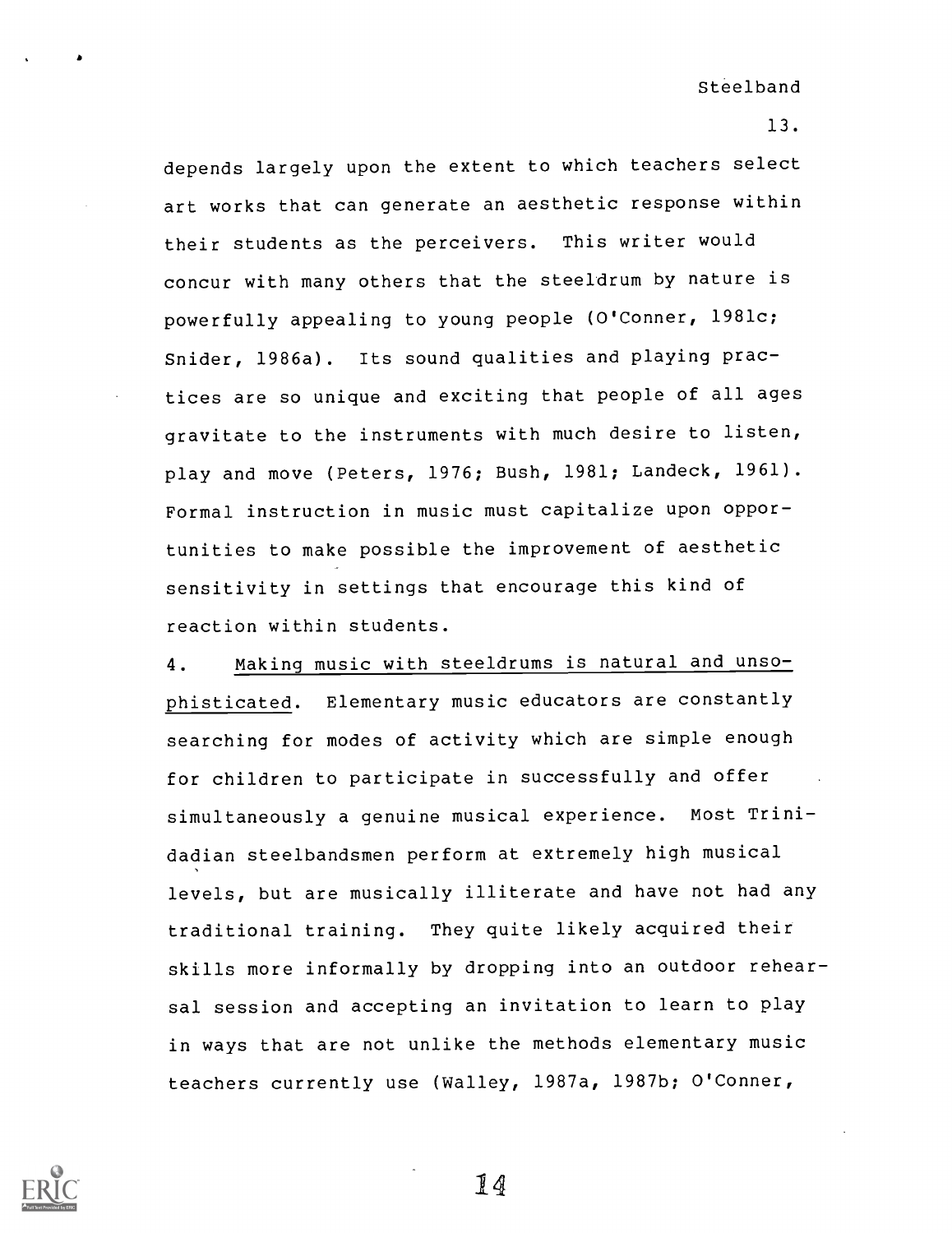14.

1981b). Beyond intrinsic motivation, there does not seem to be pre-requisite skills for steeldrummers of any age. The Caribbean message that music is for ordinary people seems quite clear and can be contrasted with a persisting North American view that music is for special people with highly developed skills (Sealey & Malm, 1982). This writer argues that the musical attitude and activities of the Caribbean people can be most appropriately applied in elementary schools where implementing natural modes of music making for all students is believed to be educationally desirable.

5. Steelband is a major socializing agent. Trotman (1983) explained that the steelband movement has been an often overlooked music and self-discipline training ground for many Trinidadian youths labelled as "unproductive school dropouts". The opportunity to hear an ensemble of fifty "unemployed and undisciplined" pan players who have mastered the European classics like their literary counterparts is indicative of an unexpected sustainment of energy and productive effort. Likewise, exemplars can be found to demonstrate that the steelband has acted as a channel for productivity and socialization in North American society as well. In an interview with Snider (1986a), the Narell brothers shared their steeldrum beginnings during a time of street gang warfare on the lower east side of

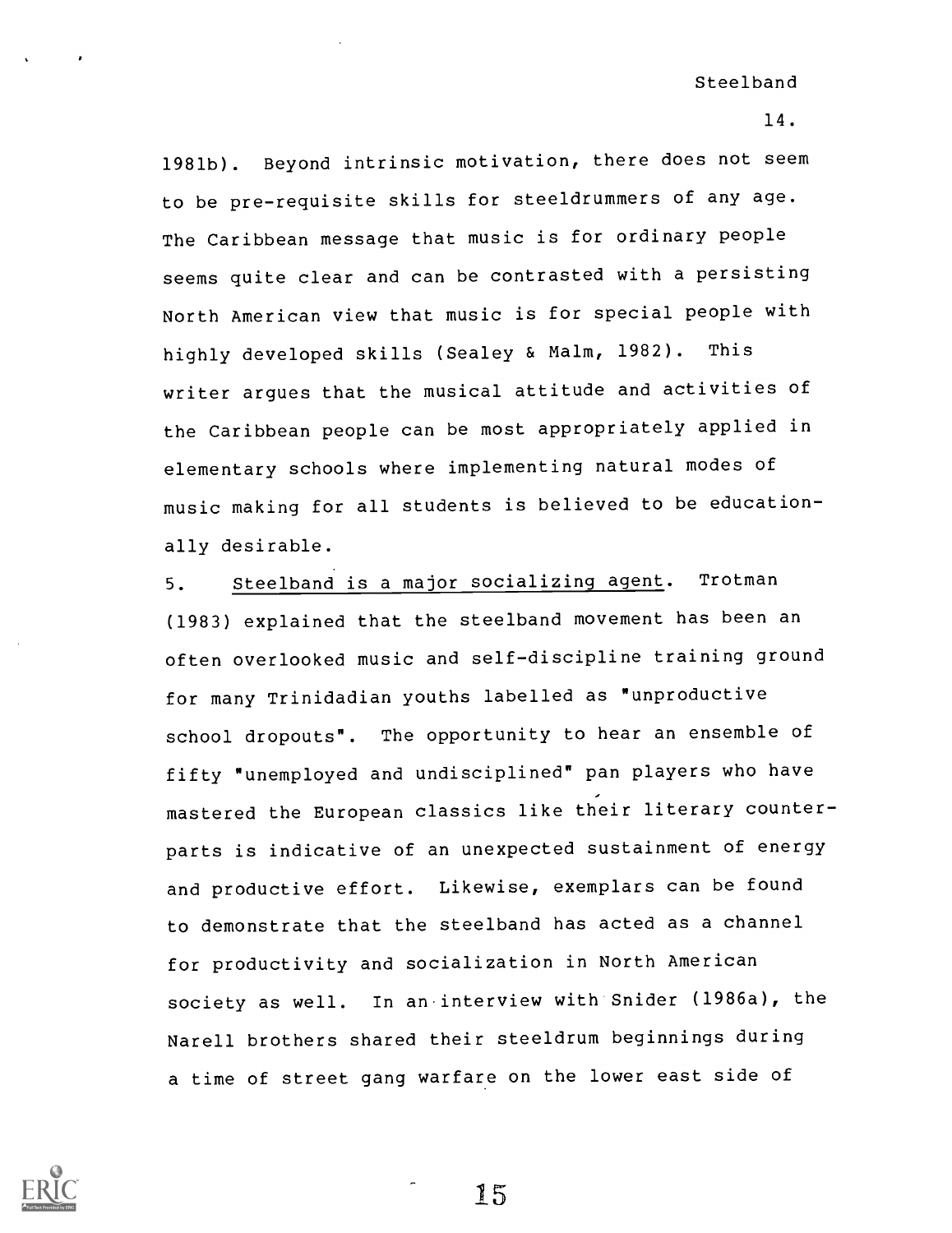15.

Manhattan where their father was employed as a social worker. Enormous success was experienced with the adoption of steelband as a program activity to occupy "problem kids" at the local youth center. Similarly, Walley (1988) offered a Canadian success scenario of how steelband is currently used by a music teacher in the inner-city knifing area of North York, Toronto, as a vehicle to create student interest in other musics. Steelband seems, then, to offer some appeal and potential for youth support and social growth.

From a foundational perspective, a school steelband program must grow out of the contributions it might make to the education of children. In the previous discussion an attempt was made to discern a grounding upon which a steelband curriculum could be built. The flow of discussion revolved around the topics of: (a) understanding world musics, (b) community spirit, (c) aesthetic power, (d) natural modes of music making, and (e) socialization.

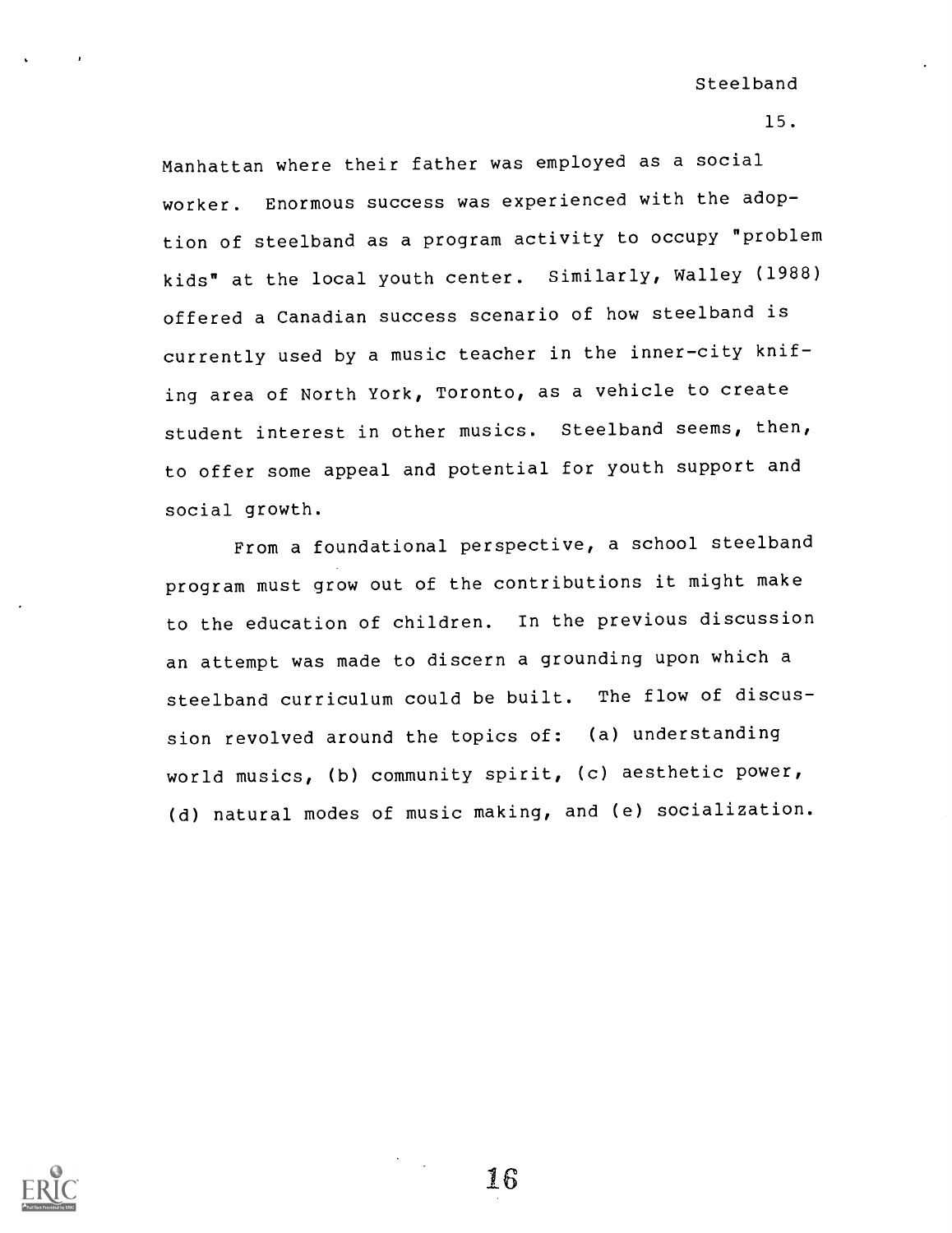16.

The Trinidadian Model of Music Making and Learning

It is the aim of this section to highlight various features of the Trinidadian model of music making and learning. The major source of information was gleaned from the writer's personal experience in the art of steeldrumming at the summer institute (Morin, 1988a, 1988b). Related literature on the topic is not plentiful; however, some successful search results will be integrated into the discussion and shared with readers. Rote Learning

The oral transmission of music is a common practice in Trinidad. This characteristic is a direct reflection of the typical village tradition where all people are aware of how aspects of everyday life, including music, are organized. Trinidadian people simply do not find it necessary to read and write music as a way of teaching and learning and therefore musical ideas are communicated to others largely by rote.

Steelband leaders emphasize imitation and repetition in their rote teaching strategies and therefore the players develop extraordinary abilities to concentrate and memorize musical works (Bartholomew, 1980). Ray Holman and his assistant section leaders demonstrated these techniques immensely in rehearsals. Two-bar phrases were played and imitated by students until

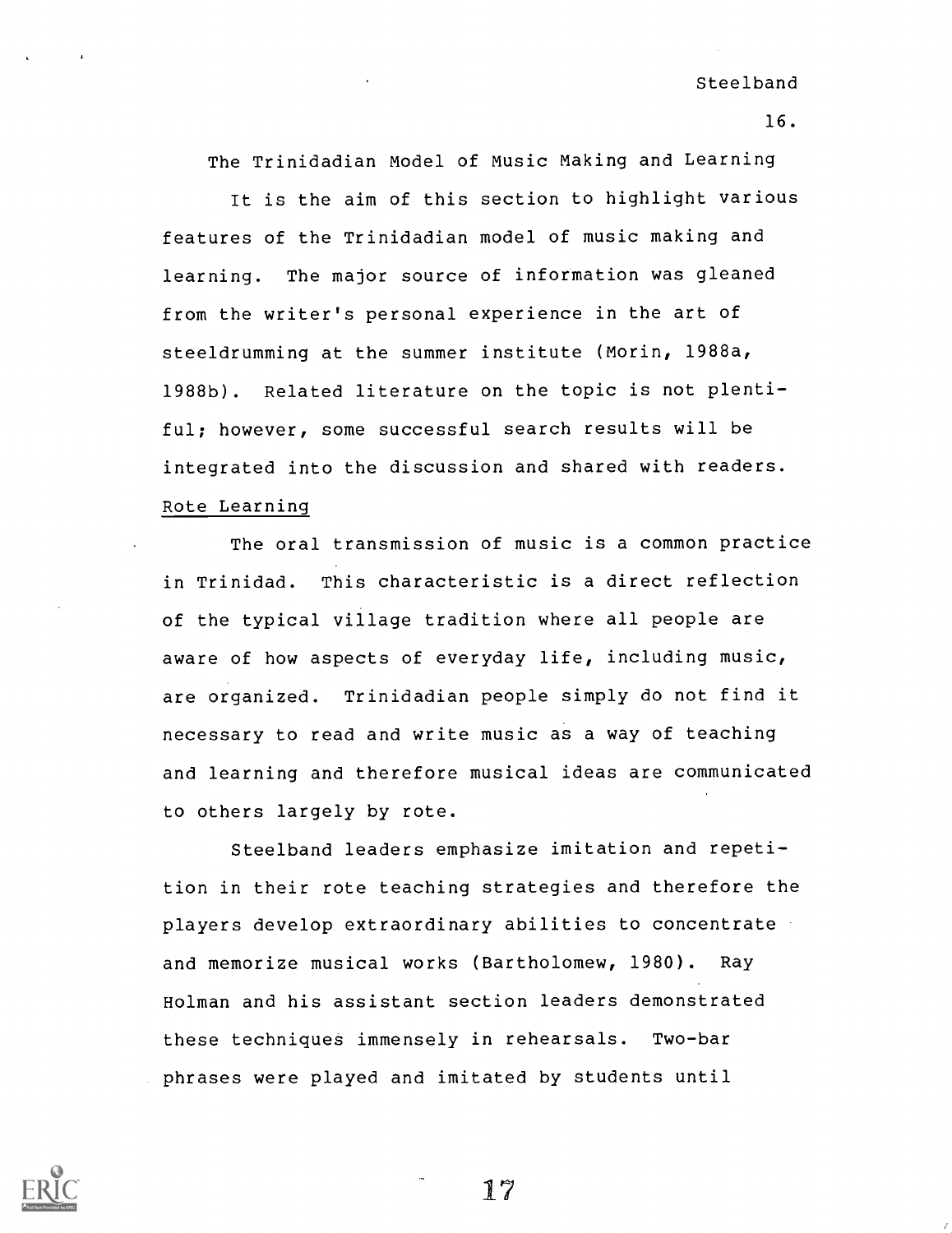17.

learned. Eventually these phrases were linked and came to function in longer musical sequences. The chaining of these sequences into sections and entire forms characterized the steadfast process. Associationist learning theorists such as Skinner and Gagne would support that learning to play a musical instrument involves the formation of these automated connections. This writer predicts that, over time, exposure to this kind of auditory development would result in a rich storehouse of specialized musical patterns in the mind of the musicians that could be recalled at will.

Generally speaking, Holman showed some tendencies towards introducing more new phrases at the beginning of rehearsals. As sessions progressed, there seemed to be less emphasis on new material and more emphasis on linking and chaining. Numerous repetition of patterns helped players develop a kind of musical automation. It was interesting to find, however, that Holman would sporadically switch pieces during rehearsals. Questioning him about this strategy revealed Holman's belief in the importance of keeping his players thinking and concentrating at all times.

The writer attempted to identify a fixed procedural pattern that might characterize Holman's teaching strategies. To the contrary, it was found that the procedures

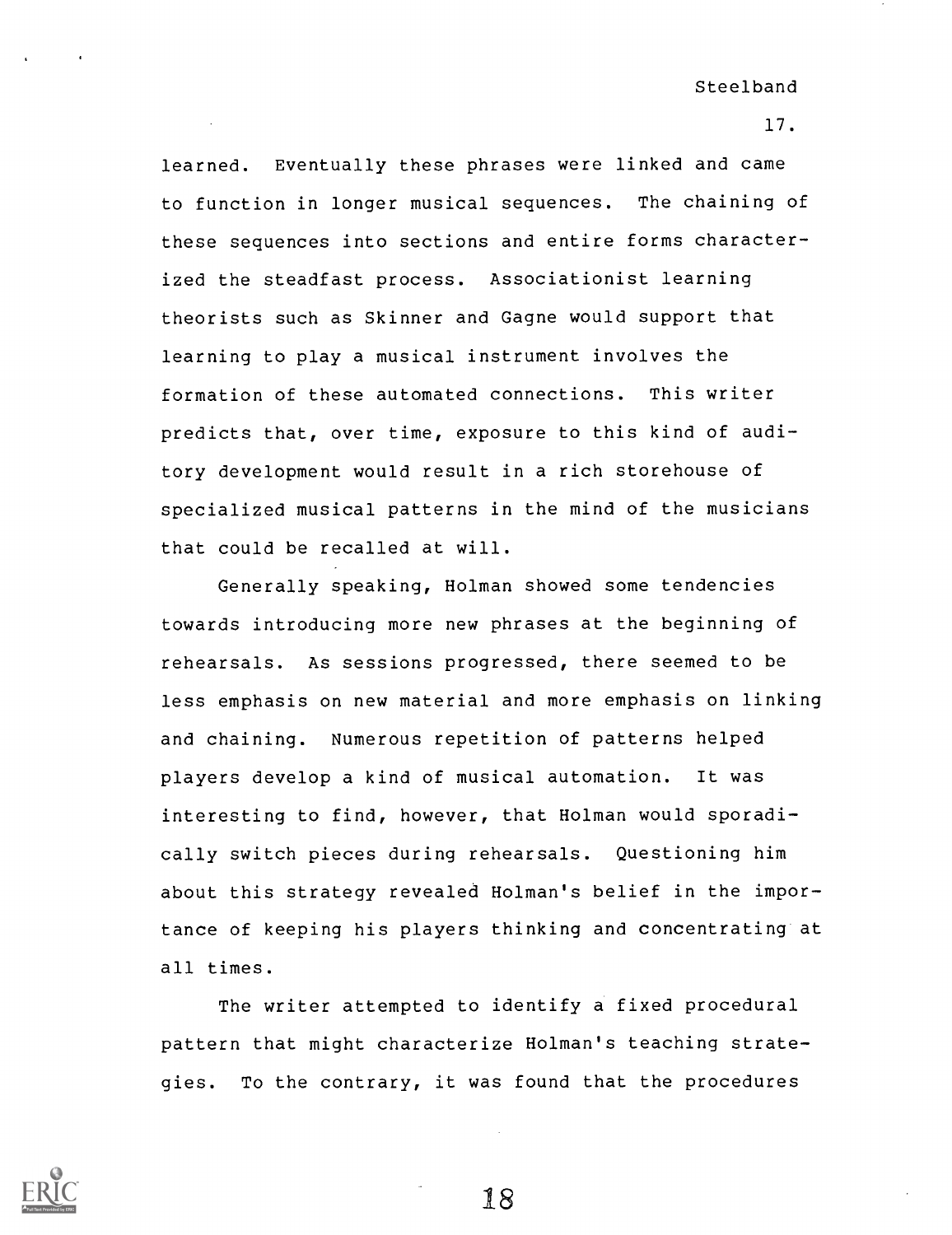18.

for day-to-day rehearsals were always a bit of a surprise. Some rehearsals were difficult as he extended player's limits for learning several new phrases. The next day, he might allow for more consolidation and introduce only one or two new fragments. Sometimes the final hours of rehearsals were reserved for run-throughs of pieces and sometimes he would employ a complete reverse strategy and begin teaching an entirely different piece. The only procedural statement that could be made with any degree of certitude was that Holman worked in a very flexible and intuitive manner.

The writer made note of several instances during summer rehearsals when participants complained of inabilities to make progress or even decreases in their perceived steeldrumming skills. It would seem that Canadian music educators should be cautious about theories of inhibition as they relate to learning a new instrument (Sage, 1977; Hodges, 1980). It is known that if students practice the same skill too often or if too many new skills are taught simultaneously, inhibition builds up until motor responses begin to diminish. Strategies to decrease the potential for inhibition would need to be worked out for steeldrum teaching.

Rehearsals and instructional sessions were largely aural experiences except for the fact that like some

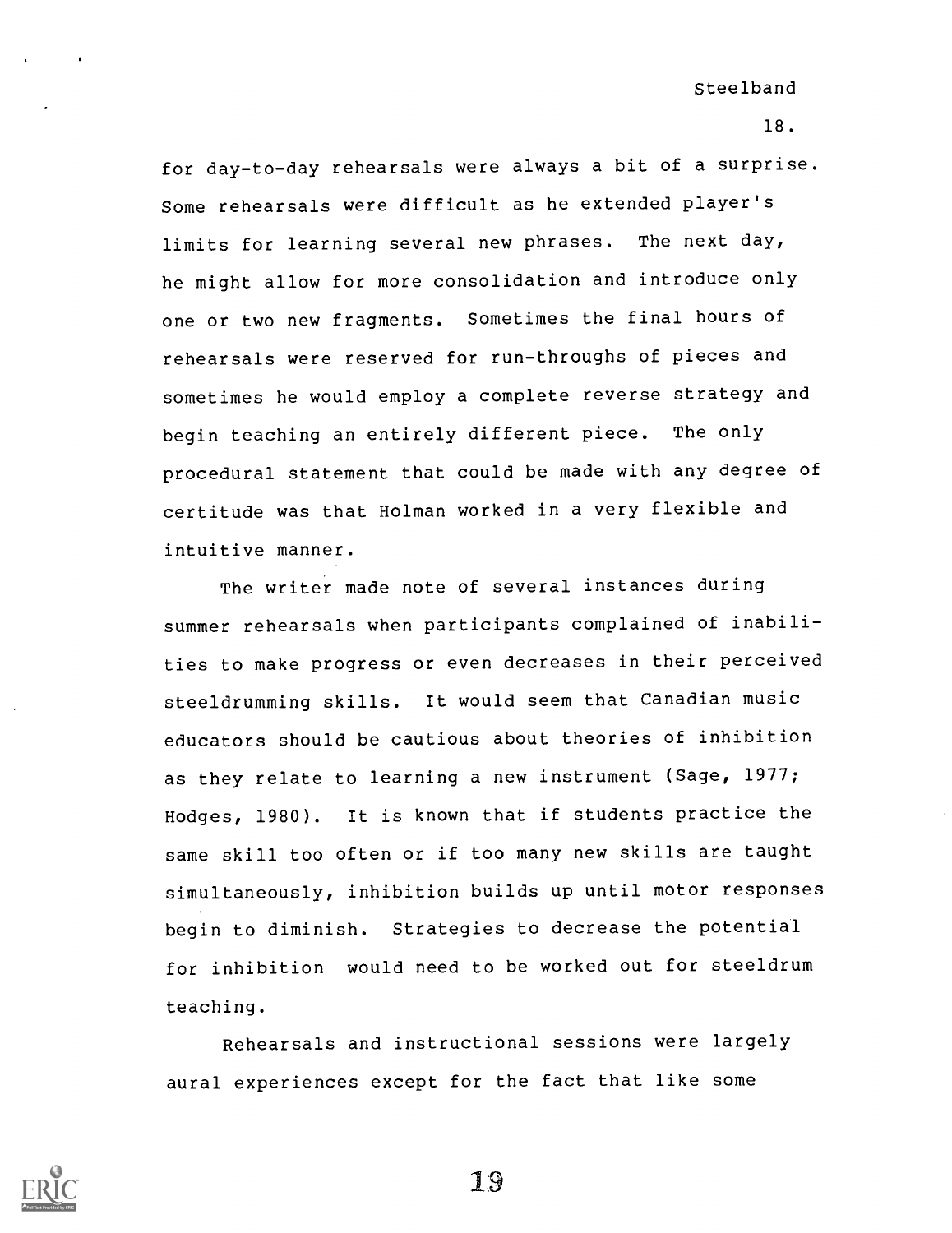19.

Trinidadian pannists, institute participants were allowed to have the letter names of the notes written on the tonal spaces of the pans. Holman gave additional cues by tapping the rhythm of the part on the outside of the drum and singing the part. He had once indicated that he played pan for years without musical training and even now as a music literate rarely relies on his theoretical skills for performing or arranging. Notation was never used by Ray Holman or the section leaders during rehearsals or performances. It was noted that Holman used some sort of shorthand to record at least the skeleton of his arrangements. He did on occasion pull a scrap of paper from his back pocket on which he had jotted what looked like some letter names of notes written in a melodic contour fashion and chord progressions. The writer did not record one theoretical reference to music during rehearsals. Even the overall form of the piece was left for the ear to hear and the mind to record.

Steeldrumming depends, in part, on a large number of refined and coordinated movements. Motor learning through modelling the movement patterns of the teacher often provided the basis for developing playing techniques and learning parts. It is this aspect of steeldrumming that can be considered to involve some integration of visual learning. In the early stages of learning motor patterns,



2n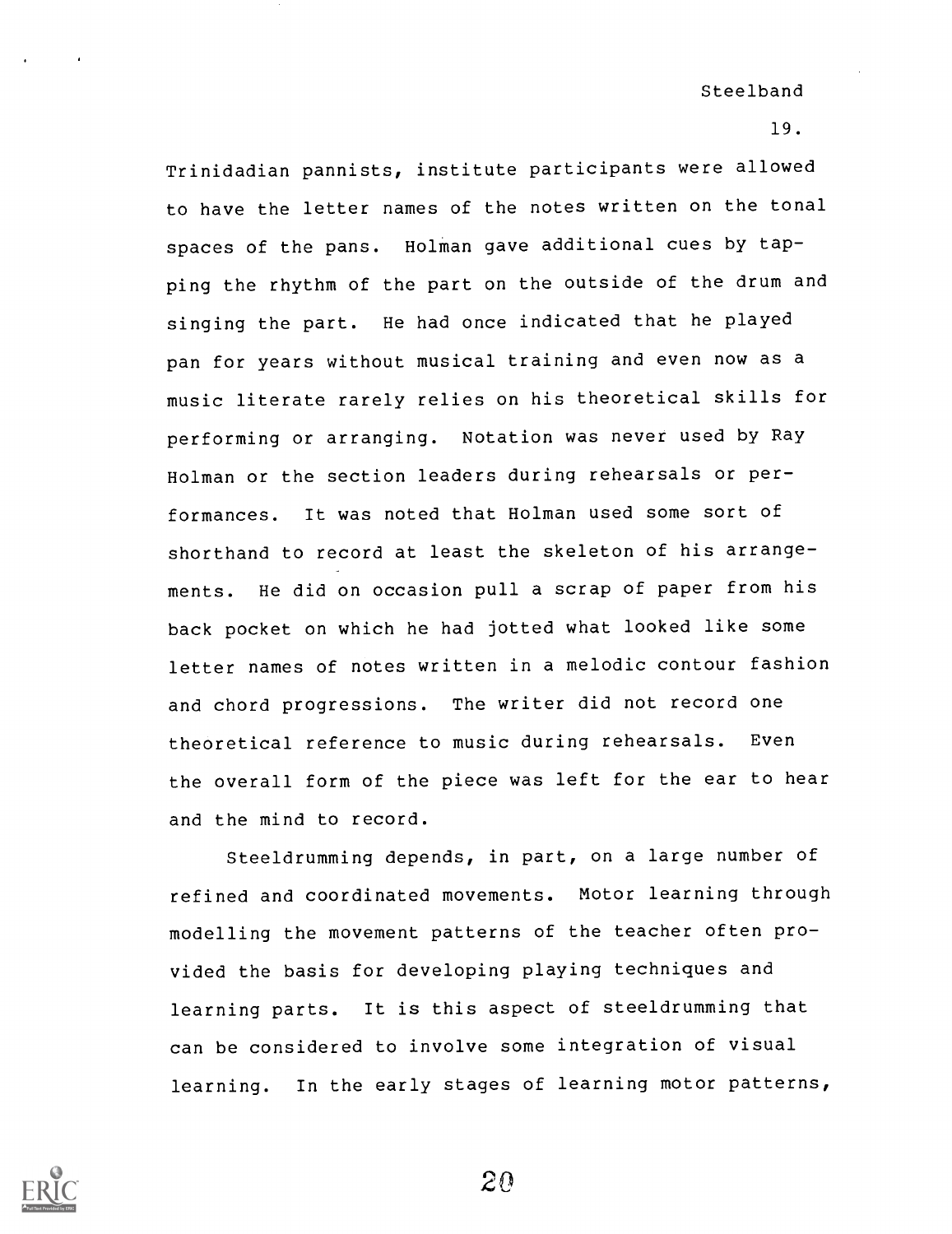20.

the student has to watch for and think intensely about correct movements. After much practice, however, further initiations become more fluent and require less conscious direction. The more reflexive these patterns can be made in steeldrumming, the more the conscious mind can be directed to other tasks of the musical performance. Bush (1981) shared his observations during a trip to Trinidad for Panorama:

The arrangement is taught to the band by the arranger in small segments, not usually more than 20 bars in an evening. He either sings the part for each individual section or uses a blackboard with the letter names of the notes written down. After the notes and rhythms are taught, the emphasis shifts to phrasing, dynamics, and balance. Consequently, the process of working up a tune for Panorama is a long and tedious one. (p. 57)

Since Western musicians rely quite heavily on visual acquisition of musical information it was not surprising for the writer to find that many participants in the summer institute wanted to write the music down. Shehan (1987) cautioned that the extent of visual stimulation in our society may contribute significantly to musical memory and that the exclusion of notation might be detri-

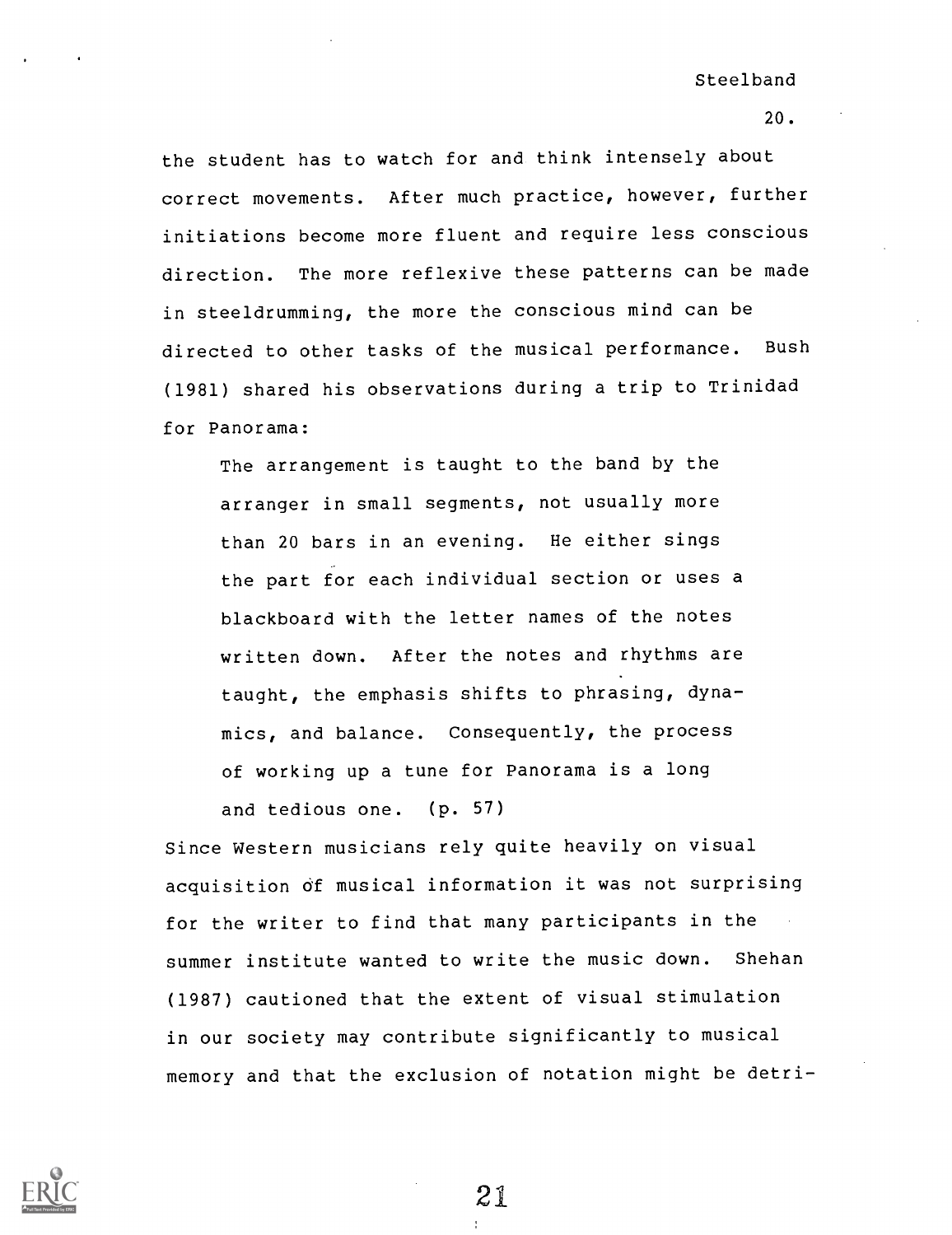21.

mental to musical learning from the Western perspective. While aural training seems vital in developing steeldrumming skills, musical memory might be enhanced by pairing auditory and visual clues. American steeldrum teacher Tom Miller (1986) offered these comments:

But for non-music majors or younger students, teaching them from the start by rote will probably be the best method. Although you may eventually want this group to read music, teaching by rote at first will give them an orientation to pans sooner. Even for ensembles that read, occasional teaching by rote can do nothing but good. It can help students with ear training and in giving them a better understanding of the art of steelband as it is practiced in Trinidad. (p. 50)

In addition to notation, steelband participants did search for other memory-enhancing devices. The writer observed many students audio-recording rehearsals as a way of preserving what had been learned. Informal discussions with participants brought forth other ways of remembering pieces. Some said they tried to retain and review mentally the visual patterns of the movements around the pan. Others tried to create a visual image of the melodic contour of patterns. In addition, mnemonic

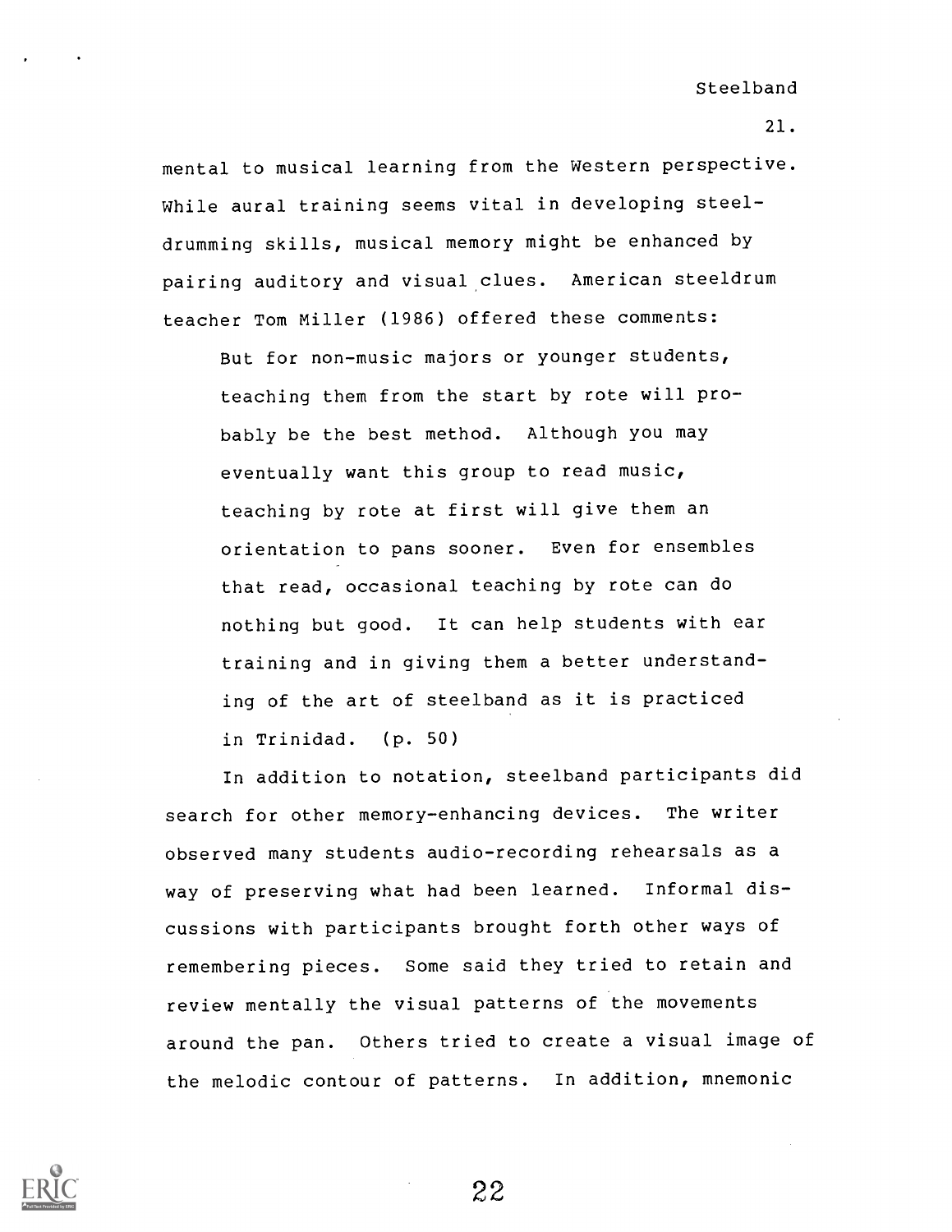22.

devices such as rhythm syllables were worked out by some players as an aid to memorizing and learning parts. Bartholomew (1980) used a simplified notation system and rhythm syllables in his work with British school steelbands.

Although it is not within the scope of this paper to do a comprehensive comparative analysis of contemporary North American and Trinidadian approaches to music education, it should be noted that there are some rather clear similarities. Characteristic rote strategies are practiced by those music educators adhering to Dalcroze, Orff or Suzuki techniques (McDonald & Simons, 1989; Grier-Taylor, 1986; Choksy & others, 1986). To exemplify, the spiral of activity between the ear, eye, body and mind typical of Dalcroze concentration exercises is remarkably like the experience of learning a steeldrum part. Parallels can be drawn between Suzuki's and the Trinidadian emphasis on repeated hearings as a crucial aspect of musical learning. The integration of movement and music is as apparent in steeldrumming as it is in an Orff music lesson. Perhaps these examples point to some element of universalism in musical learning.

## Mastery and Rotation of Instruments

At the beginning of the Summer Institute for Steelband Playing, participants were given some time to

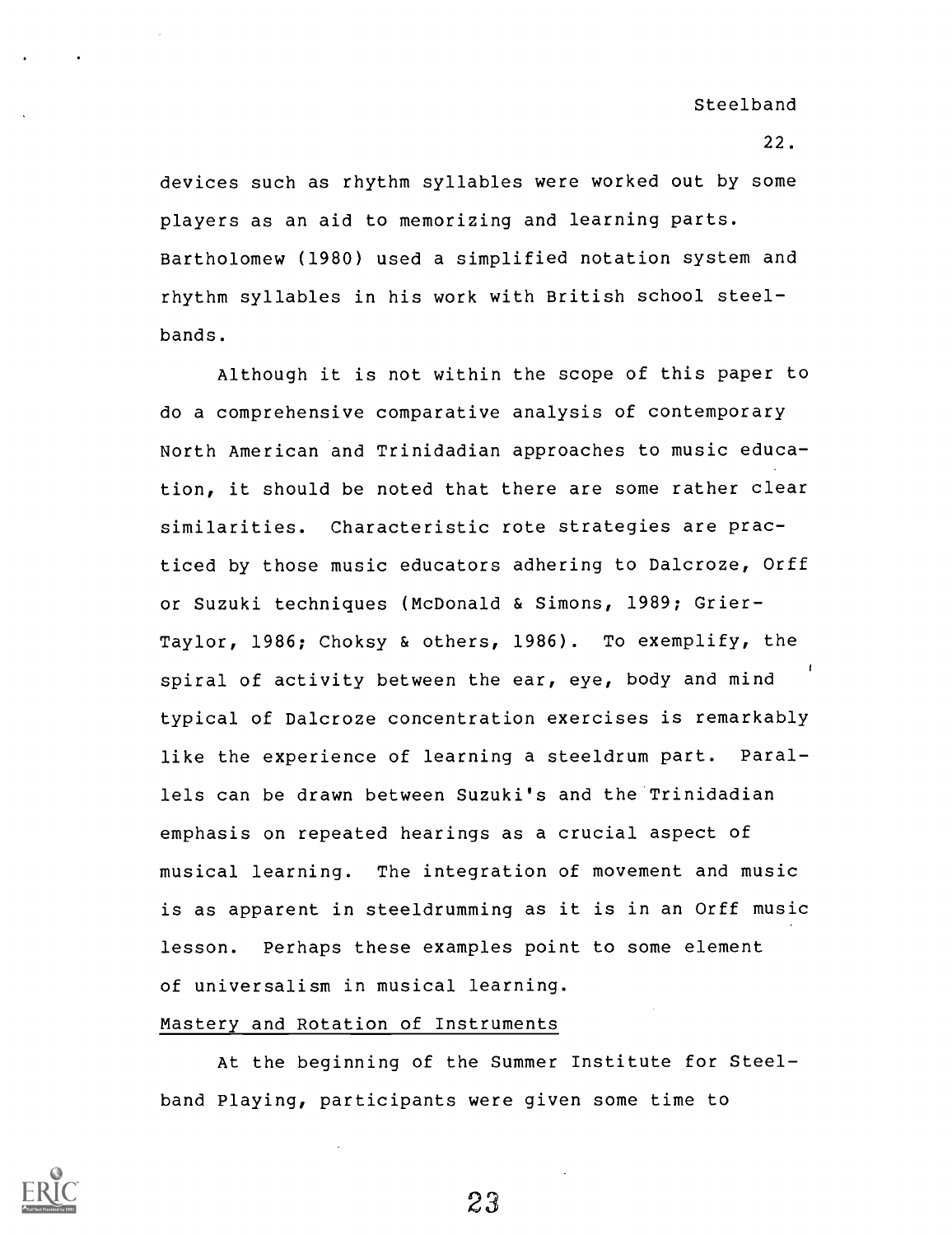23.

explore the various steel instruments in an informal and individual way. By the end of the first week, however, each participant had to decide which instrument they would spend the next four weeks playing and learning.

There seems to be some concern by steelband teachers that instruction on one instrument be mastered so that it provides a better service to the student in the future. Holman (1988b) was very firm on the idea that students be assigned a particular steeldrum until skills are proficient enough to warrant introduction to a new instrument. O'Conner (1981c) shared this notion:

I have found that this familiarity is easier to achieve if a player stays on a specific set of instruments until he has really mastered them. It is at this point that moving to other sets should take place. For some reason I can't explain, the transfer from one set of drums to another is very fast after an initial set has been learned, rather than trying to digest the note pattern of two or three different sets of drums at the same time. It also seems to allow the player to grasp the proper function of each individual part and its relation to the whole more quickly and effectively. (p. 60) What O'Conner just described sounds very much like the

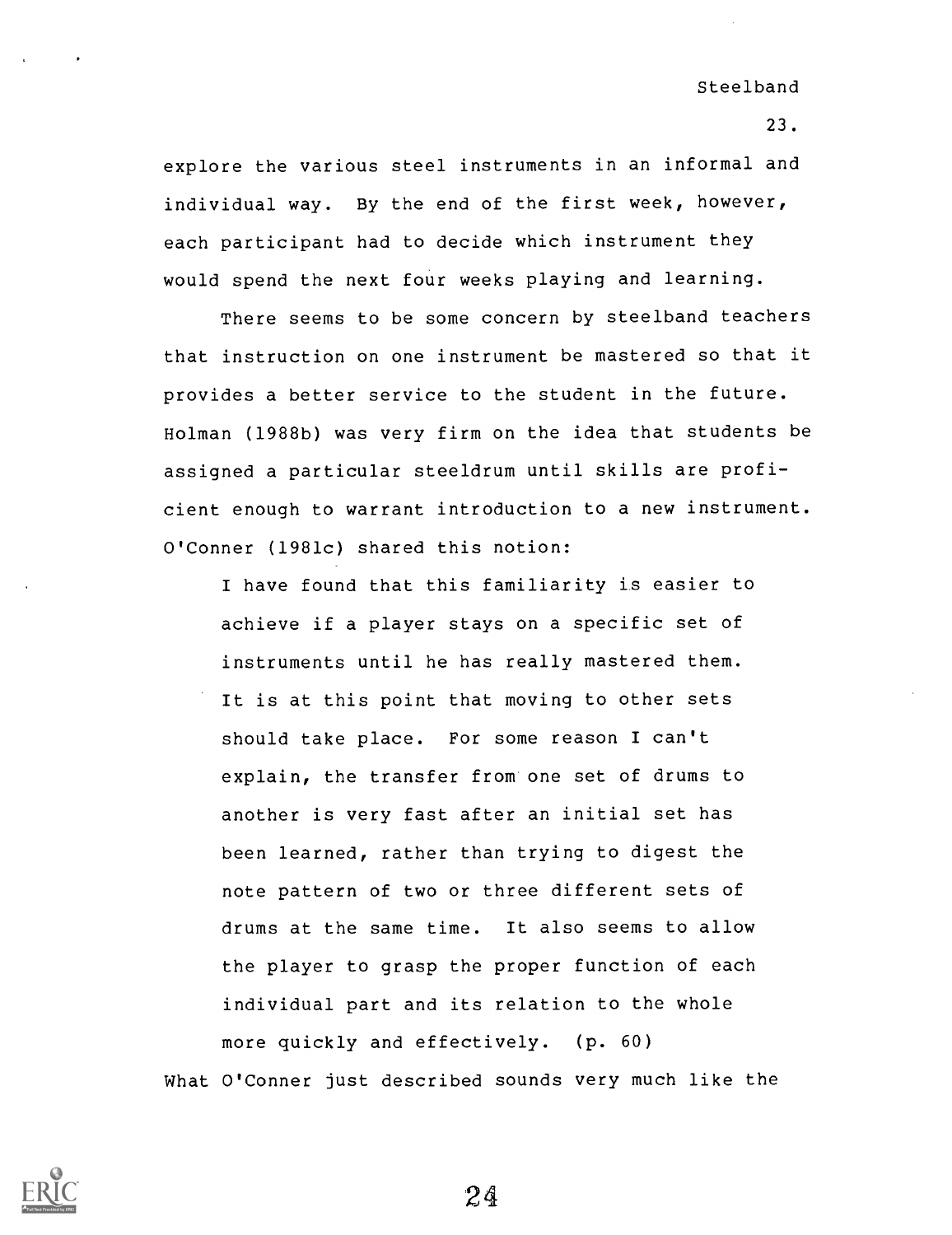Bruner concept of specific transfer of training. This simply refers to the player's ability to use specific playing skills in similar situations encountered later.

Miller (1986) reviewed the values of the fixedinstrument approach to instruction. These included: (a) mastery learning of the note pattern of a particular pan occurs; (b) players become more comfortable, more quickly; (c) rehearsals are smoother; and (d) parts can be prepared more efficiently. Of particular interest to elementary music educators, Miller attested the one-onone approach as best suited to ensembles of young students.

There are steelband leaders who do rotate instruments from the outset of their programs. Players would be introduced to a new instrument and part each time a different piece was being prepared. Miller (1986) said the advantages of rotating assignments are: (a) exposure to all instruments over time; (b) more versatile and adaptable players; (c) a more wholistic appreciation for the ensemble; and (d) familiarity with the note patterns of all pans. Miller did add, however, that alternating pans was very time consuming and more appropriate for college level players.

Steelband teachers might also consider assessing the musical skills of their students and suggest pairing

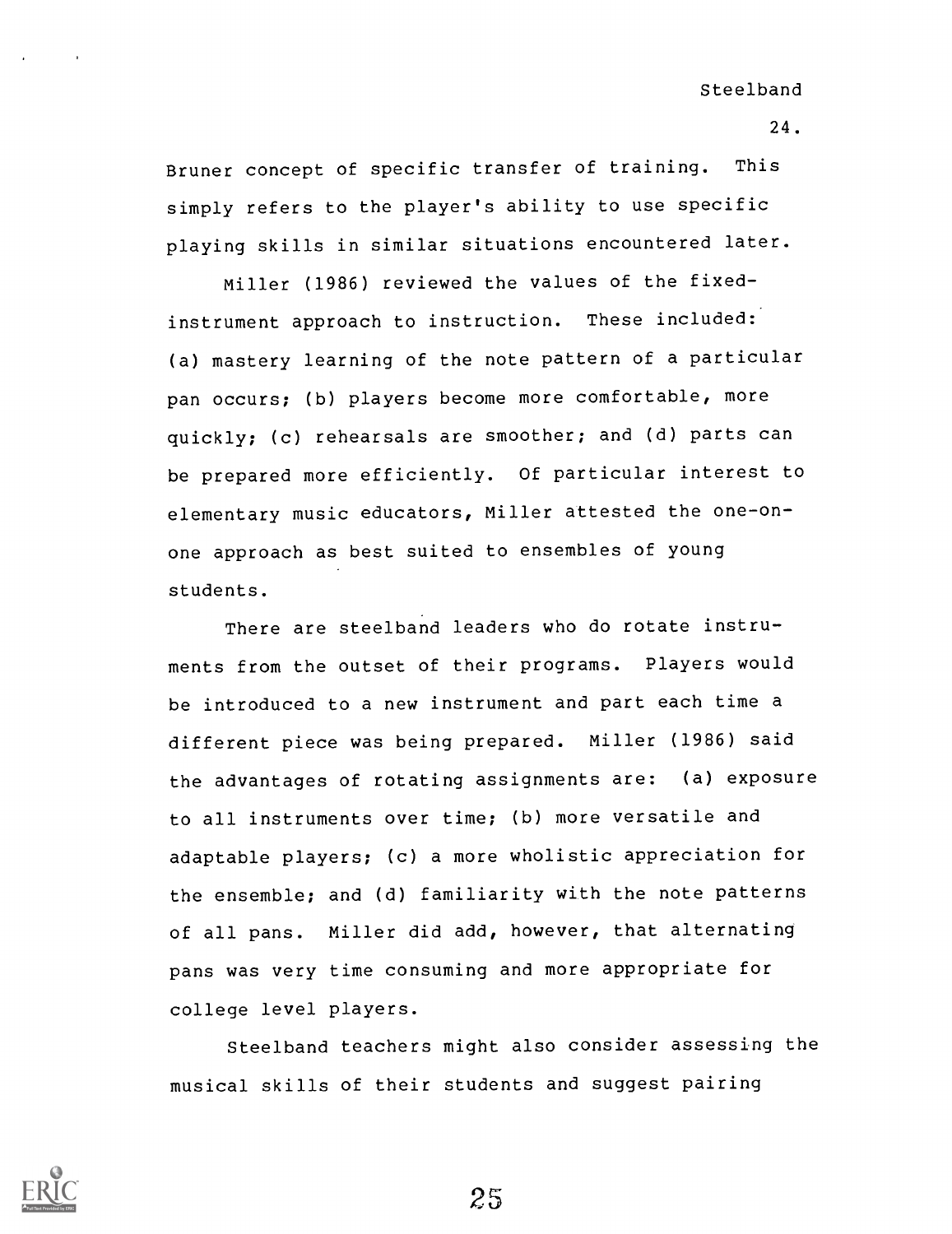25.

these players with instruments where the potential for success seems highest (Miller, 1986; Morin, 1988a). Lead and double tenor players require the abilities of complex rhythmic play, melodic improvisation and agile movement around a smaller area. Double seconds will need to be able to play both melodies and chord patterns. Moving with ease from one barrel to another while keeping consistent rhythmic patterns is needed by cello players. Good mobility over a larger playing area and a good sense of time are necessary for bass pannists.

#### Sequencing Ensemble Playing

The first step in ensemble playing at the summer institute involved working in sections. Holman would sometimes take instructional time to teach the parts respectively to the section leaders who seemed to gain command over the parts rather quickly and were left to continue helping participants. At other times he would rotate among the sections and introduce the new phrase himself. Time was always provided for individuals to play and imitate these phrases until they were learned. The writer found that during this individual practice time, it was necessary to block out all other sounds and simply focus on the sound of one's own pan. Although there were short durations of time taken up by waiting for instructional direction, generally music making was

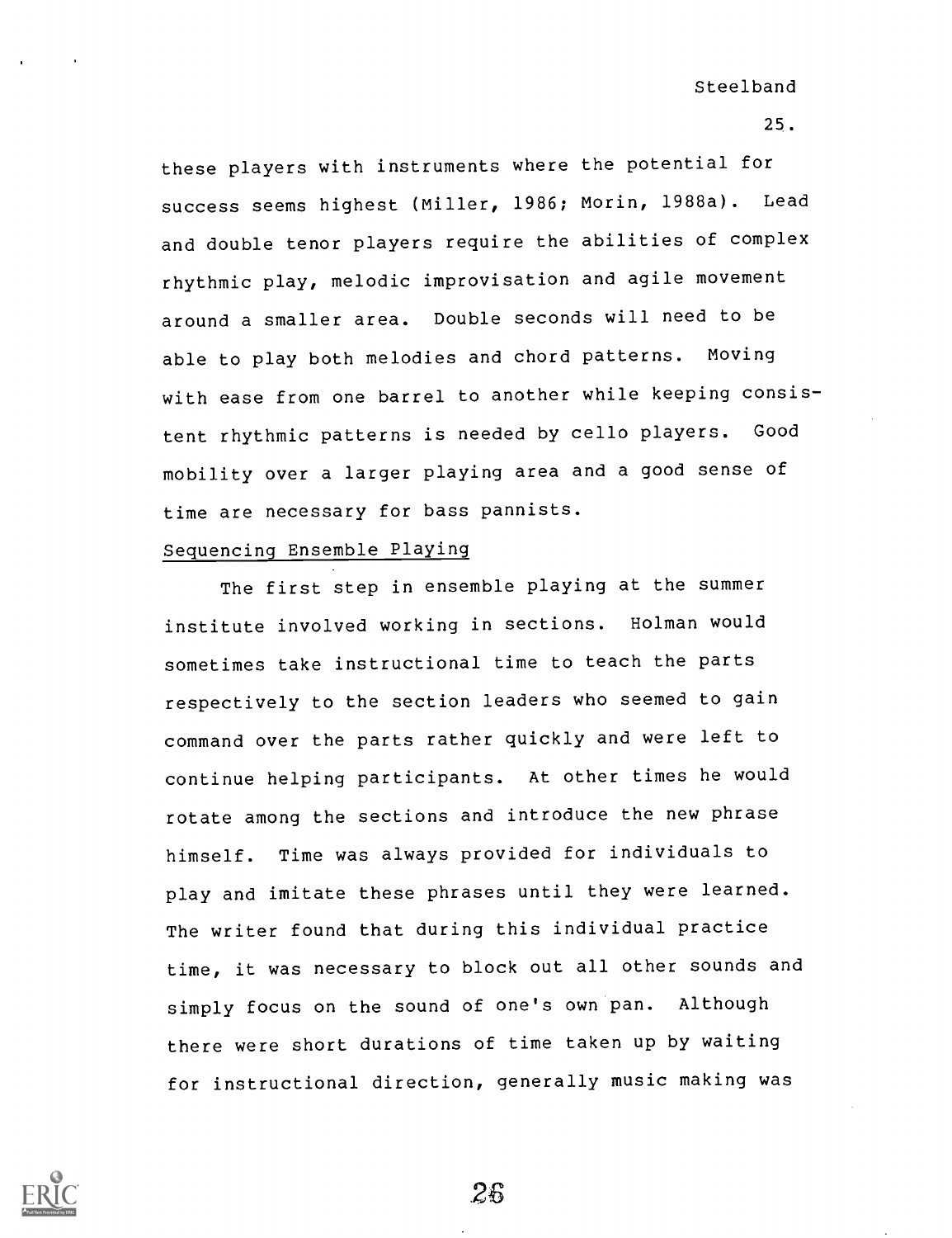26.

high during this stage. Since elementary music educators would not regularly enjoy the assistance of section leaders, alternate techniques would need to be employed.

The second step was to begin layering sectional parts of the same phrase. The higher pitched sections worked together until some sense of musical unity was established. Then this same procedure was employed separately with the low pitched drums. When Holman was satisfied, he moved on to the third step, which was a full band rehearsal of that particular phrase. The fourth and final step was to link the target phrase to previously learned phrases with the entire ensemble. Performance problems that emerged and persisted were dealt with by going back to previous steps and simply re-working.

It is the judgment of the writer, however, that the Trinidadian way of utilizing instructional time for performance problems would be difficult in an elementary music classroom setting. For example, it was not unusual for Ray Holman to rehearse a particular section at great lengths while the rest of the ensemble was left idle. This is possible in adult settings with instructional time amounting to five or six hours daily. The elementary music educator, on the other hand, faces time limitations of two or three half-hour sessions weekly. To compound this problem, elementary school-aged children simply

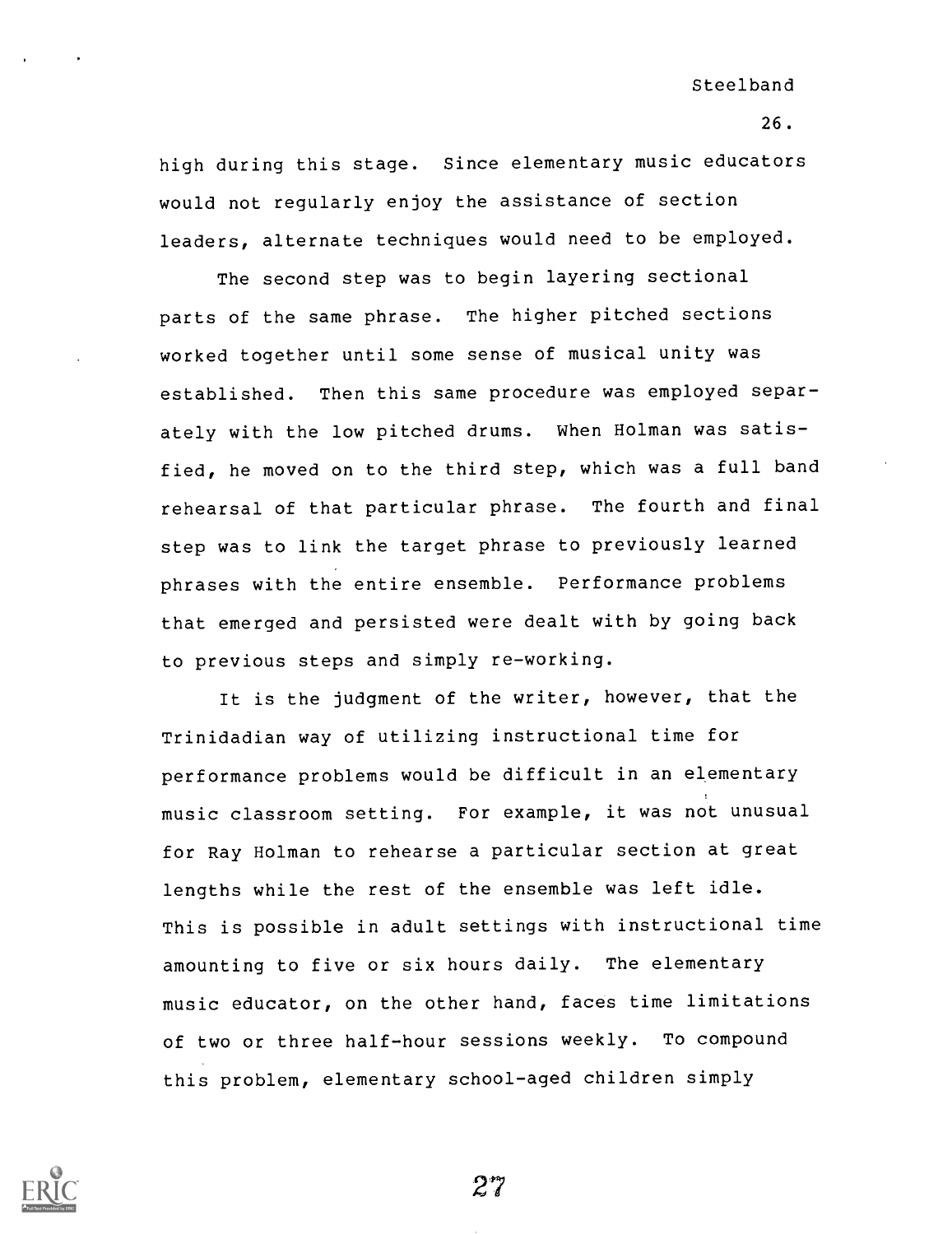27.

cannot cope with long periods of time off a musical task. The management of instructional time for the purpose of reducing small group work at the expense of the larger group seems unavoidable in Canadian music programs.

It might be appropriate at this time to point out that for the most part Holman's teaching style was very non-technical and player-centered. Rather than diagnosing the source of the musical shortcomings within the ensemble and prescribing a means for improvement, as is the Western practice for music teaching, Holman would just stop the band and ask players to repeat. His comments were usually uncritical and nondirectional. It appeared as though Holman relied on the developing sensitivity of the players to discover and correct the problems through further repeated experiences. This writer was amazed at how little instructional talk was given by Holman and the numerous instances of musical success that resulted from this strategy.

The writer felt that some valuable learning could have occurred by creating some smaller ensemble activity before progressing to the large band. As a participant there was always some feeling that other members of your section were playing a very supportive role. It seemed important to be assured of one's own ability to play the assigned part independently within a single player-on-apart situation. O'Conner (1981c) substantiated this idea:

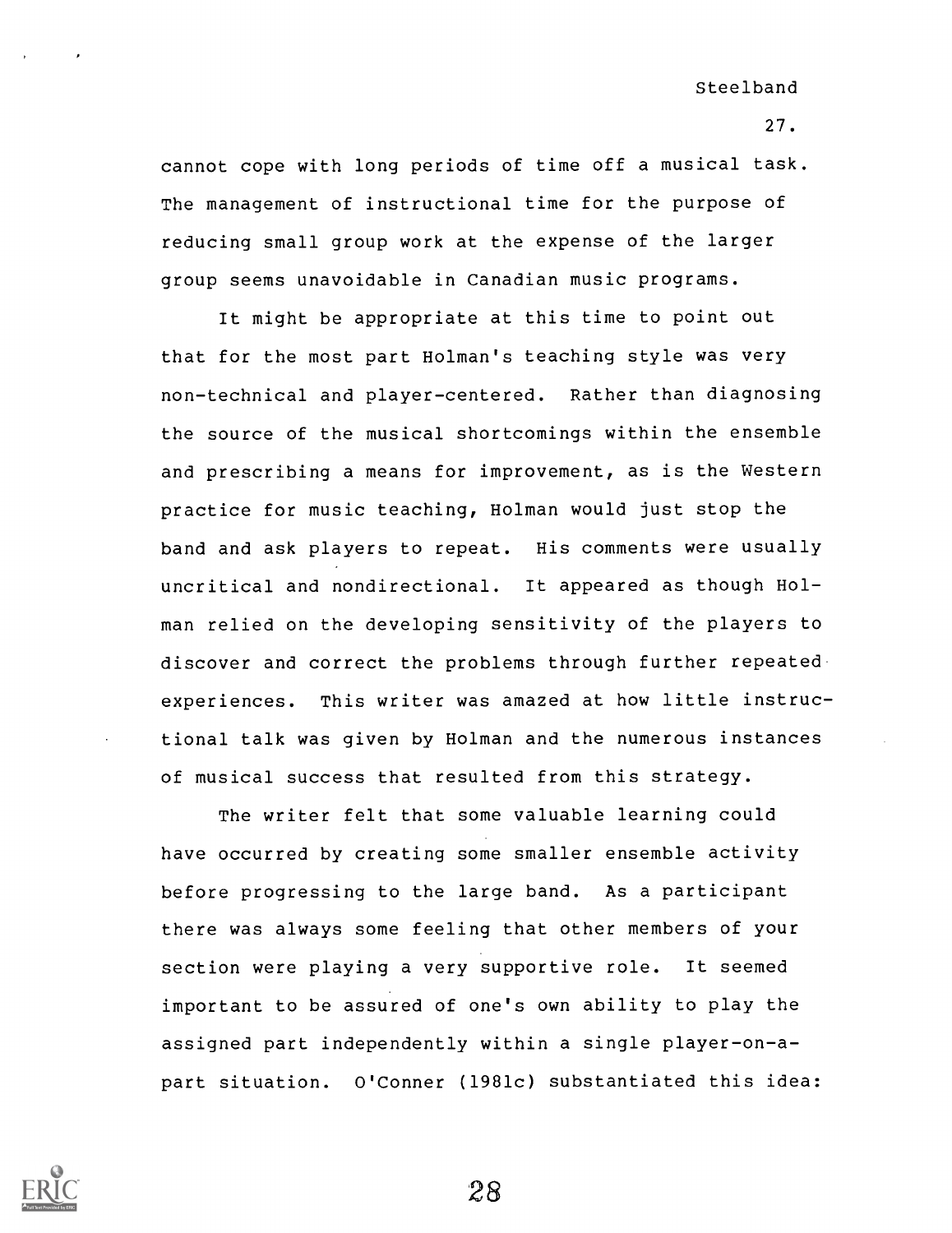28.

Only in an ensemble of this type [small fixedinstrument group] can the players really learn the proper styles of playing and the many subtle rhythmic inflections that can completely change the character of any particular song. If a person or institution is fortunate enough to be able to purchase enough instruments to make a large band (anything over 10 to 12 players), he should not ignore the simultaneous sectioning of several small unit ensembles in addition to the larger ensemble. It is in these smaller groups that the players will really learn the instruments thus making the potential for the larger ensemble even greater than originally envisioned. (p. 60)

### Playing Techniques

As mentioned earlier, it was very difficult to locate Trinidadian publications about methods of teaching steelband. There is one Caribbean band leader, however, who has attempted to write a series of tutorials for young students. Tony Prospect (1978a-h) of the Old Oak Casablanca Steelband has provided beginning players with practical and technical courses of study for eight different pans. A review of these manuals gave the writer some initial insights into the kind of technical exercises

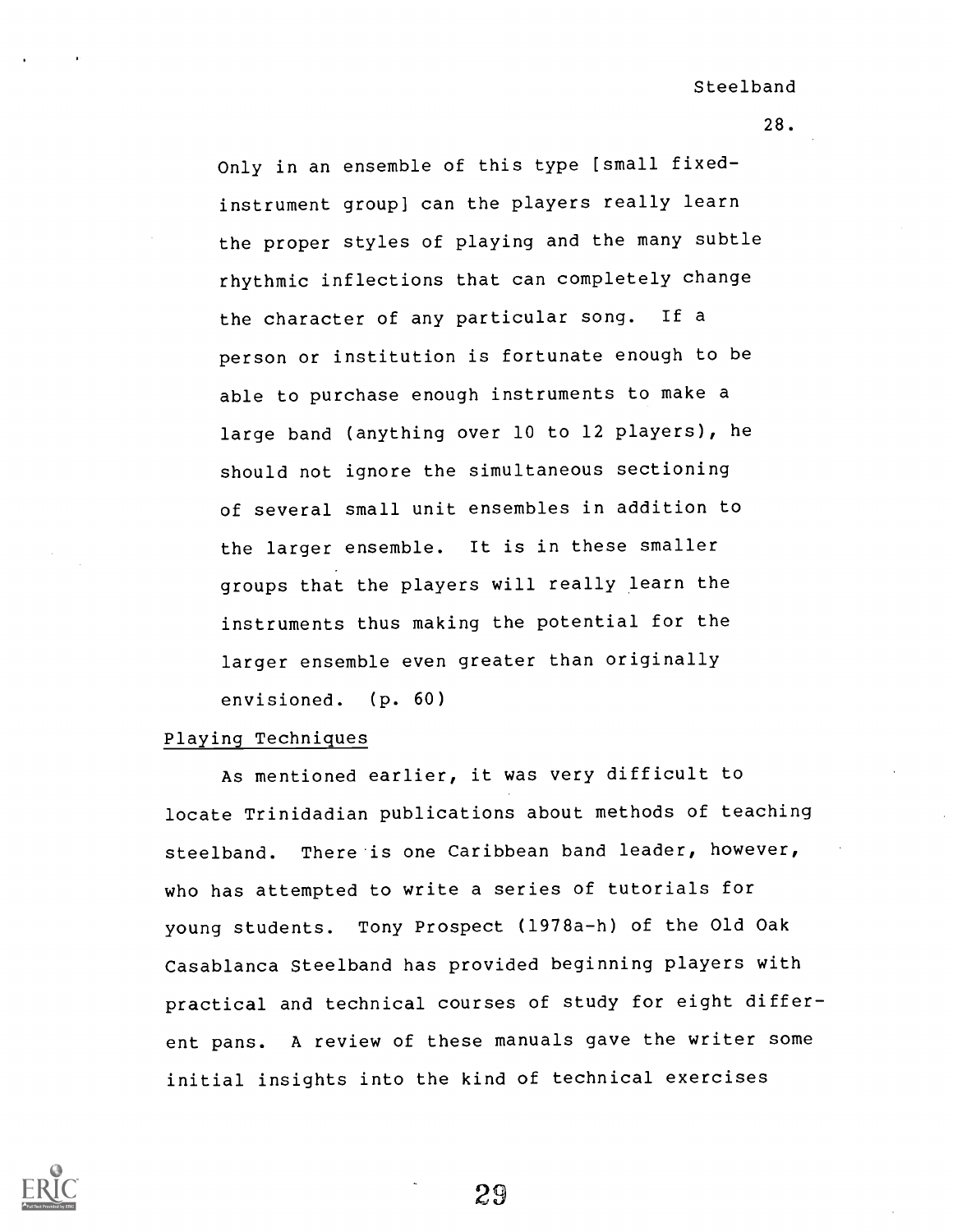29.

that might be appropriate for steeldrum players. Since a personal choice was made to play a lead tenor pan, the focus was on playing techniques for that instrument. It should also be noted at this point that because of the non-standardization of note patterns on steeldrums, publications like these are somewhat limited.

All of the Prospect tutorials began with a theoretical overview of the origin and construction of steeldrums in general. They all contained the same cursory introduction to the rudiments of music. Unique information regarding the range, note patterns, musical characteristics and construction details were given in each booklet.

Prospect (1978a) explained that the most important playing technique for a tenor steeldrummer to master is the ability to prolong or sustain a note by means of a roll. The way he described the performance of a roll sounded very similar to the writer's experience of executing a tremelo on various tone-bar or drum instruments.

Hold both sticks with the Thumb and first finger at the point of balance, with both hands facing downwards to the pan, the left hand a little forward. Now, let the sticks gently fall on the notes, first with the left, then the right, the action is left, right, left, right, left, etc. . . controlling them with an

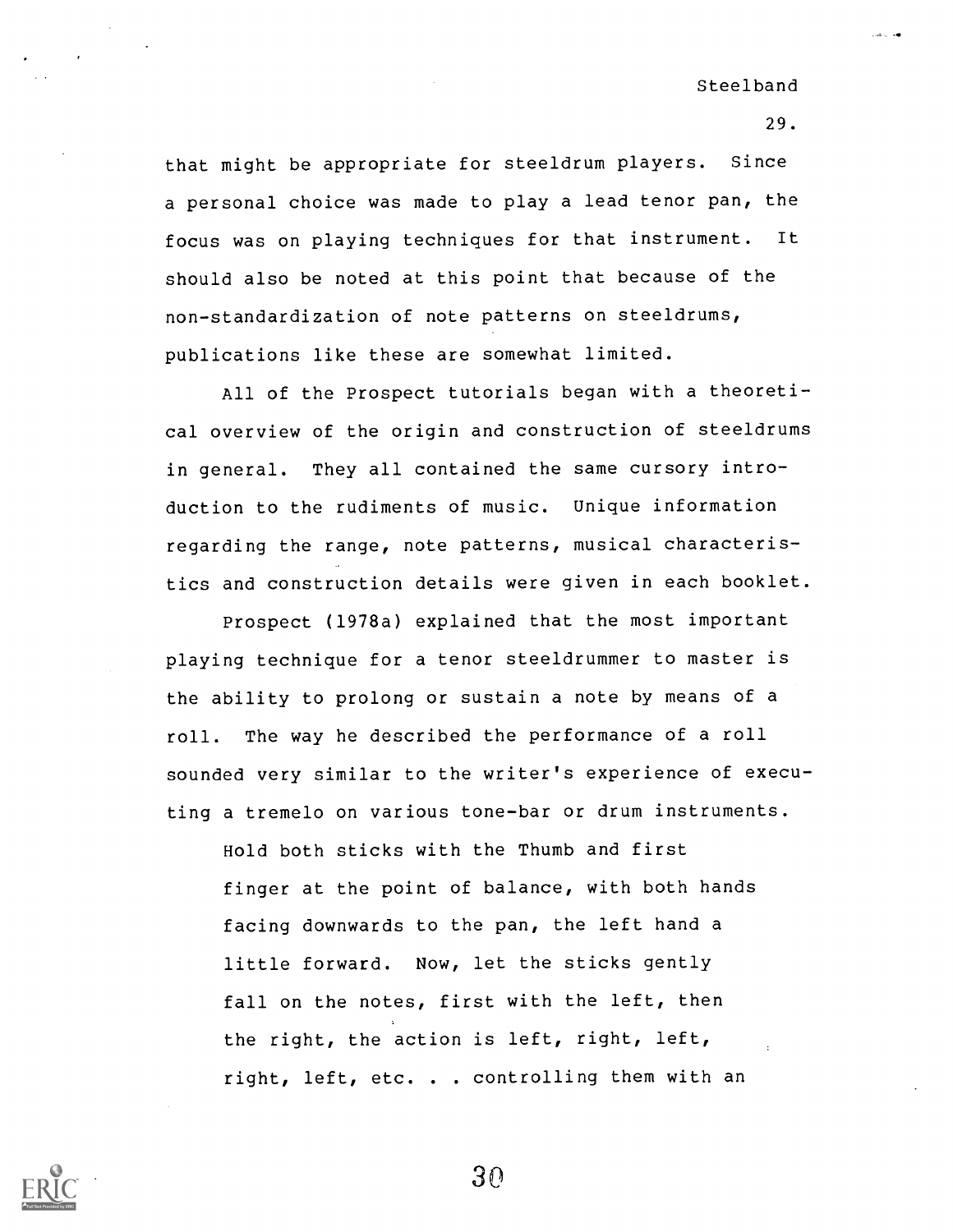30.

easy movement of the wrist. Do not raise your sticks more than six inches from the note, remember that the playing action should come only from your wrists. (p. 18)

Exercises required students to play rolls on many different pitches for a whole note duration.

The next series of exercises in the Prospect manuals were built around the scale of C major. The scale was practiced using a repeated rhythm pattern employing half and quarter notes. Playing the scale in melodic octaves, melodic thirds and harmonic thirds were suggested in that sequence. Pieces involving rests and the observation of phrases were given but without technical explanations.

A theoretical explanation of sharps, flats, naturals and key signatures preceded a discussion of minor scales. The pattern was then to introduce each major key along with its relative minor. Technical exercises included learning to play scales, broken chords and inversions, and simple melodies in the target key. The keys were introduced in the following order: C+, A-, F+, D-, G+, E-,  $B^b$ +, G-, D+, B-, A+,  $F^{\#}$ -, C-,  $E^b$ +,  $A^b$ +, and F-.

Towards the end of the manual, the major scales were presented ascending and then descending through to their relative minors, ascending in melodic form. Then they descended and modulated to a new key which was the sub-

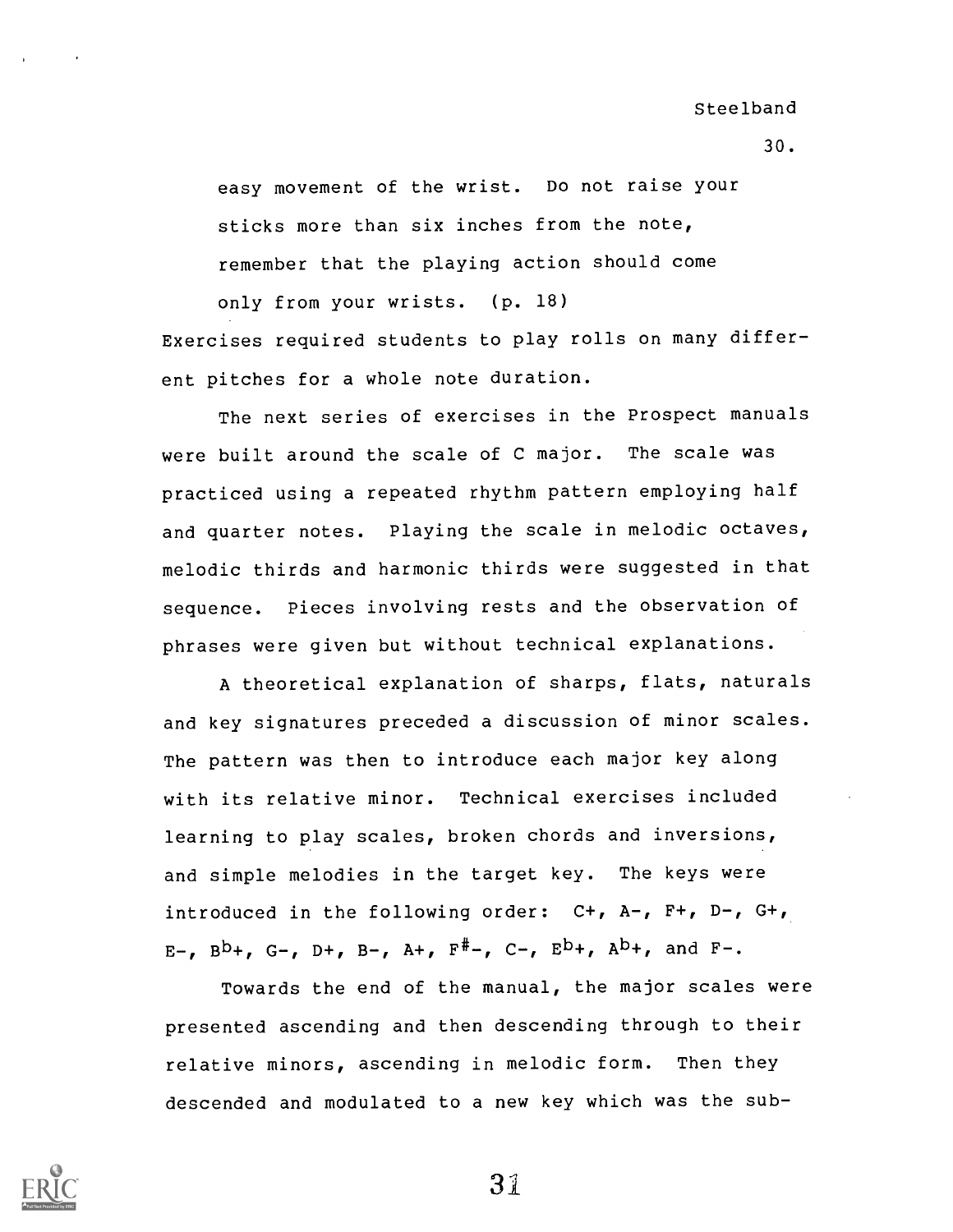dominant of the tonic key. The tutorial concluded with eleven pieces that tenor pan players could spend their time learning.

After reviewing the manuals of a Trinidadian teacher who obviously had some musical training, there was some expectation that Ray Holman would approach the practical preparation of pan players much like Prospect and perhaps not unlike Canadian teachers would prepare students of piano or violin. Further preconceptions were strengthened after reviewing a British textbook for school steelband which employed a kind of traditional approach to developing playing techniques (Bartholomew, 1980). It was expected that theoretical musical concepts might be interspersed to a certain extent with specific technical exercises based on the roll, scales, chords, melodies and modulations.

To the astonishment of the investigator, Ray Holman spoke very little of specific playing techniques. During an interview he stated that it was possible, but very untypical of Trinidadian teachers to develop technical exercises for students (Holman, 1988b). In his introductory remarks to the institute participants, he did mention briefly a number of skills that would need to be developed (Holman, 1988a). First, he suggested that players squeeze rubber balls to strengthen their wrists

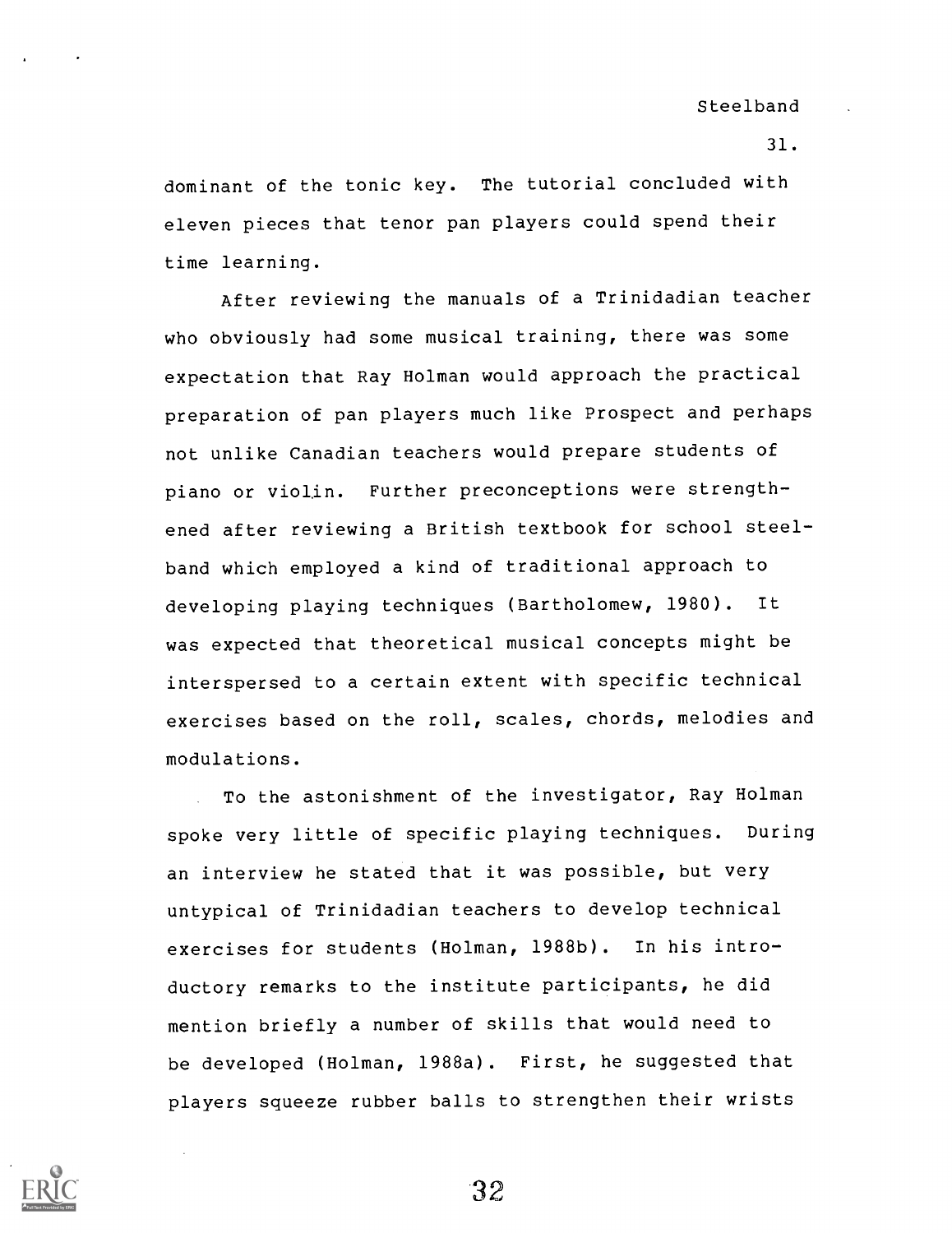32.

for "rolling" or sustaining notes. This skill, he said, is executed from wrist and not the shoulder or the elbow. Secondly, players would need to learn how to distribute their hands in the pans, but he did not elaborate on what this meant. Third, players were to aim for a sweet, clear, melodious sound with no distortion. He directed participants to search for the exact amount of striking force necessary to draw the best sounds possible from the instrument. And last of all, Holman said players would have to develop a way of communicating with the instrument so that playing would become a very natural activity. Holman verbalized very little about "how to" play throughout the duration of the institute.

From initial observations, it became quite clear that the mallet techniques used by steeldrummers were quite different than those techniques used by other percussionists. Because the writer had never played with such short sticks before, it was decided that the first skill to acquire would be the correct holding position of the sticks. From focused observations, it was noted that the sticks were held loosely in the first joints of the index fingers with support from the other fingers curved underneath. The thumb almost served as an extension of the beater and the two formed a straight line.

Specific playing techniques were developed out of

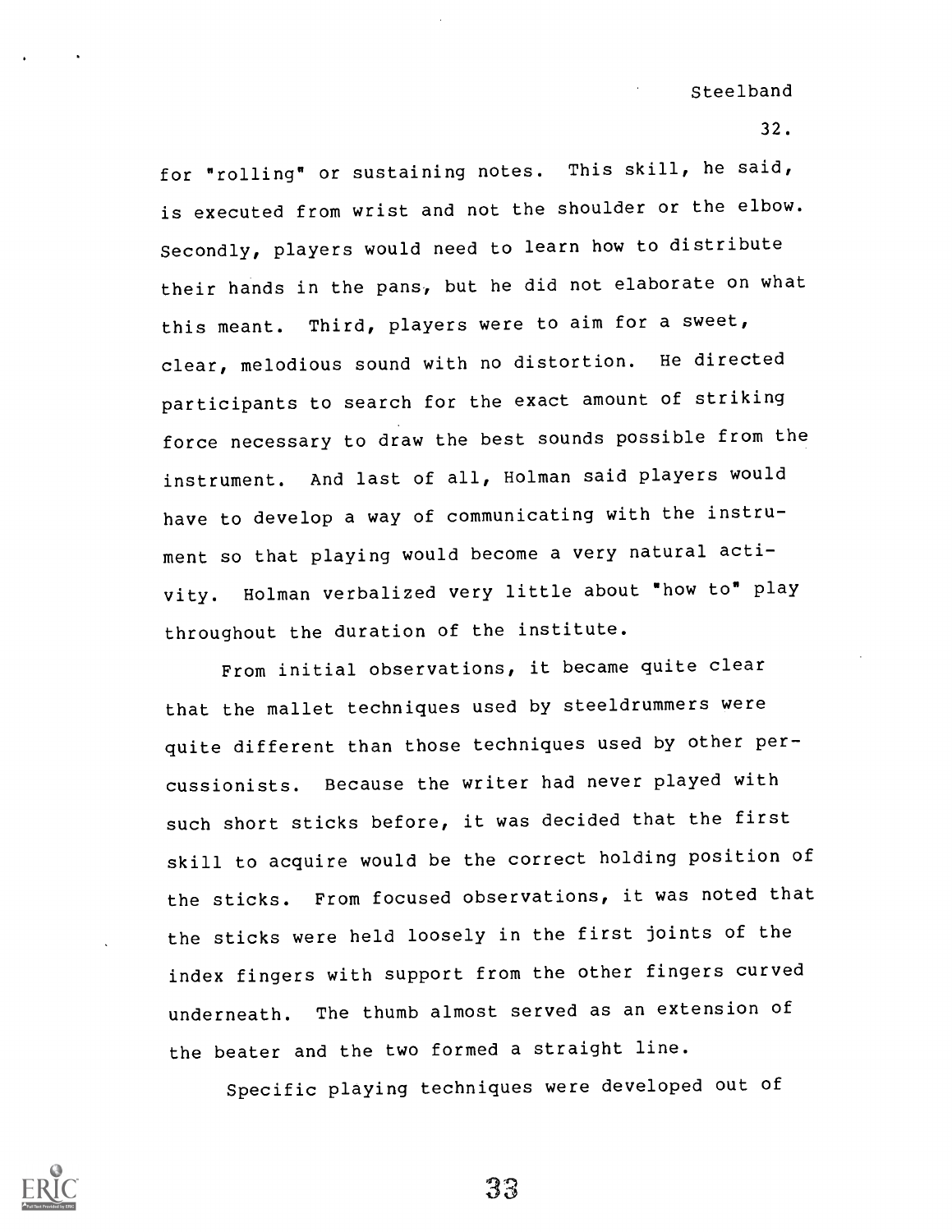33.

necessity in attempts to perform accurately in particular musical contexts. For example, during the first rehearsal, Holman introduced the first phrase of "Somewhere Over a Rainbow", which required players to prolong notes through the roll. He refrained from coming around with technical explanations about executing rolls. He very simply demonstrated a particular musical effect achieved only through performing rolls precisely. Each time the phrase was practiced, different ways of matching Holman's musical effects were tried. Eventually, technical aspects about the roll such as wrist relaxation and alternating the hands with even amounts of energy and time were discovered.

The writer soon came to realize what Holman was referring to by learning to distribute one's hands in the pan. Playing particular melodic fragments required players to carefully choreograph the movement of the hands around, inside and across the tones of the instrument in a coordinated fashion. Again, the teacher did not request students to mirror his movement patterns, but rather challenged each individual to find movement patterns that worked comfortably for them. Some students did try to model the teacher's patterns, but many were able to find these patterns for themselves or alternate ways of coming to the same result.

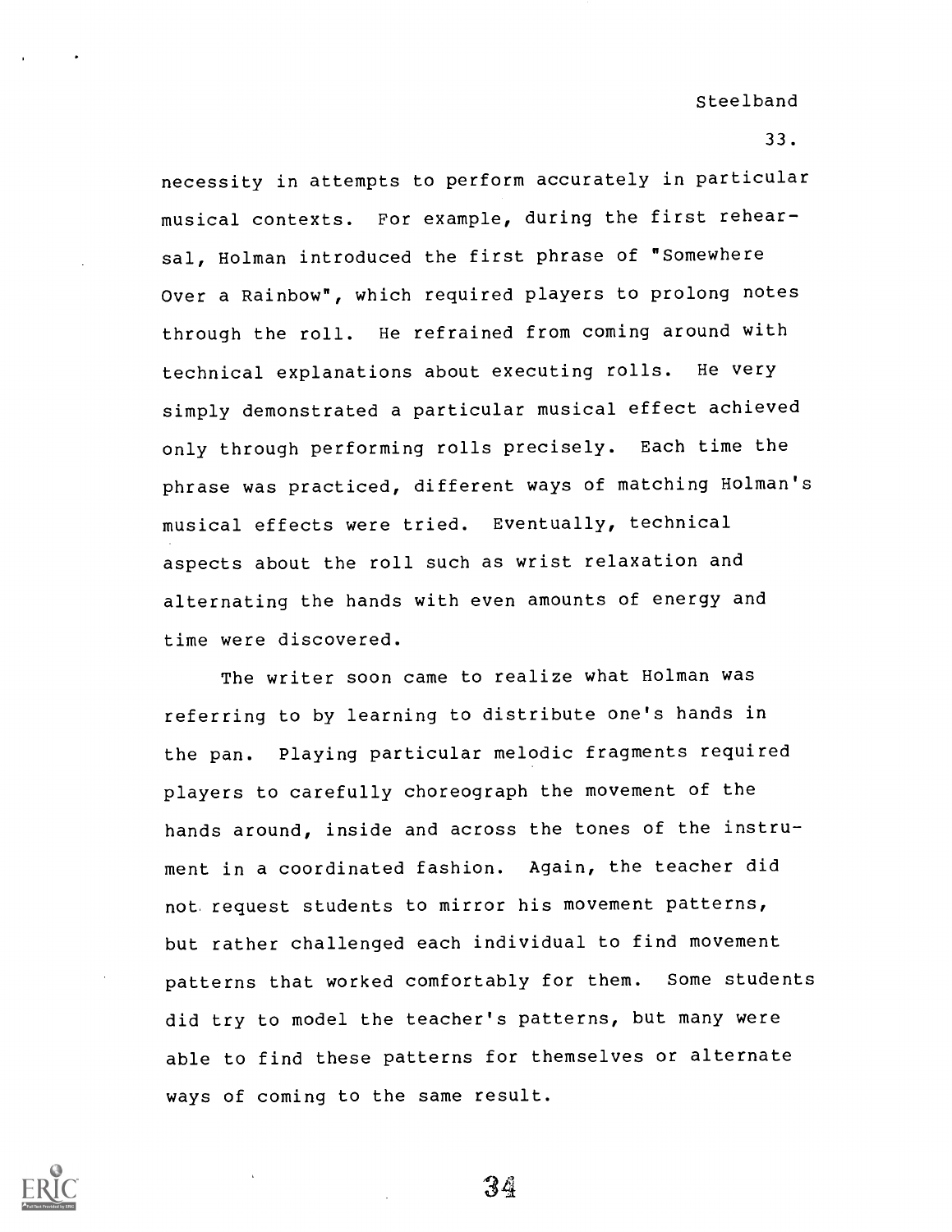34.

In retrospect, as soon as one could hold the sticks properly, it is very difficult to say more than that technique was developed largely through critical listening, personal trial-and-error and simply striving to imitate the Trinidadian style of playing that was so capable of producing beautiful musical sounds. Each time a new musical phrase was introduced, new techniques were required to achieve an accurate recreation of the sound. In this way, a repertoire of various striking actions resulted. Eventually this writer felt a gradual control over the muscular energy required to move the wrist and arm in ways to produce the desired tone qualities; and hence, improved technical ability.

The steeldrum as a means of musical expression for this writer felt quite unlikely for the first few rehearsals of the summer institute. First, the linear succession of notes on the piano or the very predictable tonal spaces of the fret bars of a guitar were just not there. It felt extremely strange to move towards the left for a higher note or jump completely across the pan to play a semitone. There was a need to overcome past practices of alternating the hands on each new pitch like one does on a xylophone. It seemed impossible to find out how the instructor was counting and to grasp the rhythmic style and phrasing. Only remembering the melody

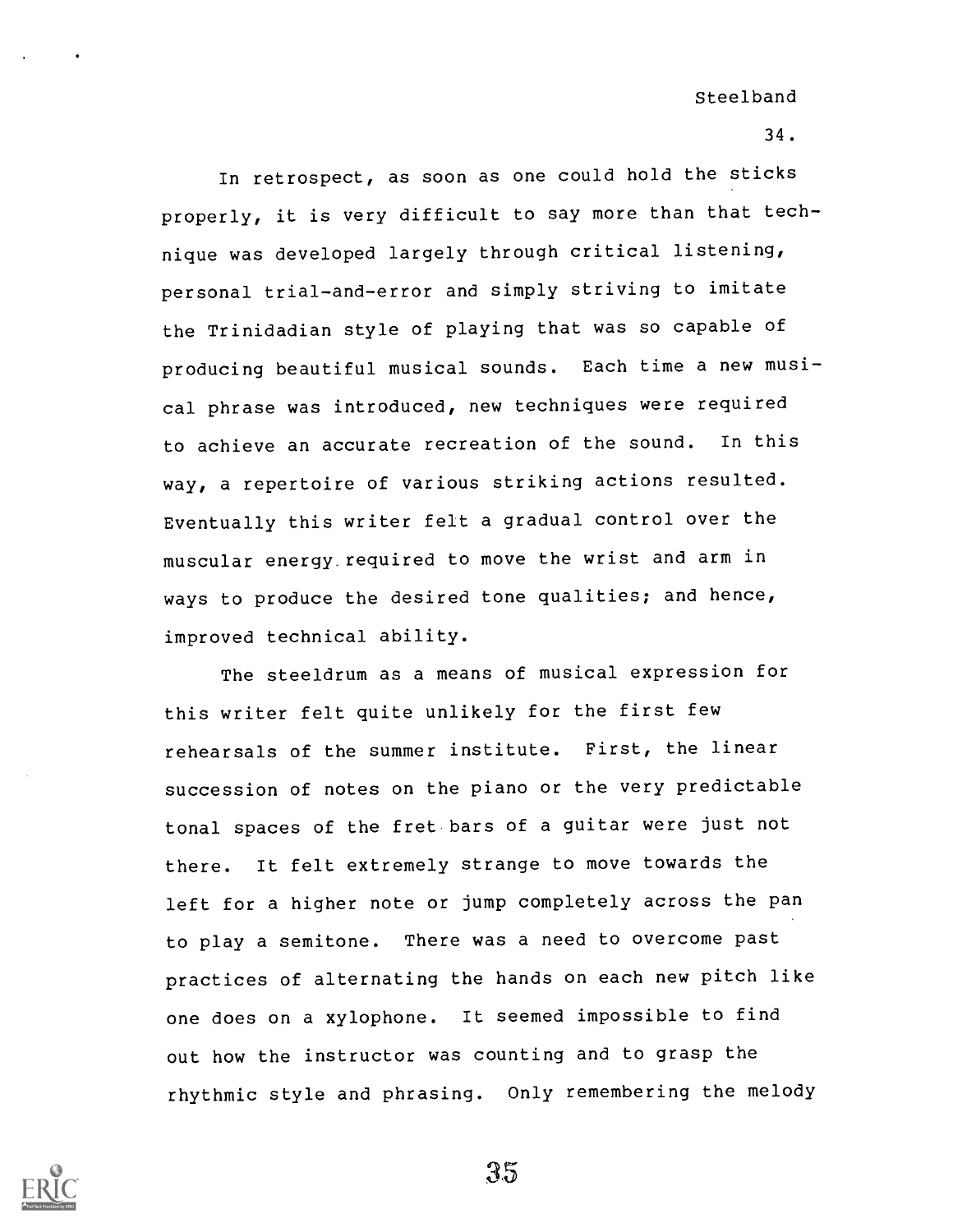of each fragment seemed to be easy. These first days were extremely intense and an admission must be made about being completely exhausted after the five to six hours of daily rehearsal time.

Towards the end of the first week, however, there were instances of some command over the instrument being achieved. A few passing compliments from the instructor and Trinidadian musicians helped to confirm this new emerging feeling of comfort. New phrases were learned quicker, technical skill was developing, the search for note patterns was more reflexive, and finally a feel for the rhythmic phrasing was established. There were still moments of struggle, but these were less frequent and the overall rehearsals were not quite so tiresome. This remained the pattern for continual growth as the weeks of rehearsals progressed to a finish and would likely parallel children's stages of technical development in a school steelband program.

### Synthesis Statements

It is important for elementary music educators contemplating steelband programs to come to some realization and understanding of how Trinidadian methods result in musical learning. From the discussion presented, it is possible to extract for readers some basic principles embodied in the Trinidadian model that apply to any level



36

35.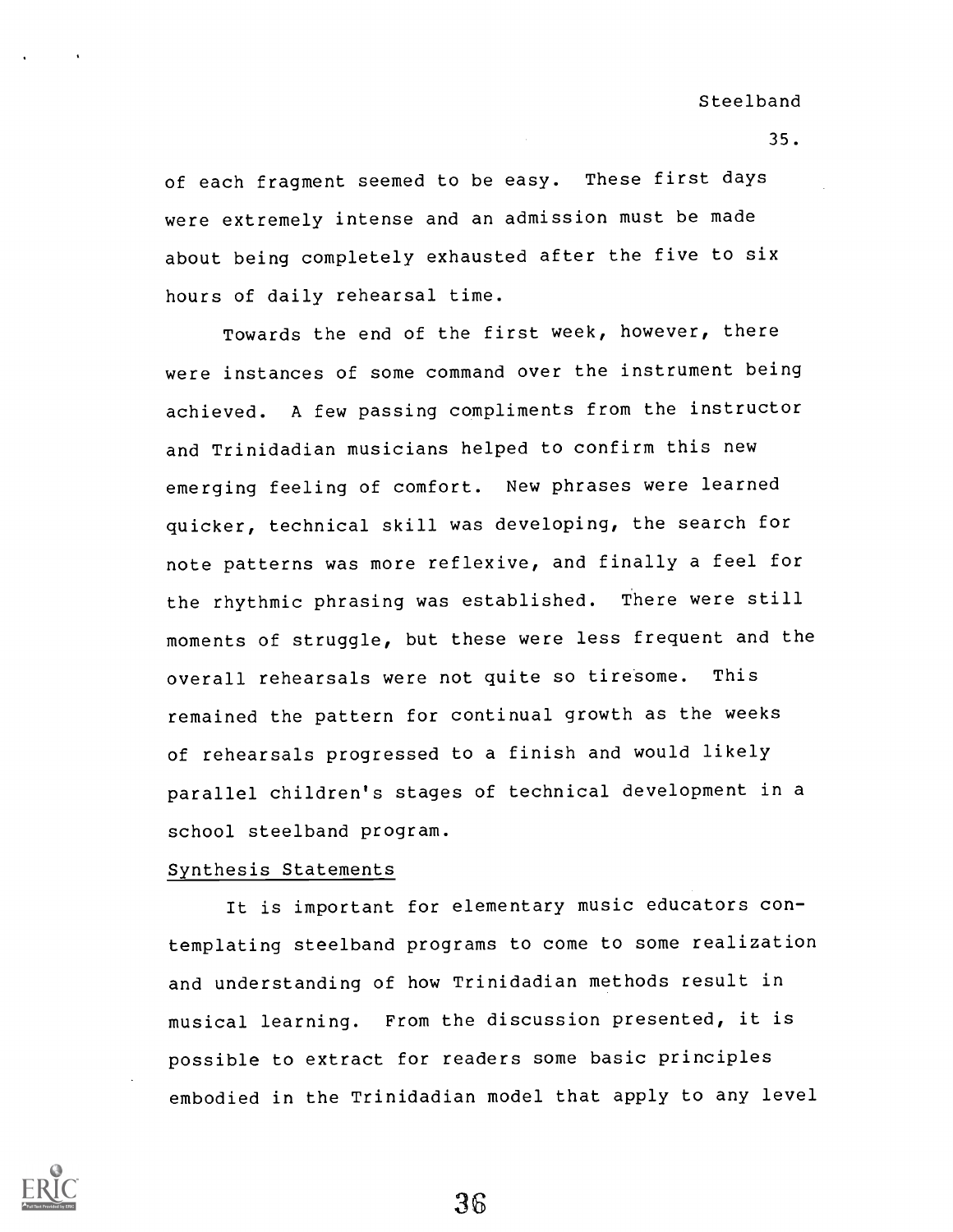of schooling.

- 1. Rote learning seems to be crucial in the process of building steeldrumming skills.
- 2. Imitation, repetition and chaining are used excessively to expand the musical memory, increase the ability to concentrate and construct a unique bank of musical images.
- 3. The steeldrumming reflex is largely established through modelling and visual-motor patterning.
- 4. Mastery learning and fixed methods of assigning instruments are critical procedures to be employed with novice players.
- 5. The concept of specific transfer of training is applicable when rotating instruments among experienced players.
- 6. The sequencing of individualized, small group and large group instruction is important to developing a quality steelband ensemble.
- 7. Sectional work generally preceeds the layering of high and low pitched drums in separate groupings.
- 8. Critical listening and trial-and-error are the processes through which musical images are recreated and the related skills developed.
- 9. Intense concentration and intrinsic motivation are prerequisite for the gradual entry into the Trini-

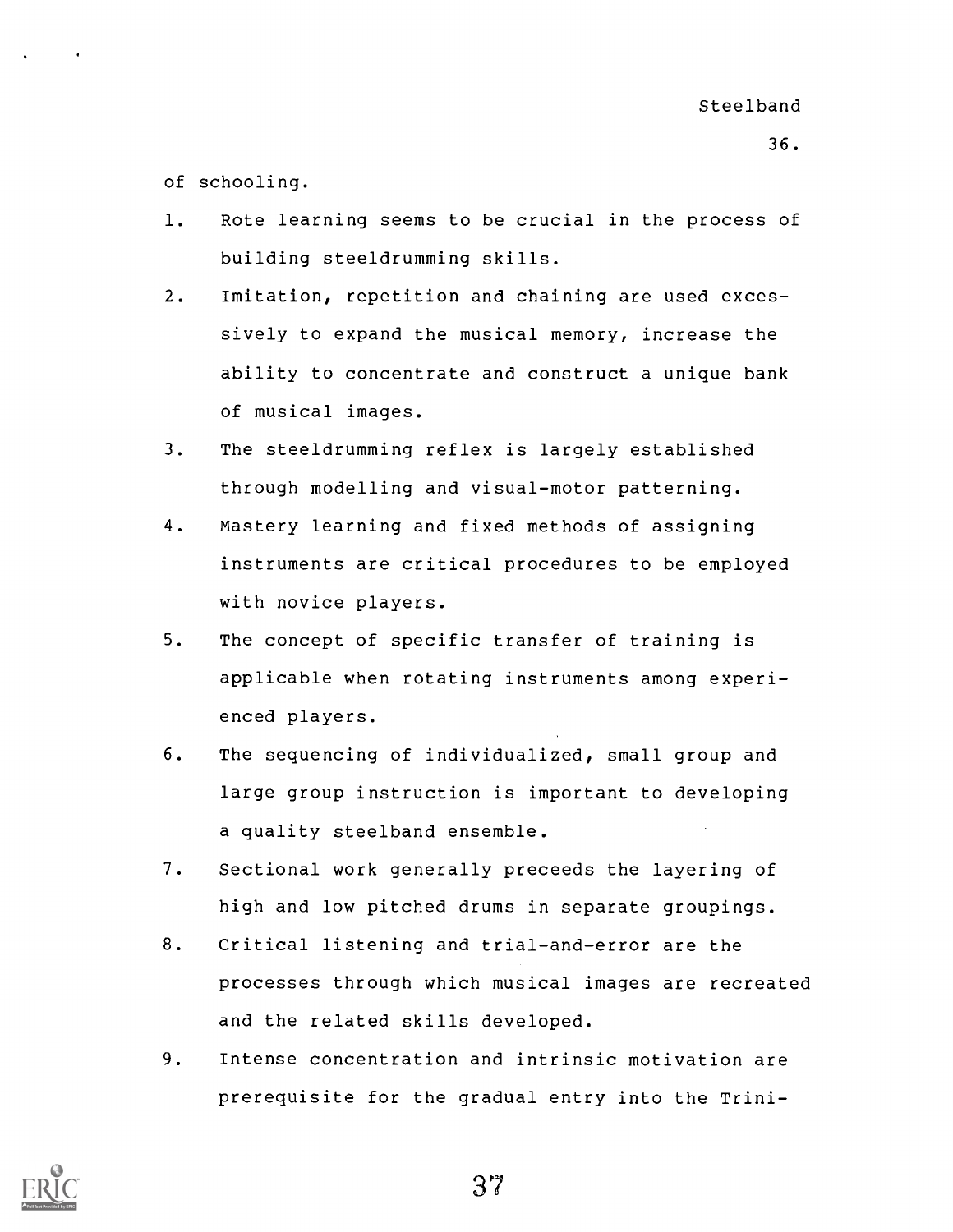dadian way of music making.

The Trinidadian music educator works in a sharply different mode from his or her North American counterparts. The following statements reflect the Trinidadian style of teaching.

- 1. The focus of instruction is clearly on making music and skill development.
- 2. The responsibility for musical development is largely transferred from teacher to learner.
- 3. There is a de-emphasis on teacher talk.
- 4. Technical-theoretical explanations are avoided.
- 5. Discovery and problem-solving strategies are consistently employed in the development of technical skills.
- 6. Learning encounters are set up for skills to flourish in particular musical contexts.
- 7. A low profile style is used to encourage the development of the player's musical sensitivity.
- 8. Instructional procedures are intuitive and flexible. While describing the Trinidadian model, attempts were made to identify inherent strengths and weaknesses. It seems reasonable to address the shortcomings by offering a set of further suggestions for elementary steelband programs to be implemented in Canadian settings.
- 1. Careful scheduling of practices and the introduction

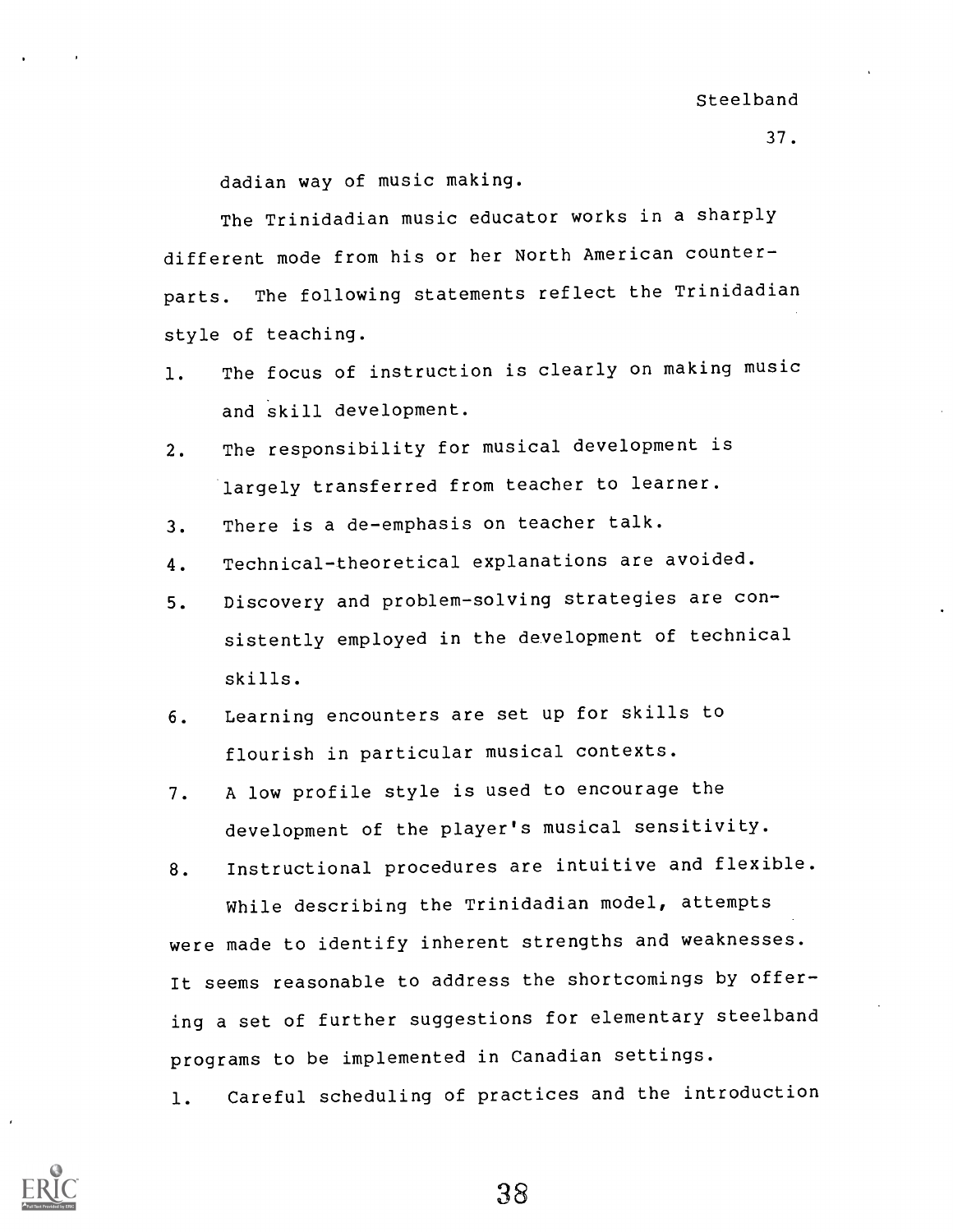of new skills and materials might decrease the effects of inhibition on learning.

- 2. The aural training of learners might be enhanced if supplemented with memory-aids such as notation, tape recording, or mnemonics.
- 3. Instructional decisions regarding initial instrument assignments should be made in light of both the musical skills and expressed interests of students.
- 4. The independence of players might be augmented if small ensemble work was provided before the larger band works as an entire unit.
- 5. There is a need to plan for instructing sections without the benefit of adult section leaders. Training peer leaders and the use of taped or visual tutorial devices might offer avenues for exploration.
- 6. Age appropriate strategies for remediating the musical problems of individuals or smaller sections within the whole elementary steelband class need to be worked through. Involving the large group in remediation or keeping musical trouble-shooting quick and succinct are possibilities.
- 7. The technical aspects of steeldrumming might also be approached using traditional Western methods.
- 8. Trinidadian steeldrumming is quite product-oriented

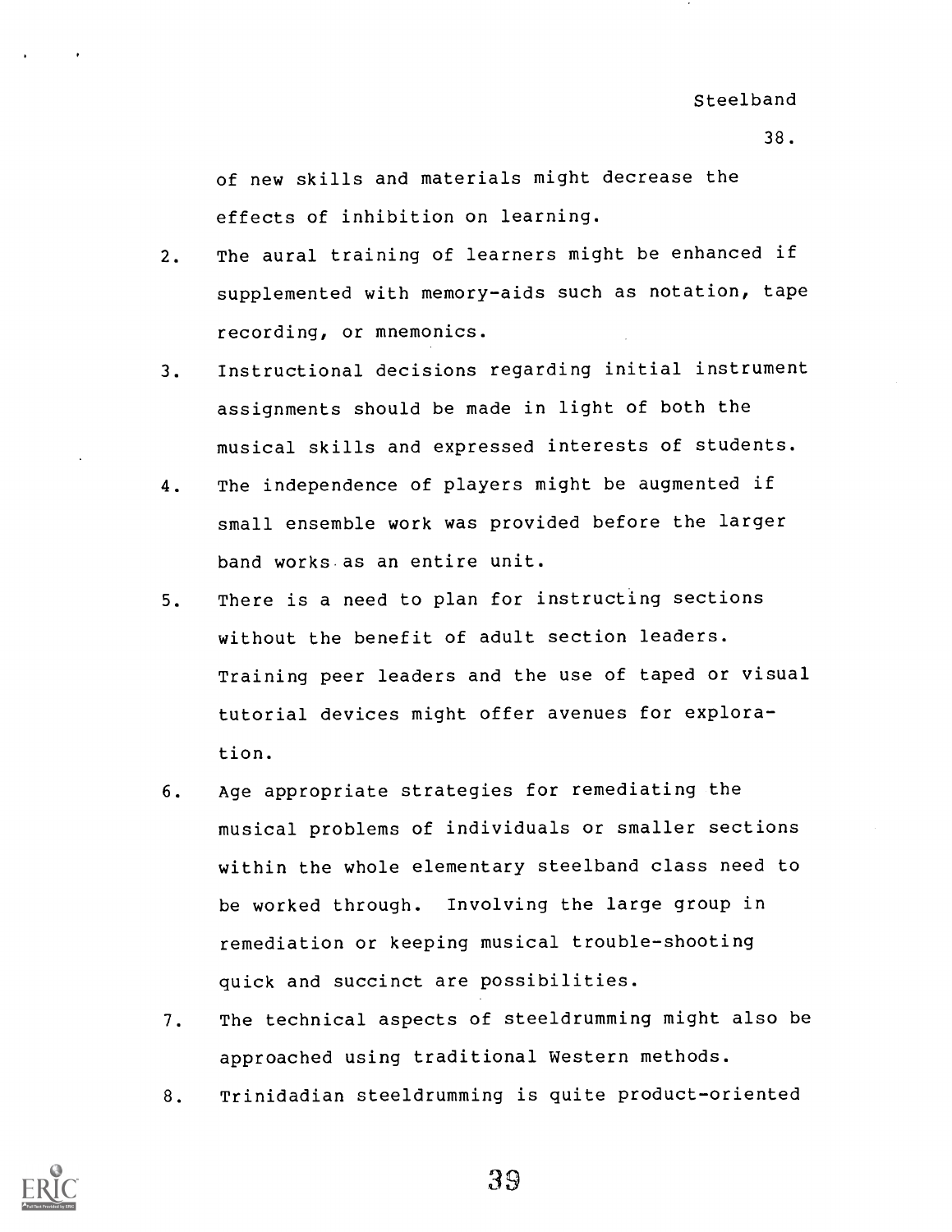39.

and emphasizes the psychomotor learning domain. It is important to keep in mind that the cognitive and affective dimensions of musical learning are essential parts of elementary music programs and need to be given substantial attention.

The purpose of this section has been to build a descriptive model of music making and learning. The discussion revolved around the themes of rote learning, mastery and rotation of instruments, sequencing of ensemble skills and playing techniques. The information presented was reduced to sets of synthesis statements that will serve as operational directives for those educators intending to apply this ethnic model.

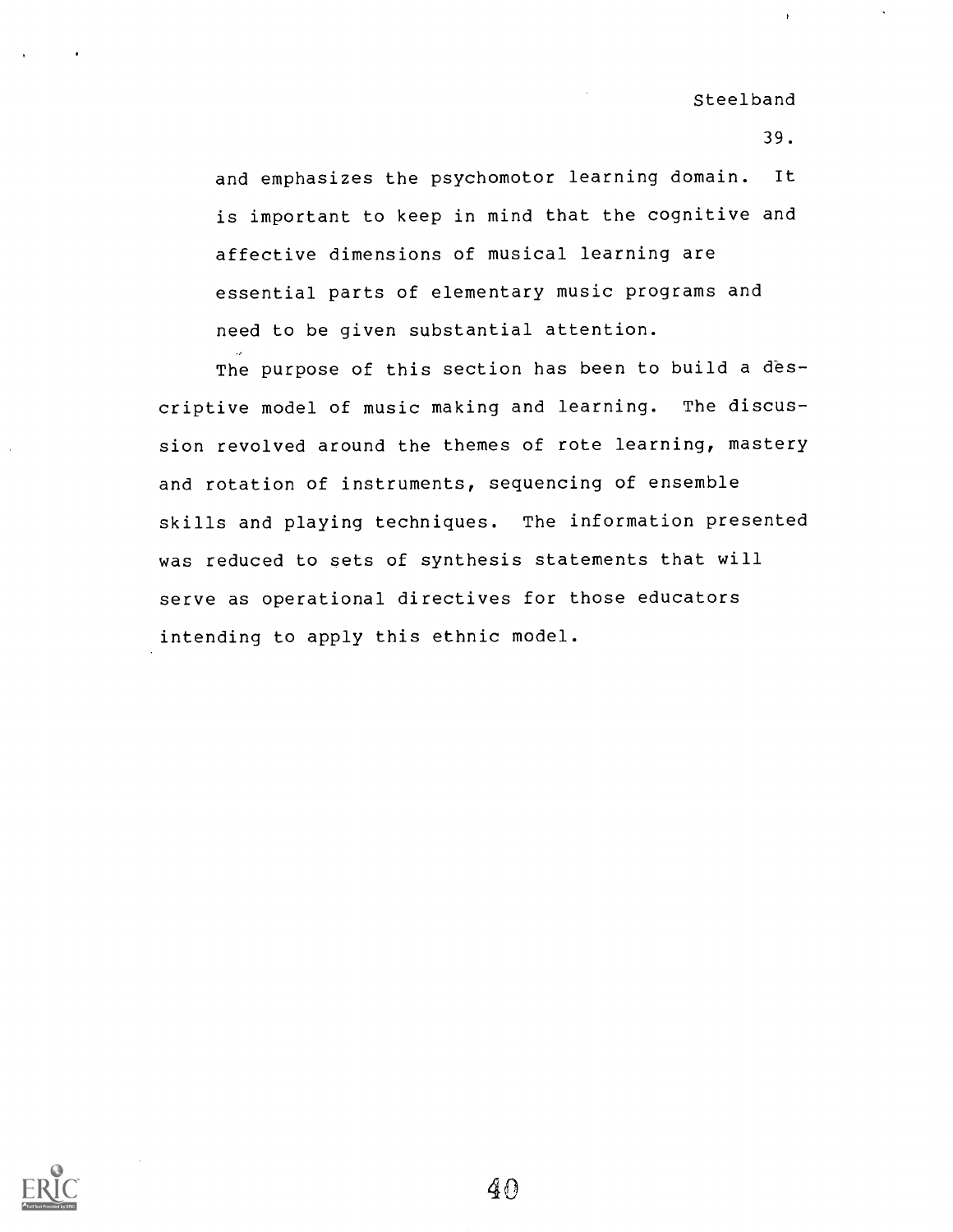# The Music Teacher as Arranger

Since music for steelband is not typically notated and few steeldrummers read music, players have traditionally depended on the skills of an arranger to orchestrate melodic and harmonic lines and rote teach these in small parts to them. Given these authentic Trinidadian practices, it is not reasonable to expect that Canadian teachers would have available to them for purchase a wealth of "ready-made" published arrangements for use with school steelbands. It is necessary, then, for the elementary music educator to become aware of how steelband arrangers work and attempt to emulate their skills while orchestrating for their own school ensembles. This section serves to provide readers with related background information about arranging for steelbands.

The first question that comes to mind about arranging for steelband is what pool of musics would be best suited for these instruments. In addition to the traditional calypso and classical styles, the following list was compiled from a number of authoritative sources: pop, jazz, reggae, bluegrass, Irish, African mbira, Latin American, ballads, road marches, and fusion (Peters, 1976; Gibson, 1986b; Snider, 1986b; Miller, 1986; Morin, 1988a; Holman, 1988c).

Some guidelines have been suggested by others to



 $\Delta$  1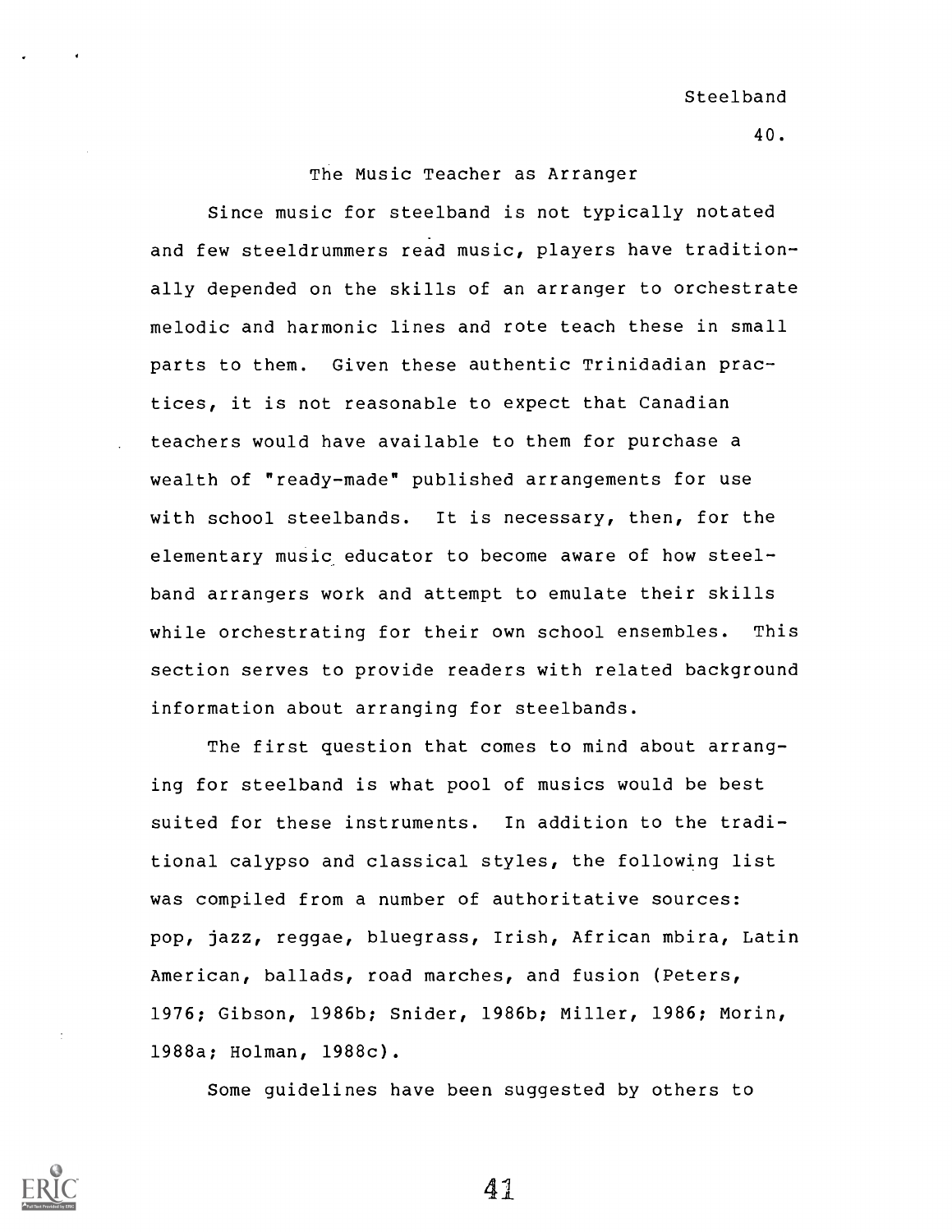41.

help with the very difficult selection process from a multitude of potentially workable melodies. Bush (1981) said that tunes arranged for steelbands should have a great deal of public appeal. Those with a lyrical dimension should be singable as well as comfortable to listen to. Selections that afford ample opportunity for virtuosic display by various sections of the band provide for additional excitement. Holman (1988c) suggested avoiding pieces with a great deal of sustainment required.

Holman (1988c) and O'Conner (1981b) recommended processes for writing or selecting a calypso for a steelband arrangement. The crucial part of the selection is judging a piece that leaves room for the arranger to work within. Some calypsonians write with specific purposes of leaving space for additional chords, extra lines for the harmony parts and opportunities for expansion. These are more appropriate than calypsos which are already very musically structured. Holman pointed out that the melody must be beautiful but at the same time. simple. The calypsos he composed for the institute band demonstrated these critera.

Arranging techniques based on transcriptions of classical pieces might be the simplest way for an inexperienced arranger to begin (Miller, 1986). Arrangements evolving from chamber works can easily be written by

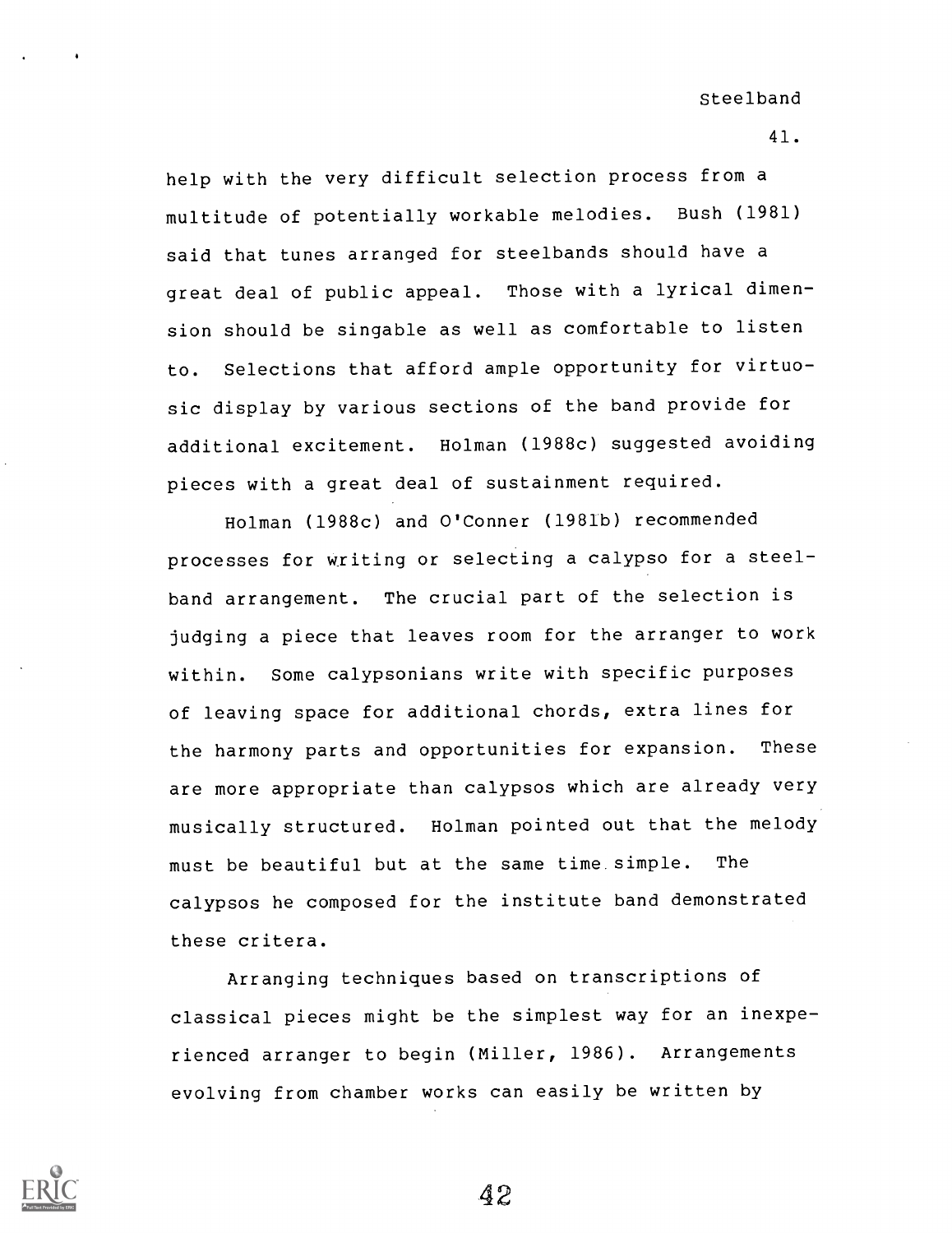matching parts with the corresponding steeldrum range. A piano reduction can be used as well by assigning the treble line to the double tenor and double second, and giving the bass as written to the guitar and cello. The arrangement can be extended by reinforcing the bass line an octave below with a bass pan and adding a lead pan an octave above the melody. According to Miller, many classical pieces are not difficult to adapt for the steelband.

The basic arrangement for a calypso was synthesized from Holman (1988c), Miller (1986), Gibson (1986b) and Bartholomew (1980). The key is chosen according to the sound desired by the arranger who usually begins with a melody line, one strum pattern, and a bass line. This might even be all that is desired by teachers of very young pan players. Next, a harmony line at an interval of a third or sixth below the melody can be added. Also, the bass and melody lines can be octave doubled to establish a fuller dynamic range. And finally, different strum patterns can be added to the middle range. The more competent the players become, the more complex the arrangements can be written. Table 2 gives the reader an overview of how different sections of the steelband can be used in an arrangement. These functions were highly characteristic of Holman's orchestrations and, hence,

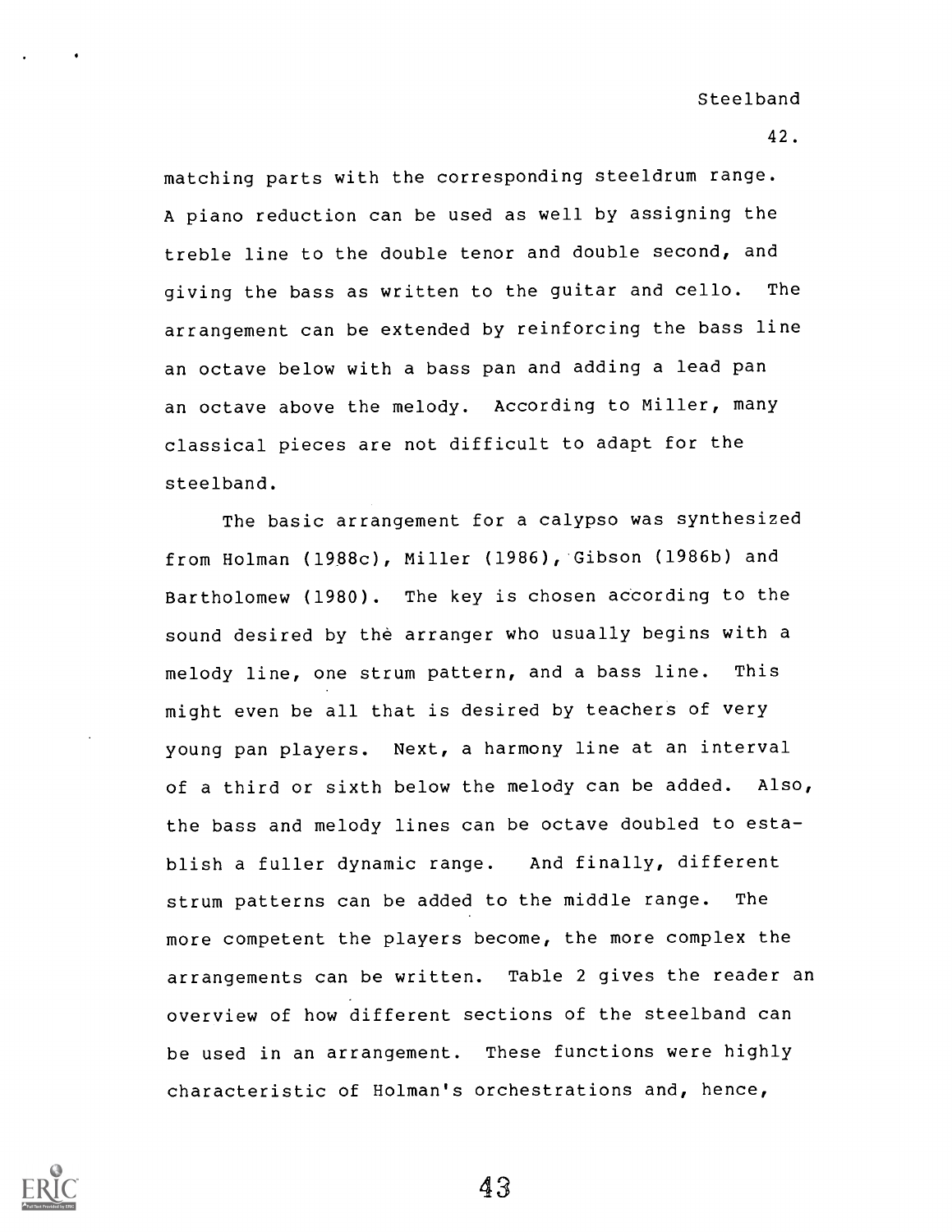## TABLE 2

Basic Functions of Sections in Arranging for Steelbands

| <b>SECTION</b>             | FUNCTION                                                                                                   |
|----------------------------|------------------------------------------------------------------------------------------------------------|
| Lead Tenor                 | Melody; harmony line a 3rd or 6th<br>below lead                                                            |
| Double Tenor               | Melody in unison or an octave below<br>lead; harmony line a 3rd or 6th<br>below lead melody; strum pattern |
| Double Second              | Melody an octave below lead; strum<br>patterns (3rds, 7ths, color tones)                                   |
| Guitar and Cello<br>$\sim$ | Strum pattern (roots and 5ths);<br>double bass line an octave above                                        |
| Bass                       | Bass line (roots and 5ths); doubles<br>all notes in octaves where range<br>allows                          |

experienced by this writer at the summer institute.

The middle voices are very important in steelband music and serve to define the harmony. Because the strumming patterns are such a crucial part of the calypso arrangement, more information is warranted. A strum pattern is a repetitive rhythm on two notes of the harmony in each instrument (Miller, 1986). Chords can be filled out completely by assigning two other tones to another strumming instrument. Gibson (1986b) cautioned, however, that divisi parts are most effective in the mid-to-upper ranges. A calypso strum rhythm pattern is usually shared by the double tenors and seconds, while another pattern

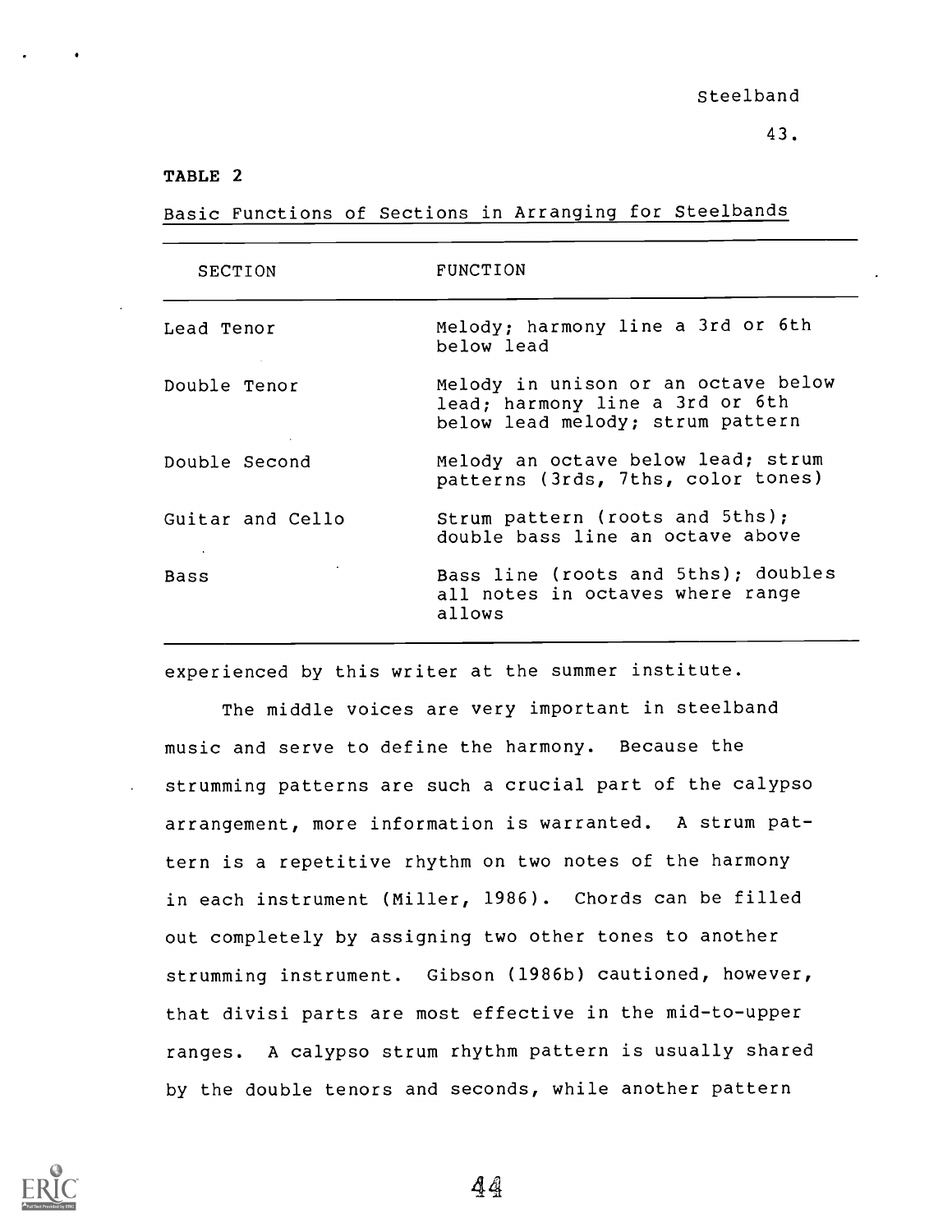44.

is shared by the guitar and cello players. The chord changes of the guitar and cello part are often written to occur on the last eighth or sixteenth note of the measure to create more forward motion and anticipation.

Gibson (1986b) simplified his notation system by indicating the strumming pattern in brackets above the staff at the beginning of a section. The pitches to be played and changed were indicated on the staff using quarter and half notes. Some common strumming patterns are given in the examples below.

Example 1

 $\Box$ <sup>4</sup> <sup>I</sup> ,i) <sup>J</sup> r: <sup>7</sup> ) <sup>J</sup> :1 ; ,. . ,1-.-; ,T; .. , il Calypso strums for double tenors/double seconds. Example 2 <sup>4</sup> #11 <sup>J</sup> <sup>0</sup> : -= r -- 4\_41Y <sup>040</sup> ?4\_4 :.1-411\_ 470 Ot-10 <sup>0</sup> 4)4)0 :11 or  $Y$  $Y$  $Y$  $Y$  $Y$  $Y$  $Y$  $Y$  $Y$  $Y$  $Y$  $Y$  $Y$ Calypso strums for guitars/cellos.

It is a common practice for calypsos to be in a theme and variations form. Gibson (1986b) identified some of the devices used by more sophisticated Trinidadian arrangers:

Modulations, episodic passages, countermelodies, thematic fragmentation, augmentation and diminution, shifting the melody from section to

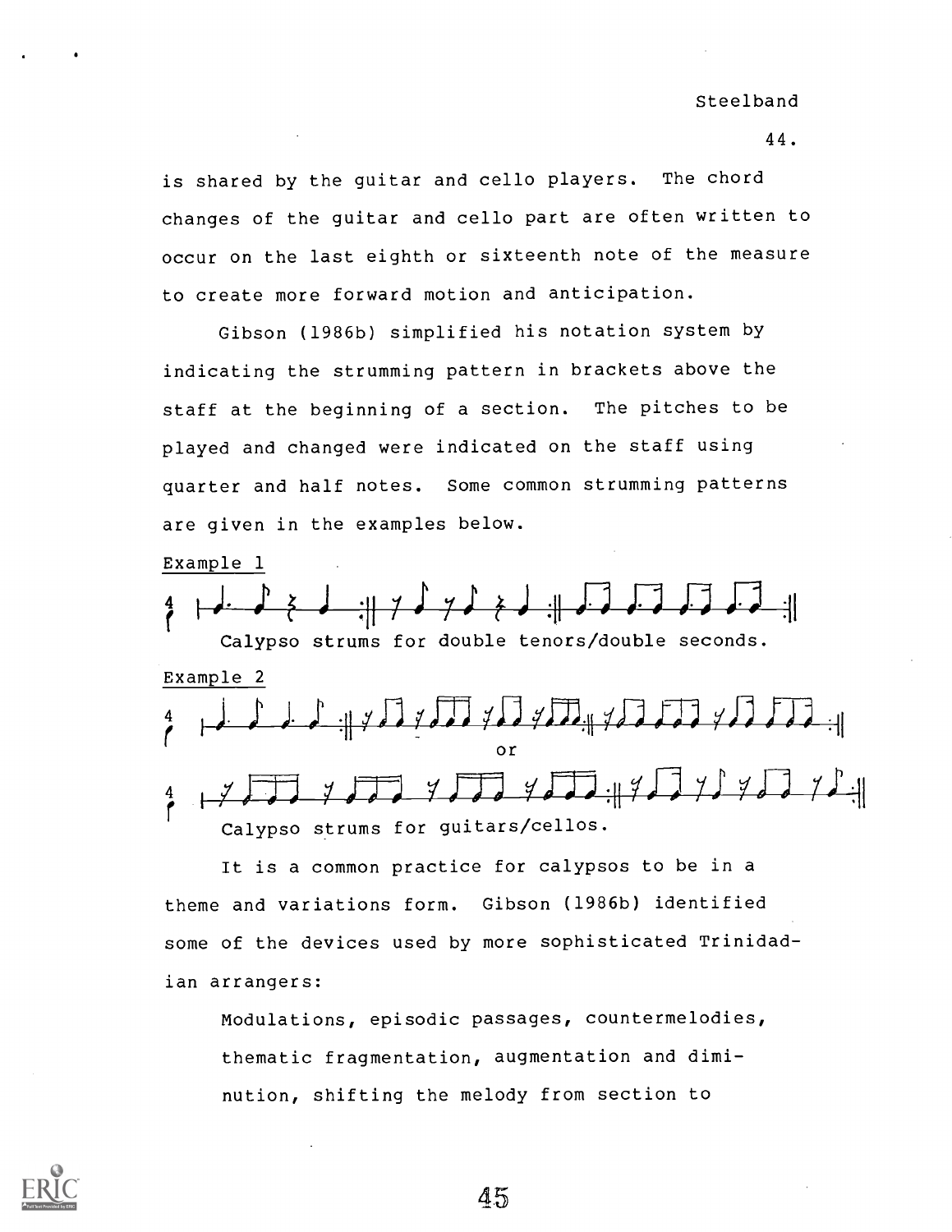45.

section, full dynamic contrast, and changing textures are some of the many techniques Trinidadian arrangers learned from transcribing classical works. As calypso arranging became a more serious art, arrangers began using techniques to give more body and development to their calypso arrangements. (p. 45)

From these words it becomes obvious that once the theme of a calypso has been arranged, the variations will need to be composed. In most cases, arrangers would treat each as an independent musical entity. Since the art of variation writing is a complex and creative task, it will not be addressed in this paper.

The traditional styles of music associated with steelbands are calypso and classical, though many other styles were identified as quite workable for arrangements. The primary criteria for selecting a melody for arrangement were audience pleasure and potential for musical expansion. Suggestions for transcribing a piece for steelband were given. Basic arranging for a calypso theme was outlined to include melody, harmony, bass lines and strum patterns. Devices used for composing variations were briefly discerned.

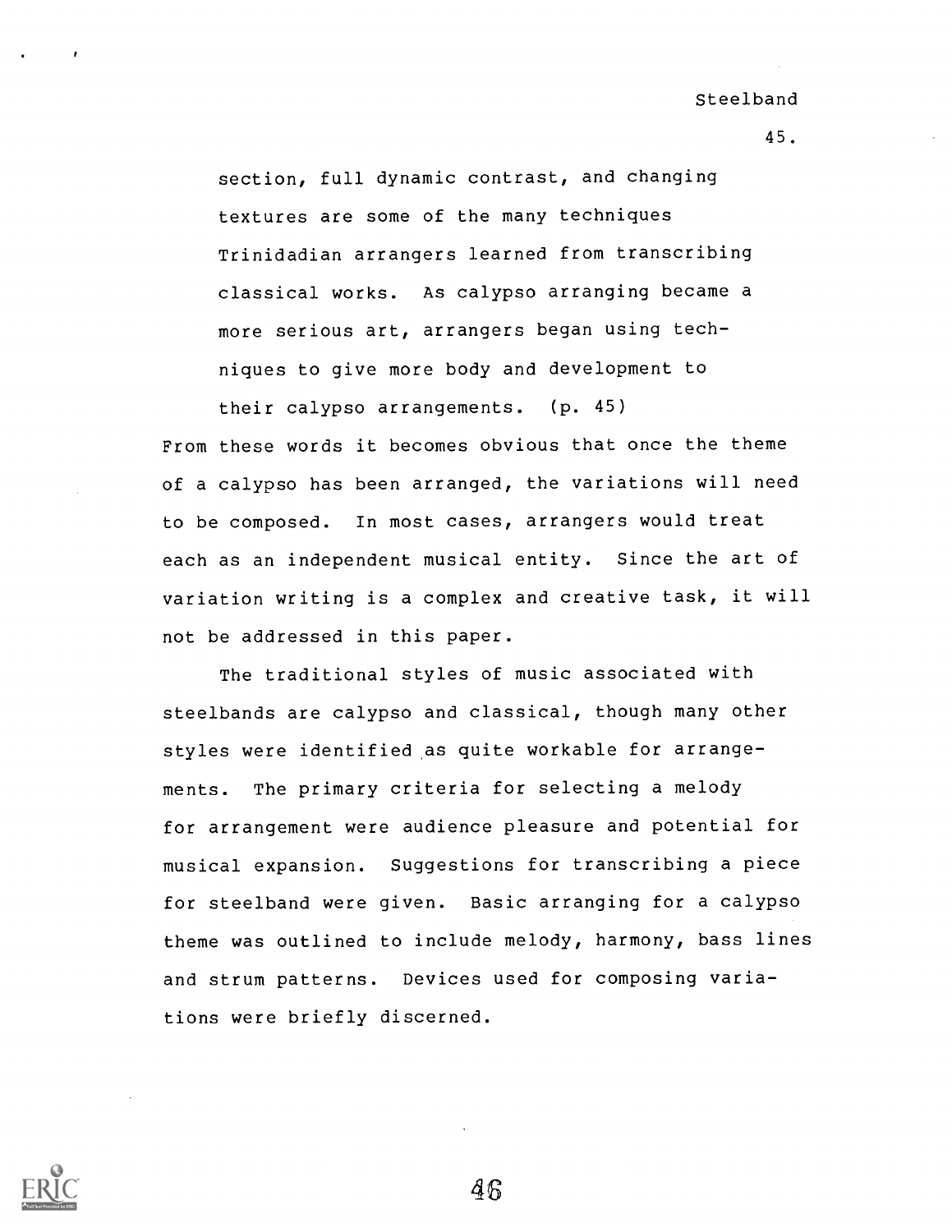46.

Outlining Curriculum Content for School Steelbands

It has often been said that throughout history the arts record the unique cultural heritage of peoples and reflect the historical periods from which they emerge. Contemporary programs in elementary music education commonly include a study of past and present developments in music and provide the grounding for future musical development. This study usually takes the form of experiences in musical style; sets of learning activities which capture various ethnic idioms invented at particular times in history. The numerous references to the study of style within the mainstream curriculum and instruction literature in elementary music education attests to its validity as a teaching focus (Hackett & Lindeman, 1988; Beer & Hoffman, 1982; Hardie & Mason, 1983).

Generally speaking, musical style can be organized around two strands of study. First, the idea that musical styles are characterized according to historical periods and cultures must be established. This embodies both the recognition that styles are governed by the varieties of musical function and purpose in particular societies and the realization that unique organizations of the music elements result in different styles. Secondly, musical styles must be studied from the performance perspective. Most simply put, students need to

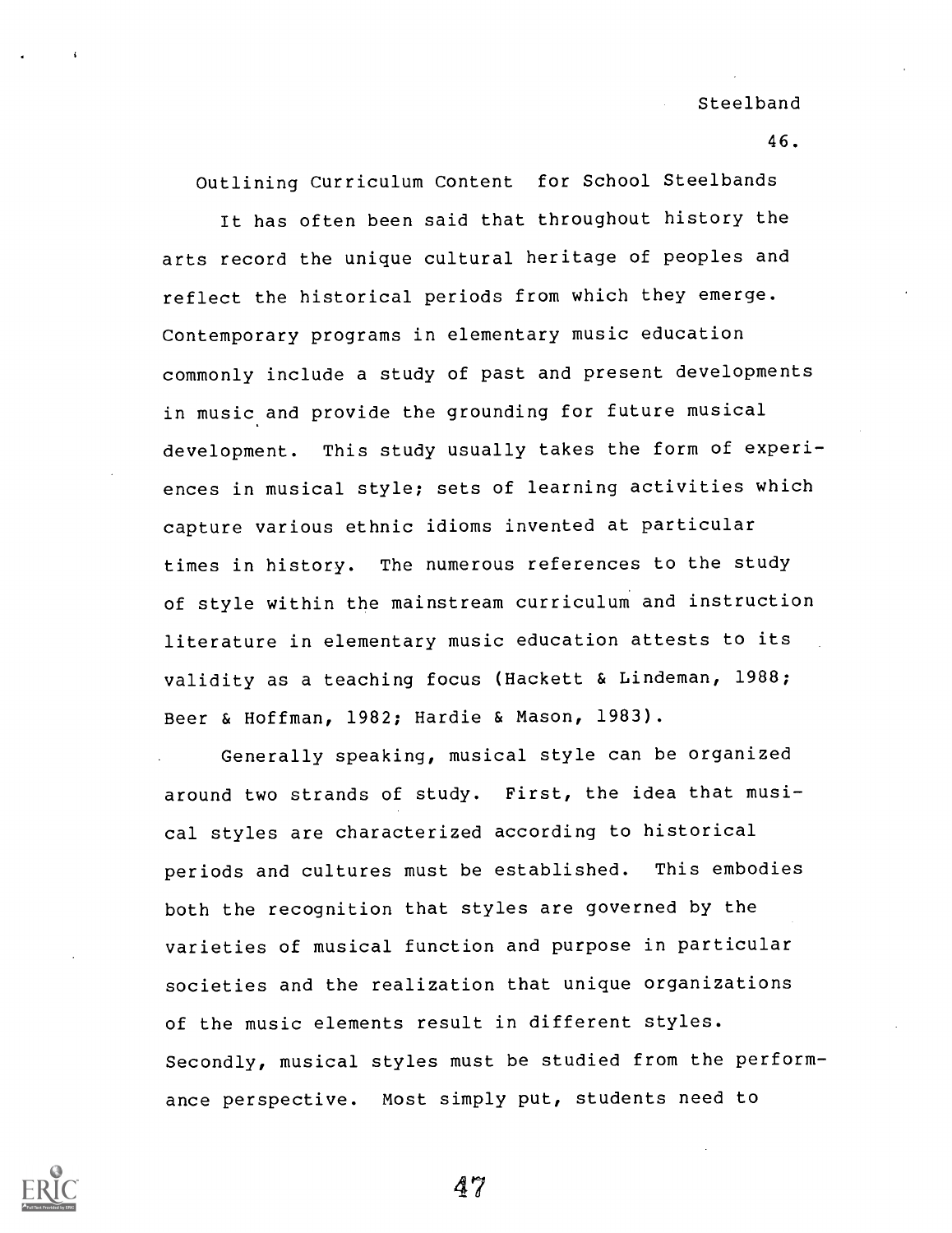learn that different cultures at different times perform music in distinct ways. Through the re-creation of music styles, students' musical repertoire will be broadened by adding the unique performance practices of other people. Music educators can also expect children to broaden their range of aesthetic awareness by being exposed to differing sets of aesthetic principles, by hearing and feeling those idioms preferred and sensing the underlying organizations of different peoples' aesthetic expressions.

It has been proposed, then, that the study of musical style serves to develop the child's appreciation of and performance skills within different cultural and historical music forms. A steelband program must contribute to this general music curriculum goal and logically interface with this more wholistic framework.

#### A Modular Approach

Steelband instruction in Trinidad is very seasonal with most of the learning activity occurring in the preparatory weeks prior to the steelband competitions held in conjunction with the people's Carnival celebrations. Generally speaking, steelband musicians do not play the year round, but rather immerse themselves in pan for three to five hours daily for about six weeks and then lay their drums aside until the next year's panorama festivals (LeGendre, 1976; Bush, 1981; Morin, 1988a). It

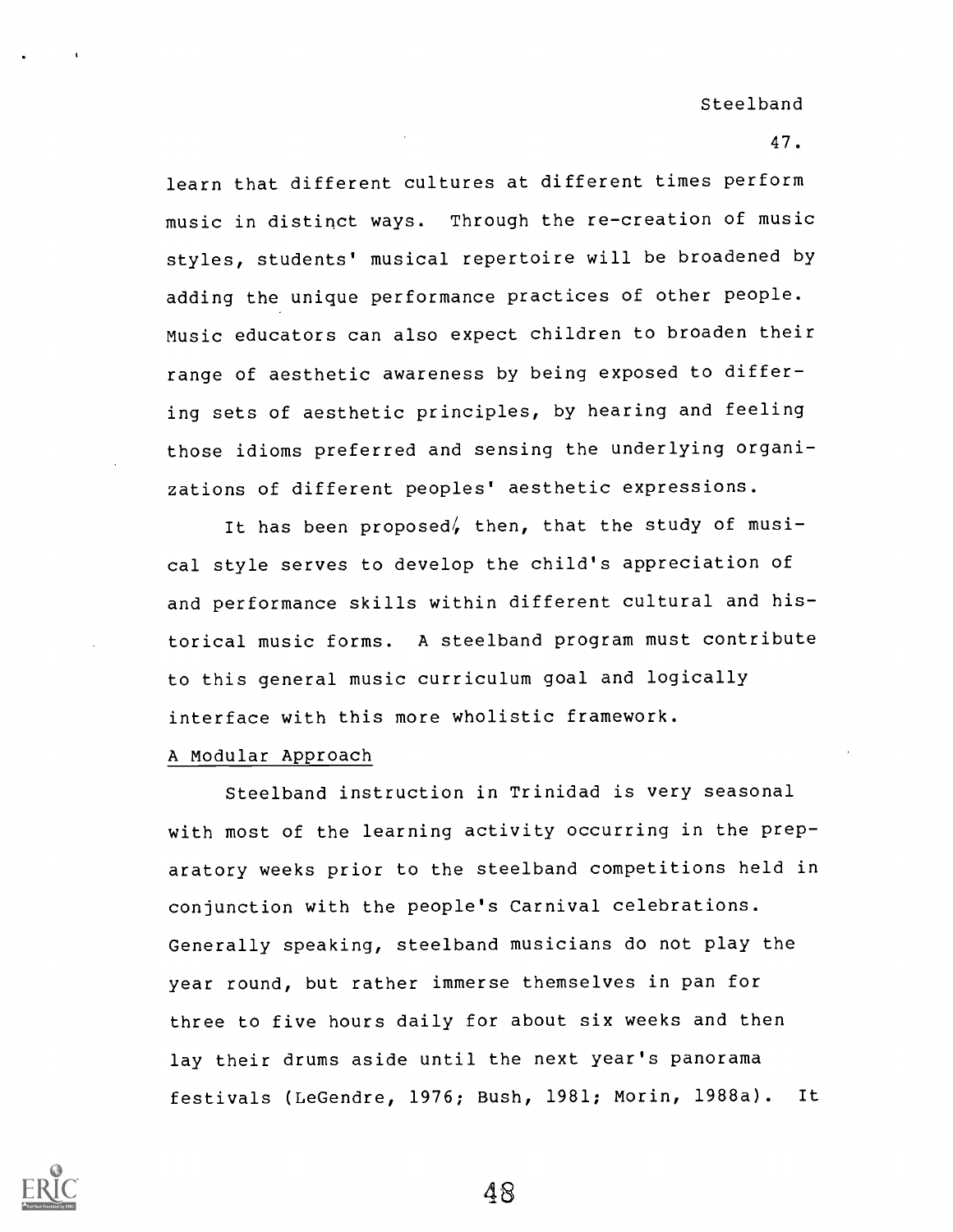is interesting that the authentic Trinidadian treatment of steelband education should fit so naturally into the modular approach used by many Canadian music educators as an effective way to organize curriculum content.

For the purpose of developing learning modules, an attempt has been made to identify two fundamental principles and concept chains which appear most significant and appropriate for the study of Trinidadian steelband as a unique form and style of music. A complete module could be developed around each fundamental principle. Each concept can provide the basic orientation for a particular learning encounter and can be further analyzed for the kinds of activities needed to support the learning of that concept. The concepts and carrier activities can become the basis for the formulation of day-to-day instructional objectives and lesson plans.

Although it is not within the scope of this paper to plan detailed lessons for each grade level, it is possible to provide the skeleton for such a task. For each stylistic principle, concept chains have been ordered from simple to complex and are accompanied by a sequence of suggested activities and resources for teachers. These activities are ordered by level of difficulty and are intended to help primary, intermediate and upper elementary children develop musical meanings and skills



49

48.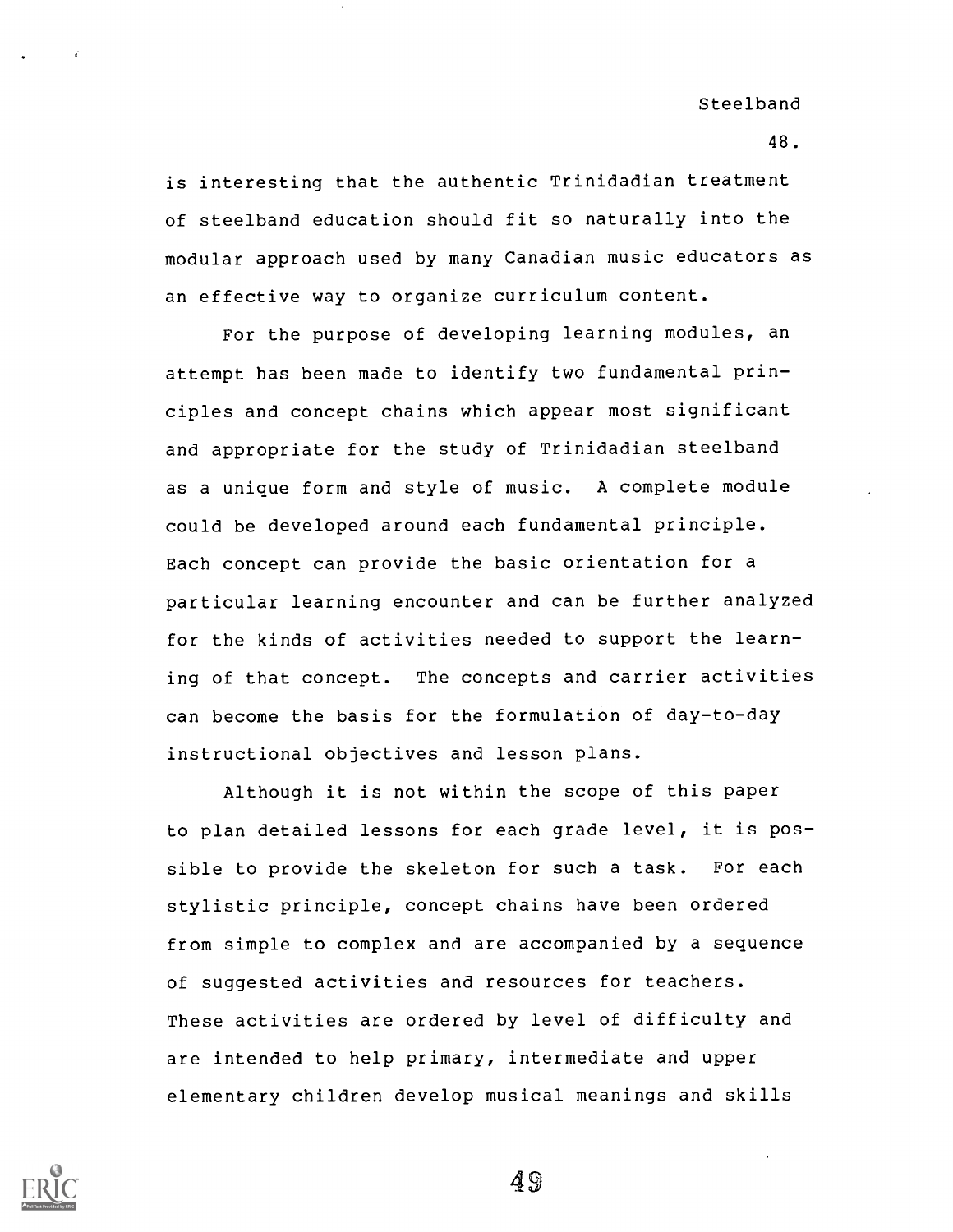49.

in Trinidadian ways. It is hoped that the suggestions will also serve as instructional design catalysts for elementary music educators planning their own modules.

Style Module One

THERE ARE STYLES OF MUSIC WHICH MAY BE CHARACTERIZED ACCORDING TO HISTORICAL PERIODS AND CULTURES

Concept Chain Suggested Activities

1. Steelband and calypso are recognized as the traditional musics of Trinidad.

Teacher Resources: Caraibe (1984); Conner (1958); Conolly, Cameron & Singham (1981); Elder (1973, 1986); Gayadeen (1983); Krugman & Ludwig (1964); Landeck (1961); Lewin (1974, 1975); Ottley (1979); Perry & Krugman (1964); Quevedo (1983); Sealey & Malm (1982); Worosz (1972).

\*Authentic recordings of steelband and calypso can be found in record stores or libraries.

- a) Build a repertoire of folk songs, singing games and folk dances from the Caribbean (i.e. bongo, limbo, calypso, mento).
- b) Interpret Trinidadian folk tales, legends and customs through music drama, dance drama or puppetry (i.e. kalenda, parang, wake, diablesse, anansi, fete). Accompany with authentic sounds.
- c) Listen to authentic recordings of steelband and calypso
- d) Invite a local musician from the Caribbean community to the classroom.
- e) View film or video about Trinidadian people and their music.
- f) Create a scrapbook or collage on Trinidadian music.
- g) Prepare a research project on geography, life and music in Trinidad.

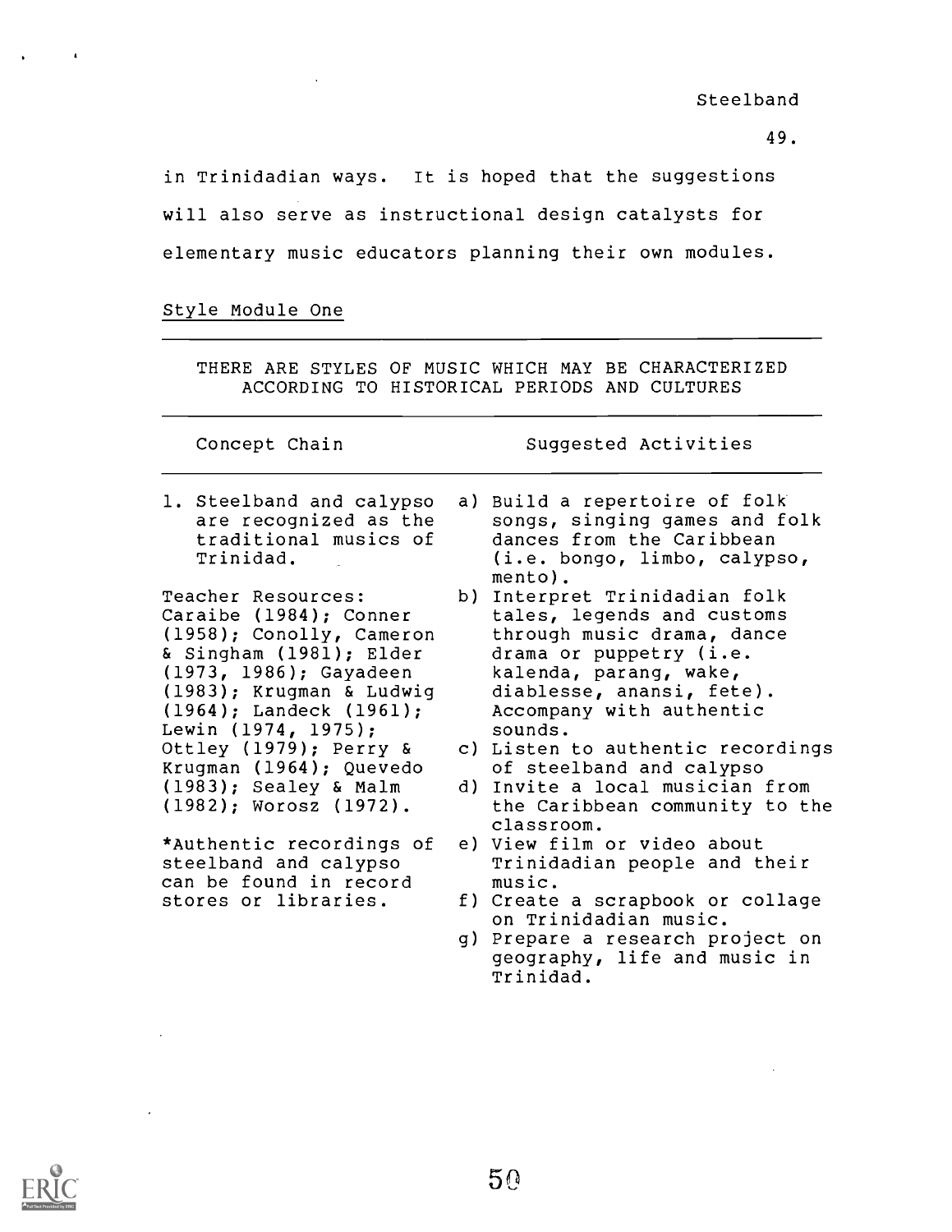50.

Concept Chain

Suggested Activities

2. The steeldrum has a remarkable and interesting historical development.

Teacher Resources: Bartholomew (1980); Gibson (1986a); Goddard (1985); Jones (1982); O'Conner (1981a); Peters (1976); Prospect (1986); Sealey & Malm (1982); Simmonds (1959); Thomas (1983); Trinidad & Tobago Tourist Board (1984).

\*Current addresses: Trinidad Tourist Board #122-124 Frederick Street Port of Spain, Trinidad. Phone: 623-1932/4.

Tobago Tourist Board Division of Tourism Tobago House of Assembly Level 3, N.I.B. Mall Lower Scarborough, Tobago Phone: 639-2125/3566.

3. The evolving art of steeldrum making and tuning has depended upon the aesthetic principles accepted by the Trinidadian people at particular times and the country's resources.

a) Teach children African style drumming in ensembles consisting of low, medium and high pitched drums. Use them to accompany a simulation of the early Carnival celebration called Camboulet.

- b) Create a tamboo bamboo band by beating bamboo sticks of various sizes.
- c) Set up a learning center where children can experiment filling bottles with water and playing them with spoons.
- d) Make a classroom collection of metal sound sources for a primitive rhythmic steelpan band. Experiment with different timbre combinations in a variety of polyrhythmic contexts.
- e) Write news reports, stories, songs or poems about Winston "Spree" Simon, the accredited inventor of the first melodic steelpan, Ellie Mannette, the "Father of the Steeldrum", or other famous people or bands in steelband history.
- f) Have small groups of students prepare a presentation describing/illustrating the important stages in the evolution of the Trinidadian steelband.
- a) Show students a video of how steeldrums are constructed and tuned.
- b) Invite a local steeldrum tuner to your classroom to demonstrate the process.
- c) Have students sequence a set of visuals which represent the different stages in the process of making a steeldrum from start to finish.

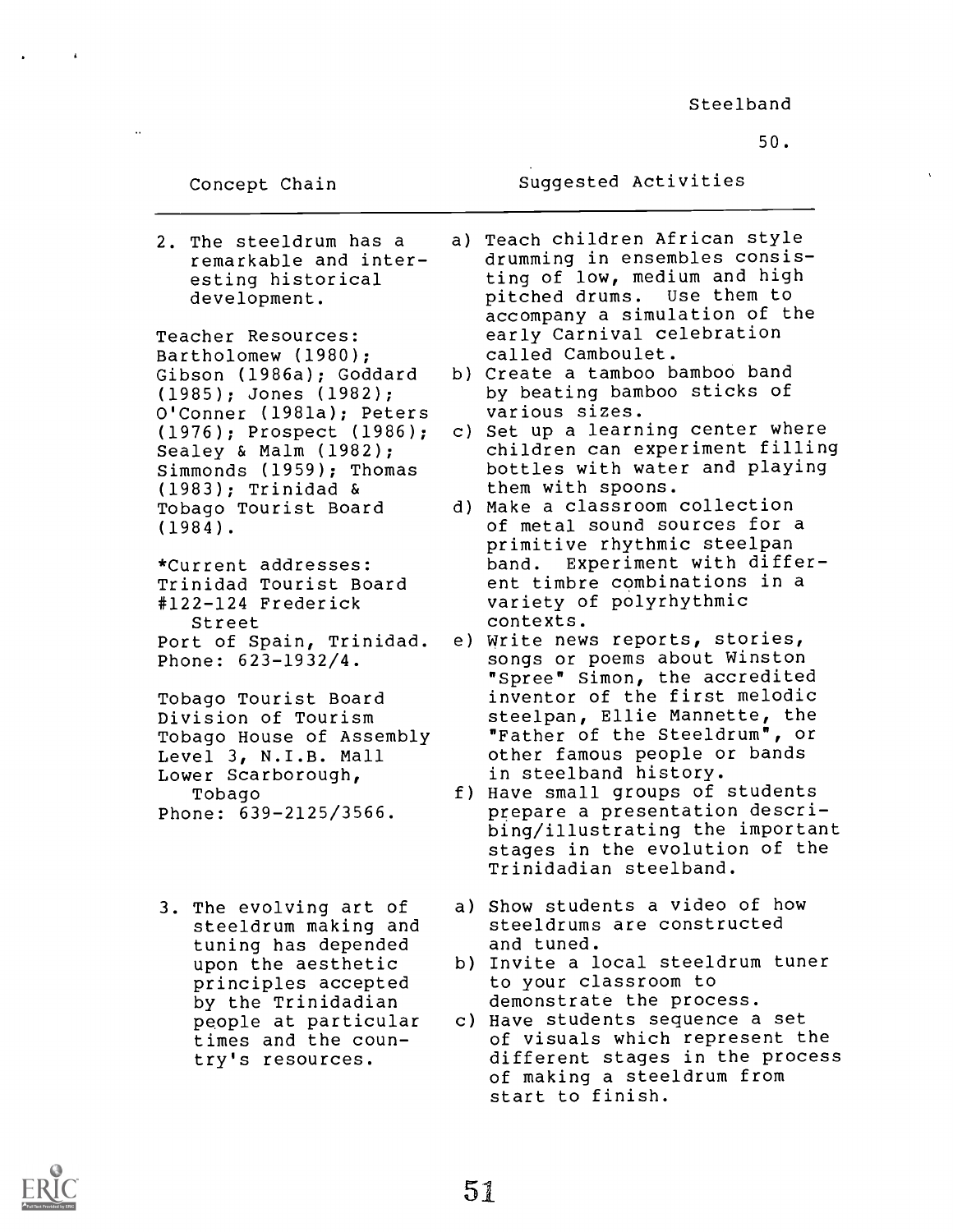51.

Concept Chain

Suggested Activities

- Teacher Resources: Bartholomew (1980); Bush (1981); The Chrome Pit (1988); McCarthy (1988); Moberg (1987); Peters (1976); Prospect (1978 a-h); Snider (1986a-b); Trotman (1983).
- d) Study the physical parameters of sound as applied to the steeldrum (i.e. tempering, frequencies and pitch, chroming).
- e) Make a classroom collection of some of the tools typically used by Trinidadian tuners.
- f) Study the relationship between the people's need for a particular kind of carnival music and the resulting "steel" sound.
- g) Have children bring to class large metal containers such as old cookie tins, coffee cans, paint tins, or metal pails. Experience various aspects of the construction process (i.e. sinking, grooving, knocking, tapping, tempering, finishing).
- h) Have students experiment and discover how notes are made<br>sharper or flatter. Assign sharper or flatter. groups the task of tuning a set of tins to a particular given scale pattern.
- i) Have students research the economical shifts which occurred in Trinidad and influenced the people's instrument making.
- j) Cut large paper circles 23 inches in diameter to represent the surface of a steeldrum. Using the measurements, angles and diagrams given in resource books, make accurate full-sized illustrations of the tunings of different drums.
- k) Take a field trip to an auto wrecking site to collect used auto parts that could be used to make up the "iron-rhythm" section of a steelband.

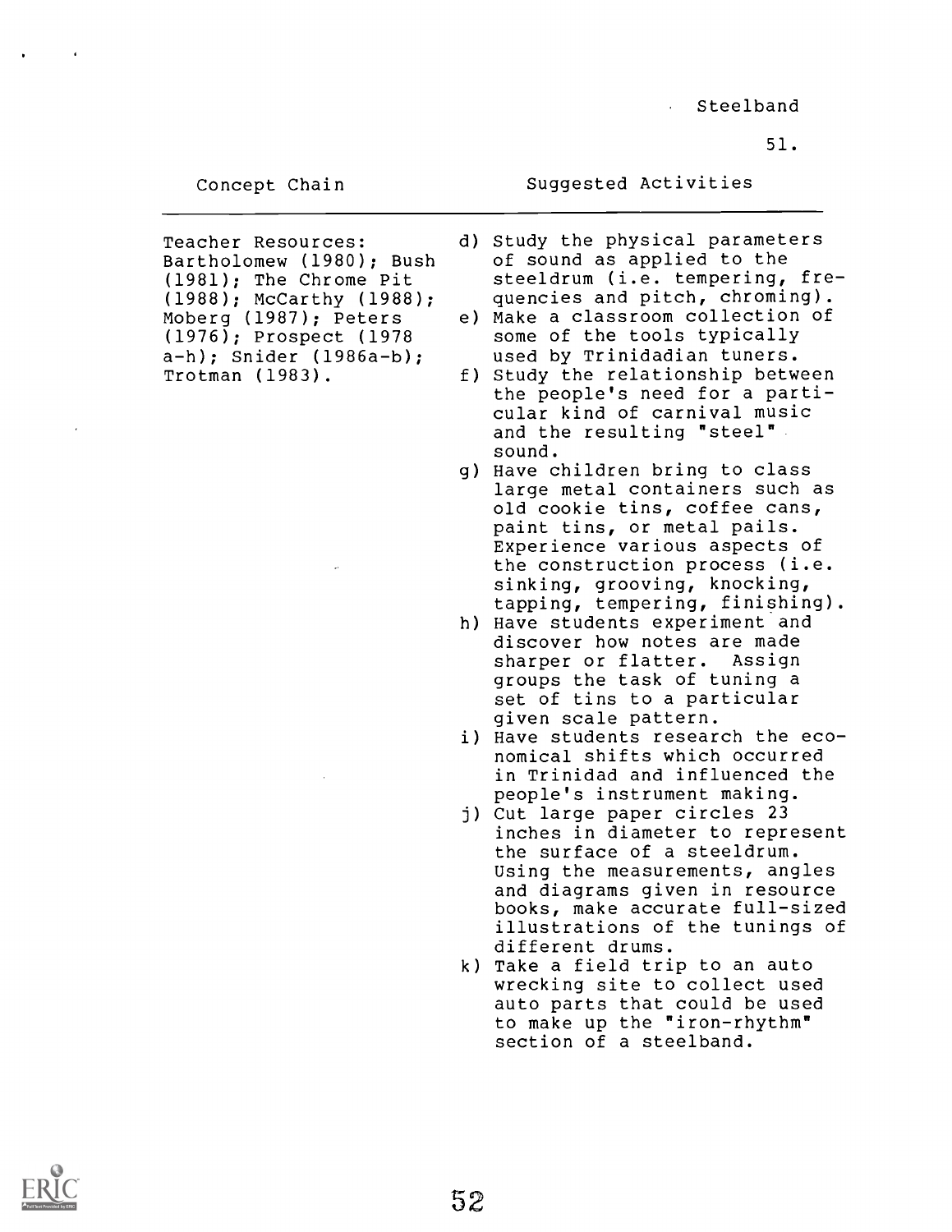52.

Concept Chain

Suggested Activities

- 1) Have students construct a class set of playing sticks used for various sizes of steeldrums from dowel, elastic, rubber stripping and sponge rubber balls.
- m) Encourage students to experiment and search for innovative and improved ways to make music with steelpans.
- a) Listen to or sing some typical folk songs of the Caribbean. Make a list of the messages that calypsonians share with the people. Find out if any Teacher Resources: of these melodies have been played by a steelband.
	- b) Write a calypso.
	- c) Prepare small group presentations about famous calypsonians.
	- d) Find out why music is a very important part of life in the Caribbean.
	- e) Have children dramatize songs/ instrumental activities of contrasting functions. Help children to match the drama of each to its intended function (i.e. recreation, religion, work, historical record, communication, socialization, unity, togetherness, discipline, etc.).
	- f) Invite a local Caribbean musician to come to class and express how participation in group music activities has enriched his/her personal life.

4. Steelband and calypso serve unique functions and purposes in Trinidadian society.

Gift (1985); Hill (1983); LeGendre (1976); Liverpool (1985, 1986, 1987); Quevedo (1983); Sealey & Malm (1982); Trinidad & Tobago Tourist Board (1984, 1987); Trotman (1983); Warner-Lewis (1986); Williams (1987).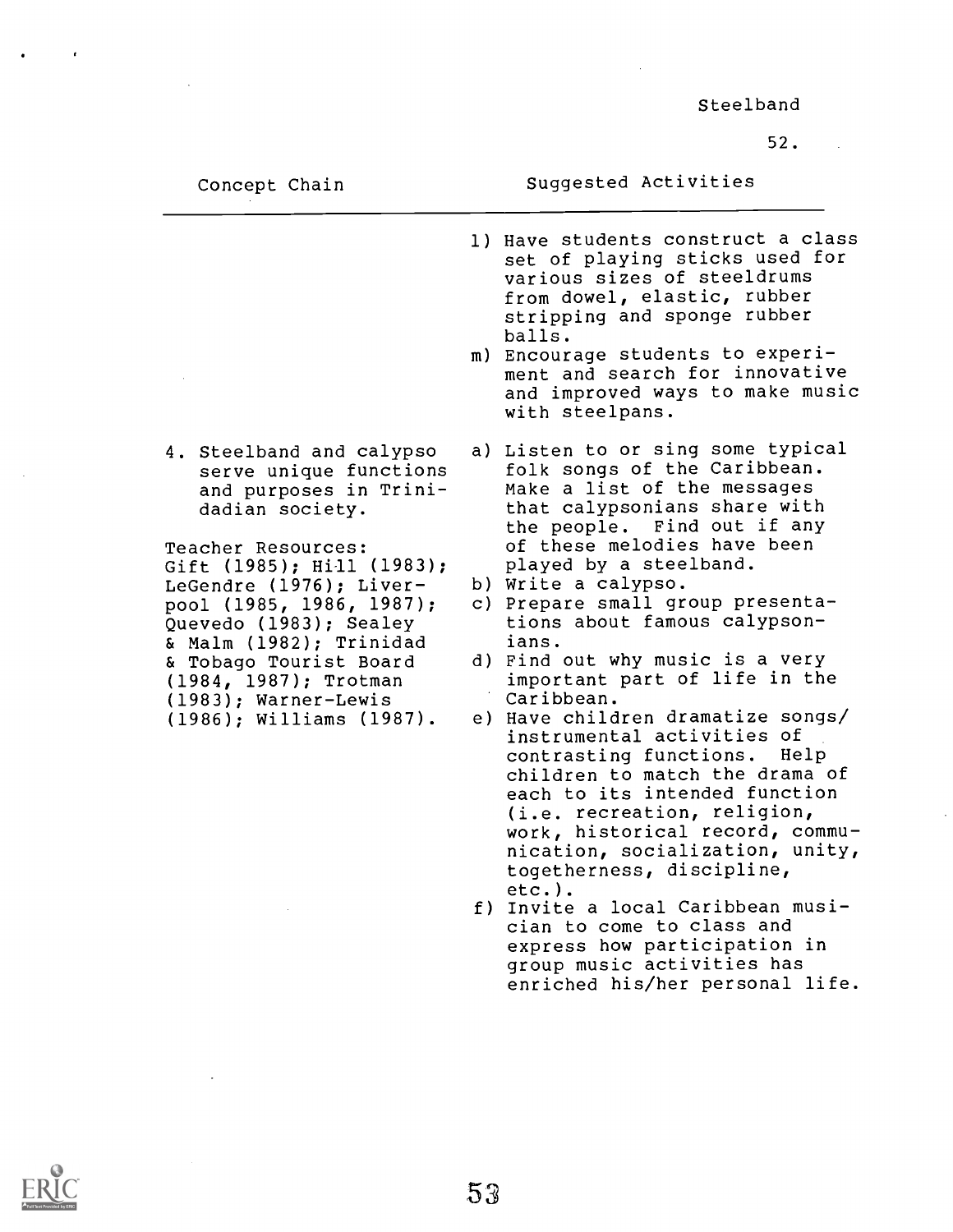53.

Concept Chain - Suggested Activities

of its specific selec-<br>tion, combination and

A comprehensive

The following resources contain brief and sporadic references which help to discern the use of music elements in calypso: Bush (1981); Conolly, Cameron & Singham (1981); Elder (1985); Gibson (1986b); Landeck (1961); Liverpool (1986); Miller (1986); O'Conner (1981b); Peters (1976); Quevedo (1983); Sealey & Malm (1982); Warner-Lewis (1986).

Practical materials are found in: Krugman & Ludwig (1964); Perry & Krugman (1964); Worosz (1972).

- 5. Steelband calypso can a) Explain to students why a musi-<br>be defined in terms cal style sounds the way it cal style sounds the way it<br>does.
- tion, combination and b) Through active listening,<br>characteristic usage introduce the most promin characteristic usage introduce the most prominent<br>of the constituent features of steelband calyps of the constituent features of steelband calypso<br>elements of music. (i.e. move on pulse, play on (i.e. move on pulse, play on accents, accompany with synco-Teacher Resources: pated ostinato, sing theme,<br>A comprehensive etc.).
- stylistic analysis was c) Perform typical calypso rhythm<br>completed in Morin eatterns and use authentic completed in Morin patterns and use authentic sounds to create a polyrhythmic effect.
	- d) Sing or play calypso melodies in major, natural minor and modal scales. Map the melodic contour and note the scale degrees upon which the melodies start and finish.
	- e) Use brackets to mark the range of each steelband section on a diagram of a piano keyboard.
	- f) Play the chord roots of calypsos with simpler harmonic progressions.
	- g) Create dance movements for each section of a typical calypso song form and then variate appropriately for a steelband rendition of the same tune  $(i.e. ABB/AABBA<sup>1</sup>A<sup>1</sup>B<sup>1</sup>B<sup>1</sup>AB).$
	- h) Brainstorm for words that describe the expressive qualities of the steelband (i.e. timbre, tempo, dynamics).
	- i) Make a list of unpitched percussion sounds used to provide metallic color and a list of those used for textural variety.
	- j) Investigate Trinidadian ways of remembering music.

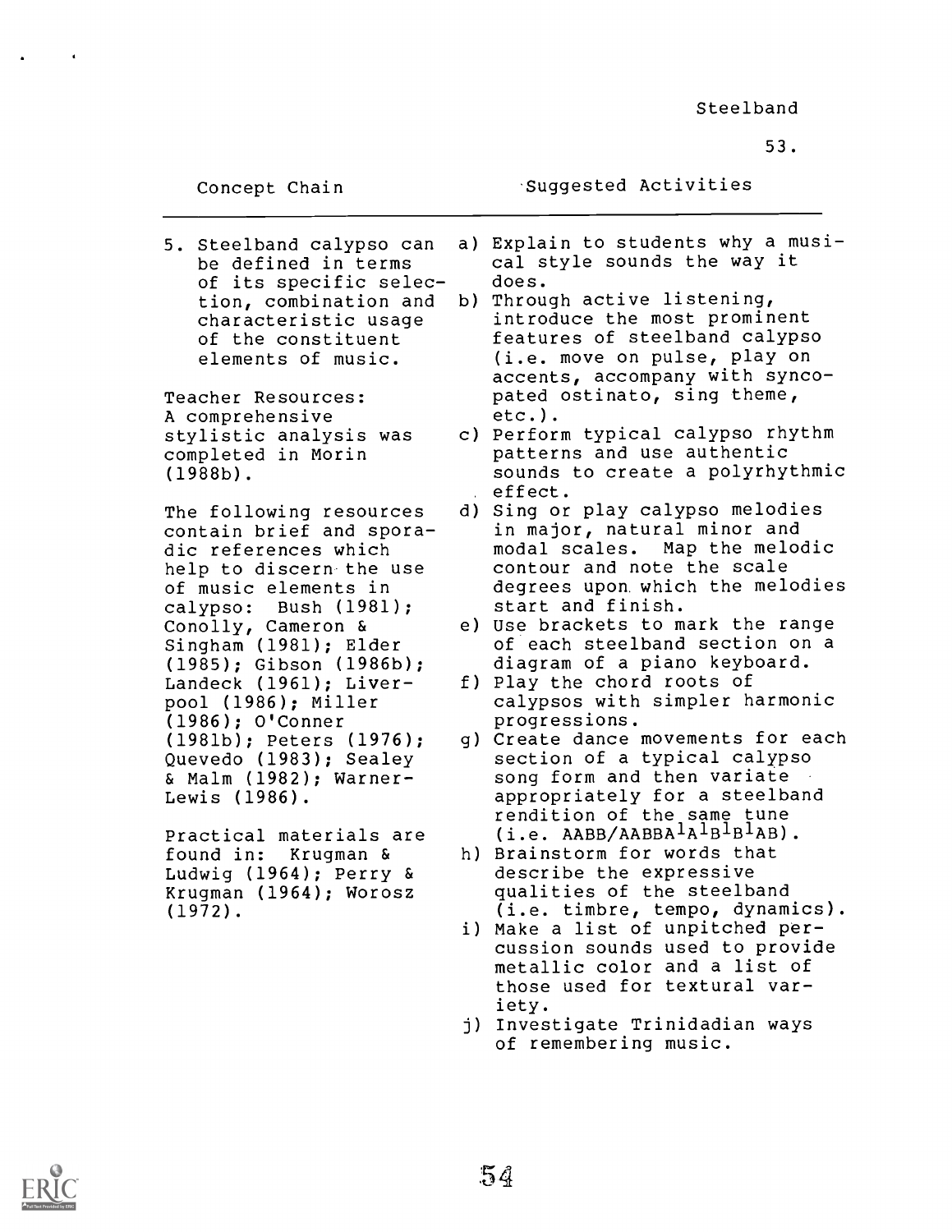54.

## Suggested Activities

- k) Analyze the characteristic use of musical elements in calypsos (i.e. durations of sound/melodic intervals/meters used most frequently).
- 1) Choose a favorite calypso, play it for the class and provide a musical argument which will support personal preference.
- 6. Steelband calypso can be compared and contrasted with other styles.

Teacher Resources: Basal music series, curriculum and instruction and audio-visual materials in ethnic musics would provide specific teaching examples for comparing calypso with any other musical style.

Suggestions for listening: "Calenda Dance" from the Suite "Florida" by British composer, Frederick Delius; "Catina Rag" from the movie "Star Wars" (tenor pan doubled with saxophone); "Eleysiam" by American composer, David Bernstein (contemporary piece for percussion ensemble, tenor pan, vibraphone and dancers); Andy Narell's albums (American pannist plays in combination with electric guitar, acoustic or electric piano, flute, synthesized sounds).

- a) Design costumes or masks for both Canadian and Trinidadian folk characters and parade the school.
- b) Make an information chart which compares the prominent musical features of Canadian and Caribbean folk music.
- c) Listen to how steeldrums are used in various stylistic settings.
- d) List the function of music in Canadian society and compare with Caribbean functions.
- e) Search out Canadian topical songs or work songs. these like or different from a calypso?
- f) Compare how music is used in various churches in the class. Discuss what characteristics some of these practices have in common with Trinidadian Shango practices.
- g) Find out more about how the struggle experienced by the early steelbandsmen was similar to that of jazzmen (i.e. Louis Armstrong).

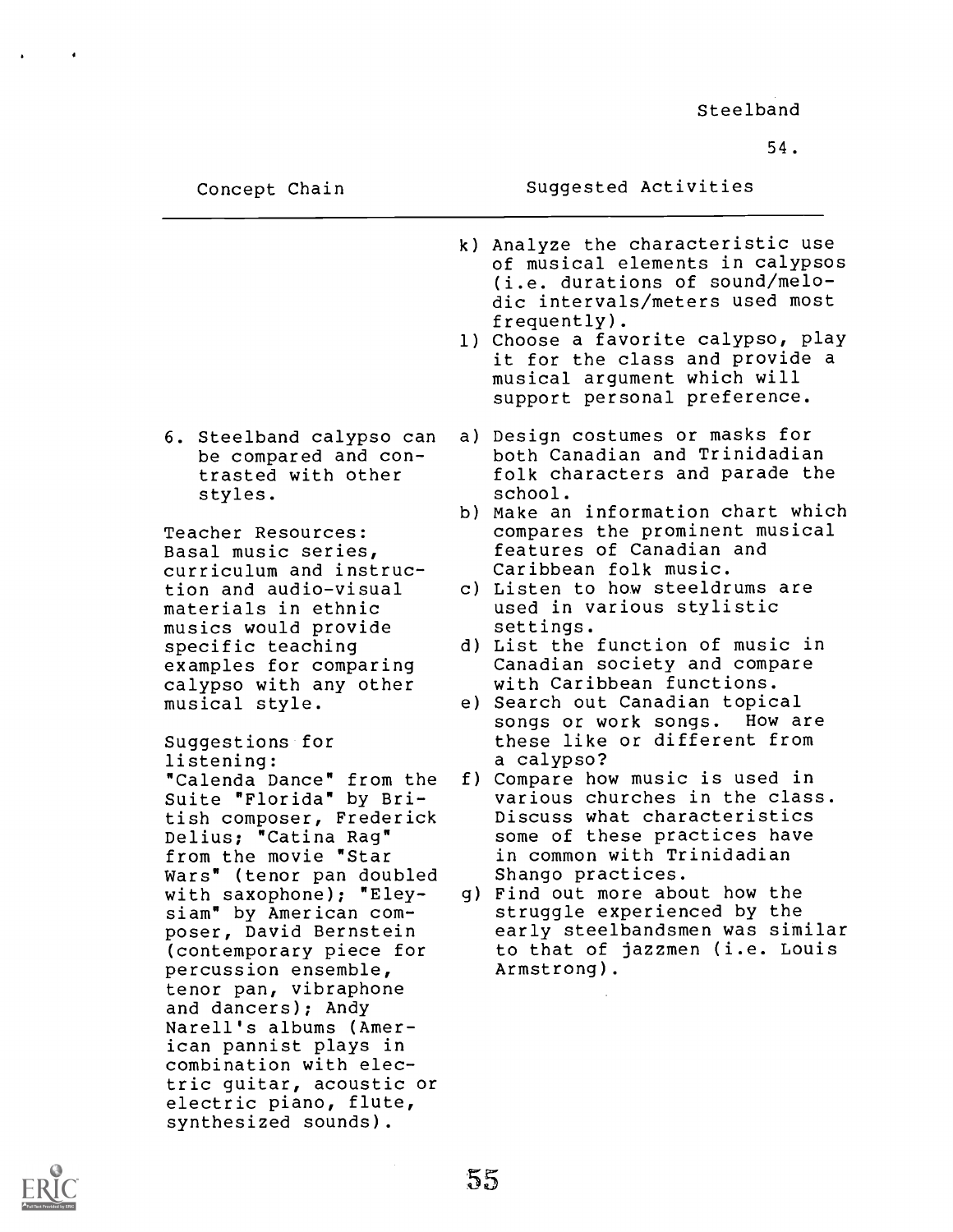$\ddot{\phantom{0}}$ 

| MUSICAL STYLE MAY BE IDENTIFIED<br>AS MODE OF PERFORMANCE                                                                                                                                                                   |  |                                                                                                                                                                                                 |  |
|-----------------------------------------------------------------------------------------------------------------------------------------------------------------------------------------------------------------------------|--|-------------------------------------------------------------------------------------------------------------------------------------------------------------------------------------------------|--|
| Concept Chain                                                                                                                                                                                                               |  | Suggested Activities                                                                                                                                                                            |  |
| 1. Trinidadian people                                                                                                                                                                                                       |  | a) Show film, video and pictures<br>of Trinidadian Carnival.                                                                                                                                    |  |
| perform music in a<br>unique way.                                                                                                                                                                                           |  | b) Plan for a Mini Kiddies Carni-<br>val in your school, complete                                                                                                                               |  |
| Teacher Resources:<br>Bartholomew (1980); Bush<br>(1981); LeGendre (1976);<br>Prospect (1978a-h,<br>1986); Royke (1986);<br>Sealey & Malm (1982);<br>Trinidad & Tobago Tour-<br>ist Board (1984, 1987);<br>Williams (1987). |  | with a king and queen costume<br>contest, king and queen calypso<br>contest, children's masquerade<br>party, face-painting, jump-up,<br>parades, Mini-Panorama Steel-<br>band Competition, etc. |  |
|                                                                                                                                                                                                                             |  | c) Explain the steps which steel-<br>bands take to prepare for<br>Panorama. Have the class<br>experience this same kind of                                                                      |  |
|                                                                                                                                                                                                                             |  | process.<br>d) Divide the class into small<br>ensembles. Help the children<br>organize test pieces, judging<br>criteria and adjudicators for<br>a School Steelband Festival.                    |  |
| 2. Steelband arrangers<br>may prefer a parti-                                                                                                                                                                               |  | a) Explain the difference between<br>a composer and an arranger.                                                                                                                                |  |
| cular performance<br>style to fulfill a                                                                                                                                                                                     |  | b) Research the steps arrangers<br>take while at work.                                                                                                                                          |  |
| specific intent.                                                                                                                                                                                                            |  | c) Find simplified, nontraditional<br>ways of notating music for                                                                                                                                |  |
| Teacher Resources:<br>Bartholomew (1980);<br>Gibson (1986b); Miller<br>$(1986);$ O'Conner                                                                                                                                   |  | steeldrums.<br>d) Small groups arrange the<br>unpitched percussion section<br>of a known piece.                                                                                                 |  |
| (1981b); Sealey & Malm<br>(1982); Snider (1986a).                                                                                                                                                                           |  | e) Small groups use ostinato pat-<br>terns to accompany a calypso<br>in a pentatonic mode.                                                                                                      |  |
|                                                                                                                                                                                                                             |  |                                                                                                                                                                                                 |  |



 $\sim 10^{-1}$ 



 $\mathbf{A}$  and  $\mathbf{A}$  and  $\mathbf{A}$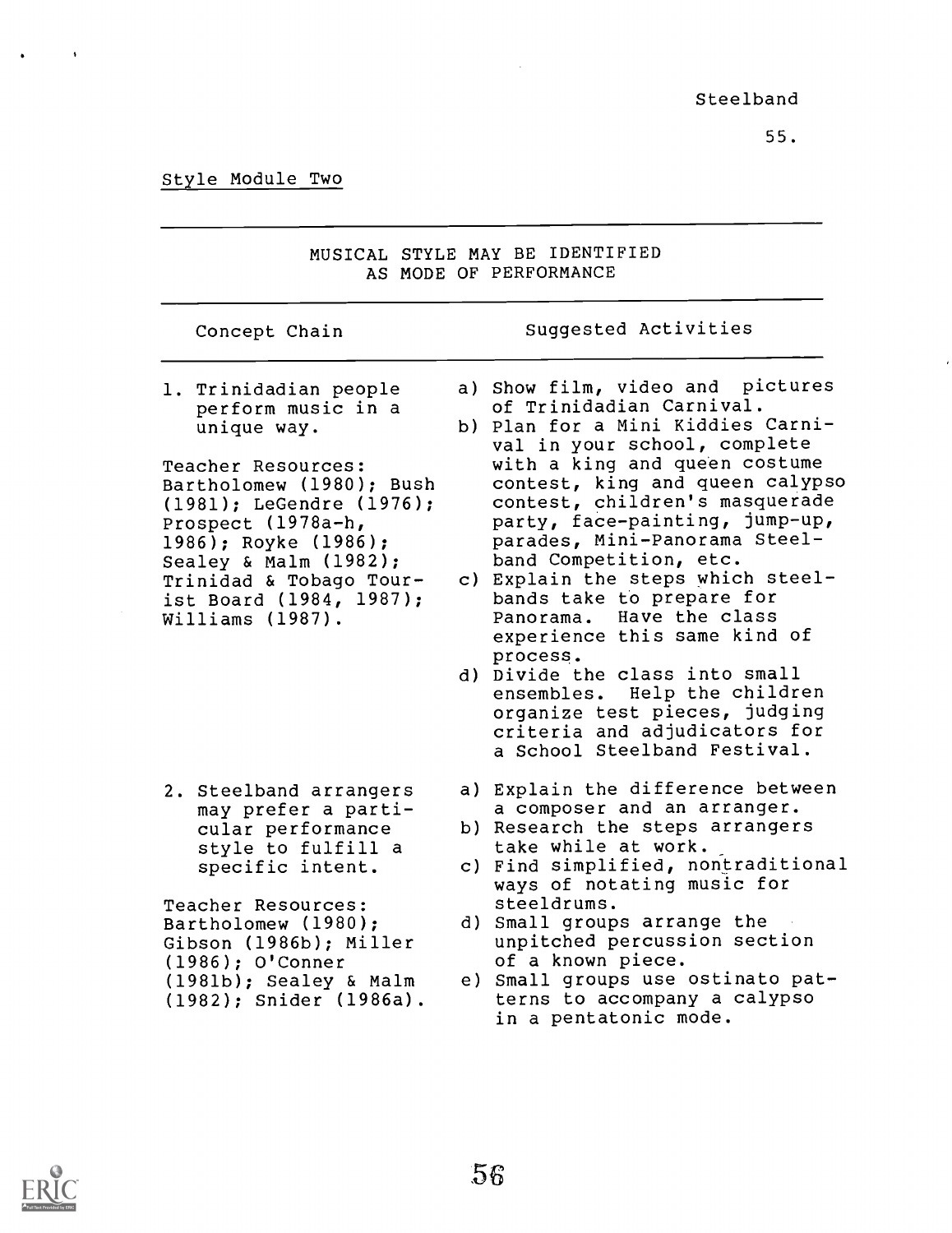56.

- f) Give individuals the opportunity to arrange a melody line, strum pattern and bass line for simple well-known Trinidadian folk songs. Discuss the unique, personal performance style that each child has created.
- g) Have a calypso writing contest and arrange the most popular for steelband.
- h) Experiment combining pans with other classroom instruments not commonly associated with them (i.e. Orff instrumentarium, recorder consort, handbells, vocal-choral ensembles).

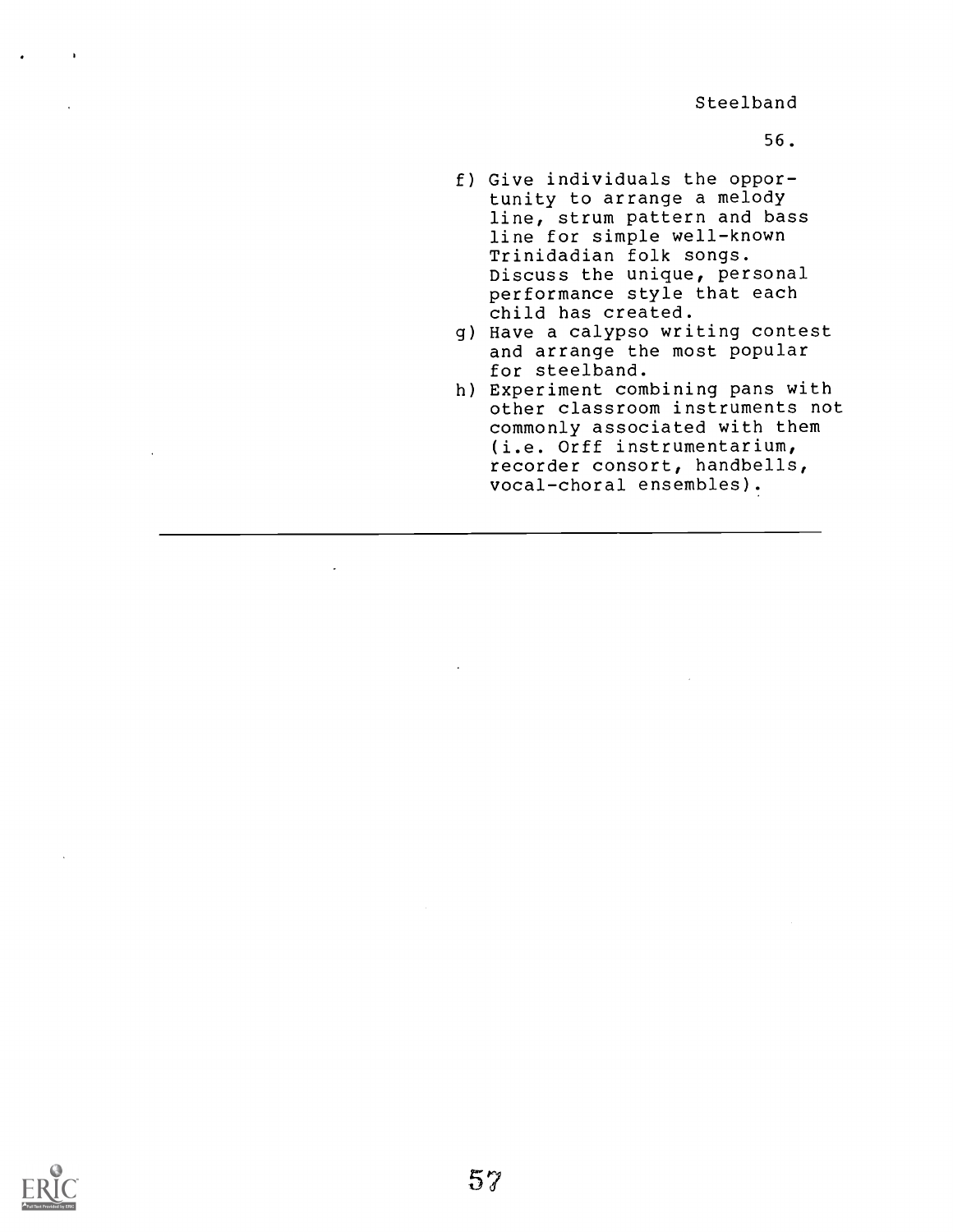57.

## The Logistics of Starting

an Elementary School Steelband in Canada The purpose of this section is to give readers an overview of a number of logistical considerations around the idea of starting an elementary school steelband and making the implementation of a steelband curriculum a definite possibility. Prior to participation in a steelband experience, it would seem unlikely that many music educators would feel confident enough with their own skills and knowledge to even contemplate launching such a new program in their schools. It is very encouraging to note that this prediction is quite wrong in the case of several Canadian music teachers in North York, Toronto, who have demonstrated their abilities to start programs without experience or expertise. According to Walley (1987a), these steelband pioneers were simply innovative, interested teachers with a broad musical base and a genuine willingness to grow and learn themselves. Because of their personal beliefs in the value of steelband in education and their motivation to respond to the cultural and social needs of their students, they simply sought the advice and expertise of local steelband musicians and introduced programs successfully on their own initiative and energy. Beyond a prerequisite teacher desire, however, there are a number of other logistical needs which

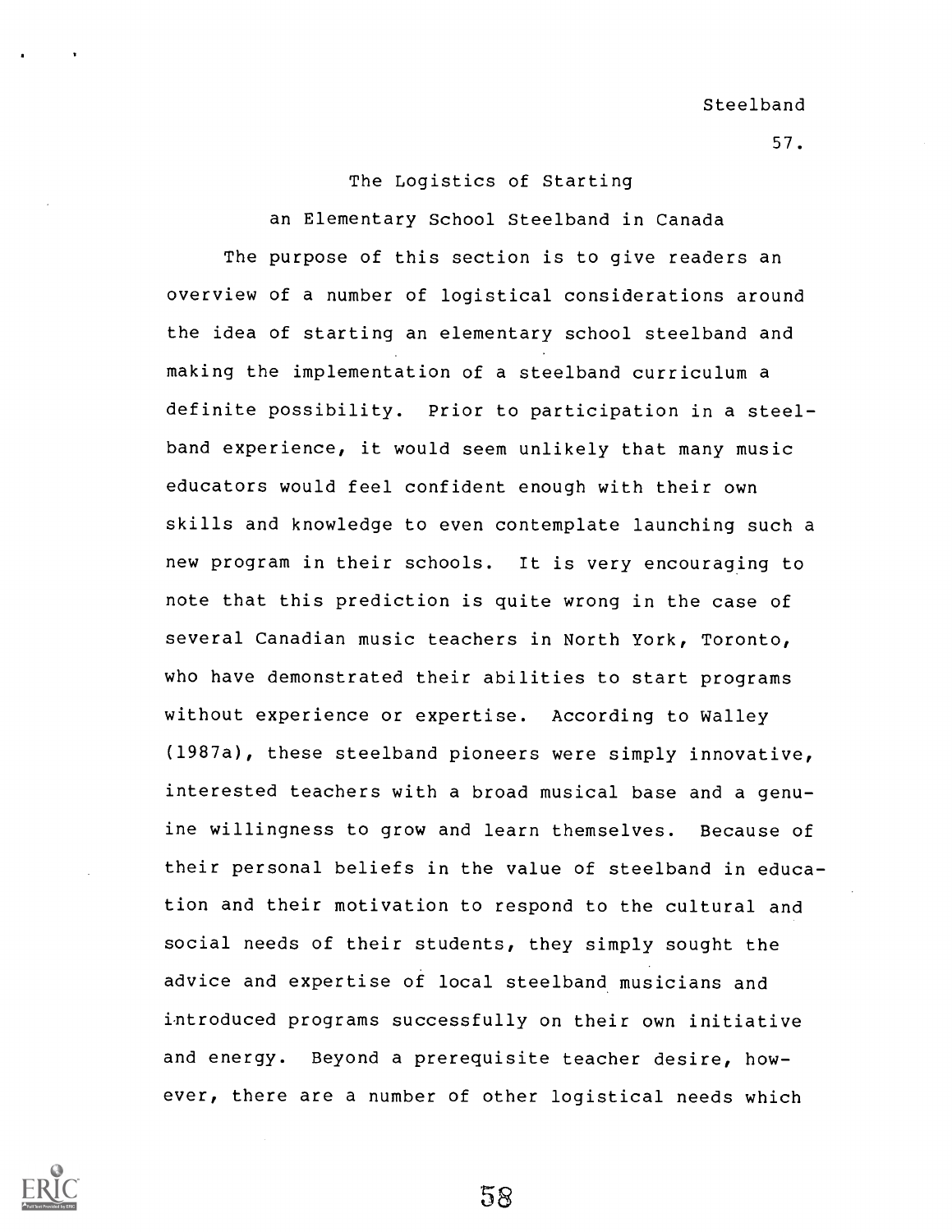are embodied in the following points.

1. Financial Resources. The inauguration of any new educational instrument program costs money. Music teachers will initially have to make decisions about the most fruitful avenues for funding. Resources will initially be required for a small set of steeldrums, tuning, and materials for both constructing playing sticks and instrumental care. It is this writer's best estimate that a minimum of \$2,000.00 would be necessary to start a steeldrum program.

2. Local Resource Person. It would probably be advantageous for music teachers to seek a "sponsor" from within the local Caribbean community, a person who might be willing to share their expertise and give direction when necessary. Contacting the leader of a local steelband, a Canadian-Caribbean association, or folk arts council would probably be the most probable sources for help and support.

3. Space. Some provisions will need to be made for steelband classes and perhaps storage. Because elementary music classes tend to be short, it would be ideal if instruments could be left set up at all times. The set-up and break-down of steeldrums would be very difficult and might even be dangerous for youngsters. In addition, valuable class time would be lost trying to

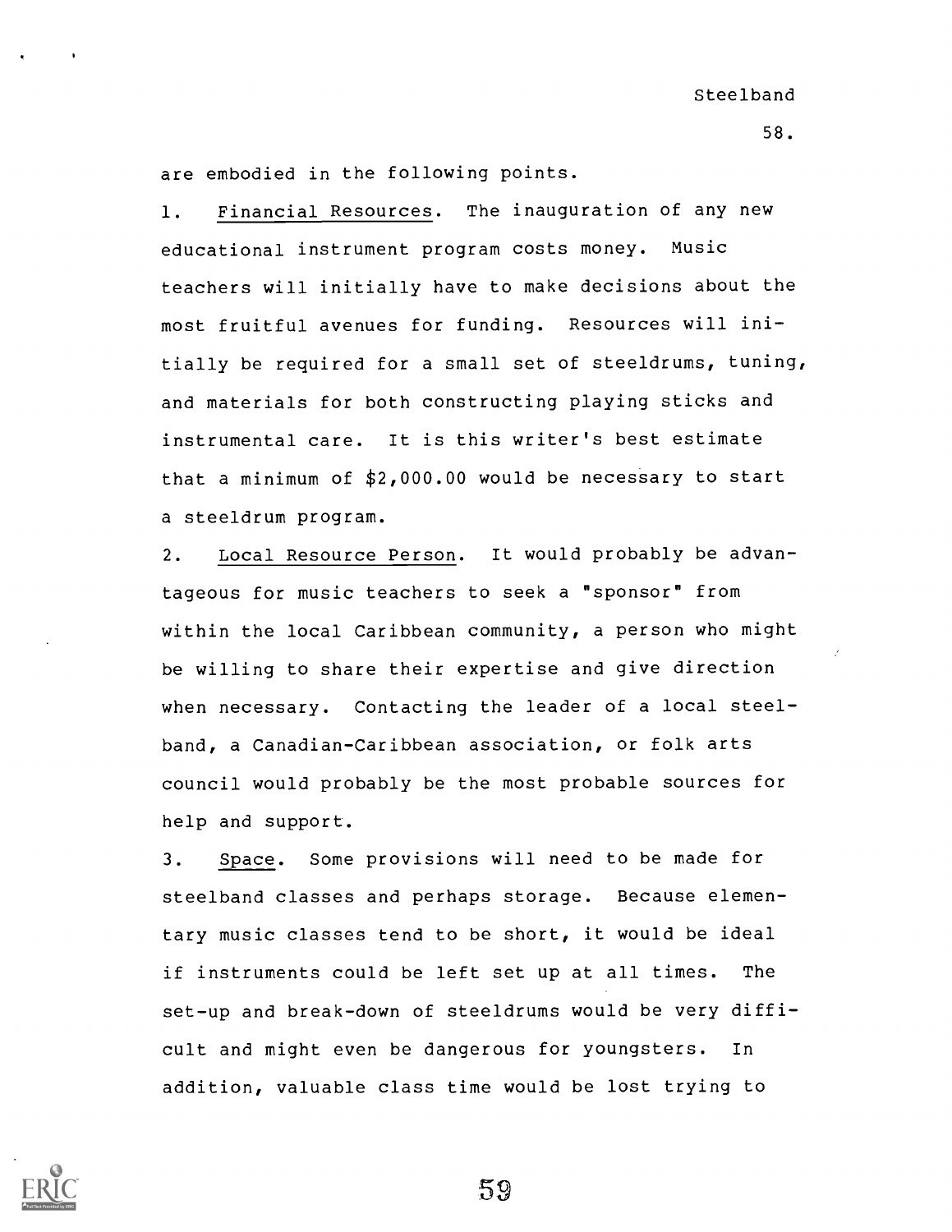accomplish this task every meeting.

Should a music educator decide to run the steeldrum modules in early fall or late spring, outdoor space would be most appropriate. An open garage or storage shed might be available or a "tent" could be erected with plastic or canvas. An isolated room or the school base- . ment might best suffice for indoor play. These instruments are quite loud and would disturb classes in session nearby. Of course, the overall nature of the ensemble has to be considered. It is conceivable that a small grouping without a bass instrument would not create high noise levels and might easily be housed in the music classroom. The greater the number and range of instruments, particularly in the case of the lower voices, are going to determine the kind of space needed.

4. Purchasing Steeldrums. The size of the initial ensemble can be suited to any budget. Each instrument costs about \$500.00, so that will give readers some idea of how many drums could be purchased with monies available. Miller (1986) suggests buying a high tenor, double second and triple cello or guitar with a small budget and adding a double tenor, another high tenor and a tenor bass if the budget is higher. Bartholomew (1980) and Holman (1988a) included two high tenors, a double second, guitar and bass in their recommendations for a starter

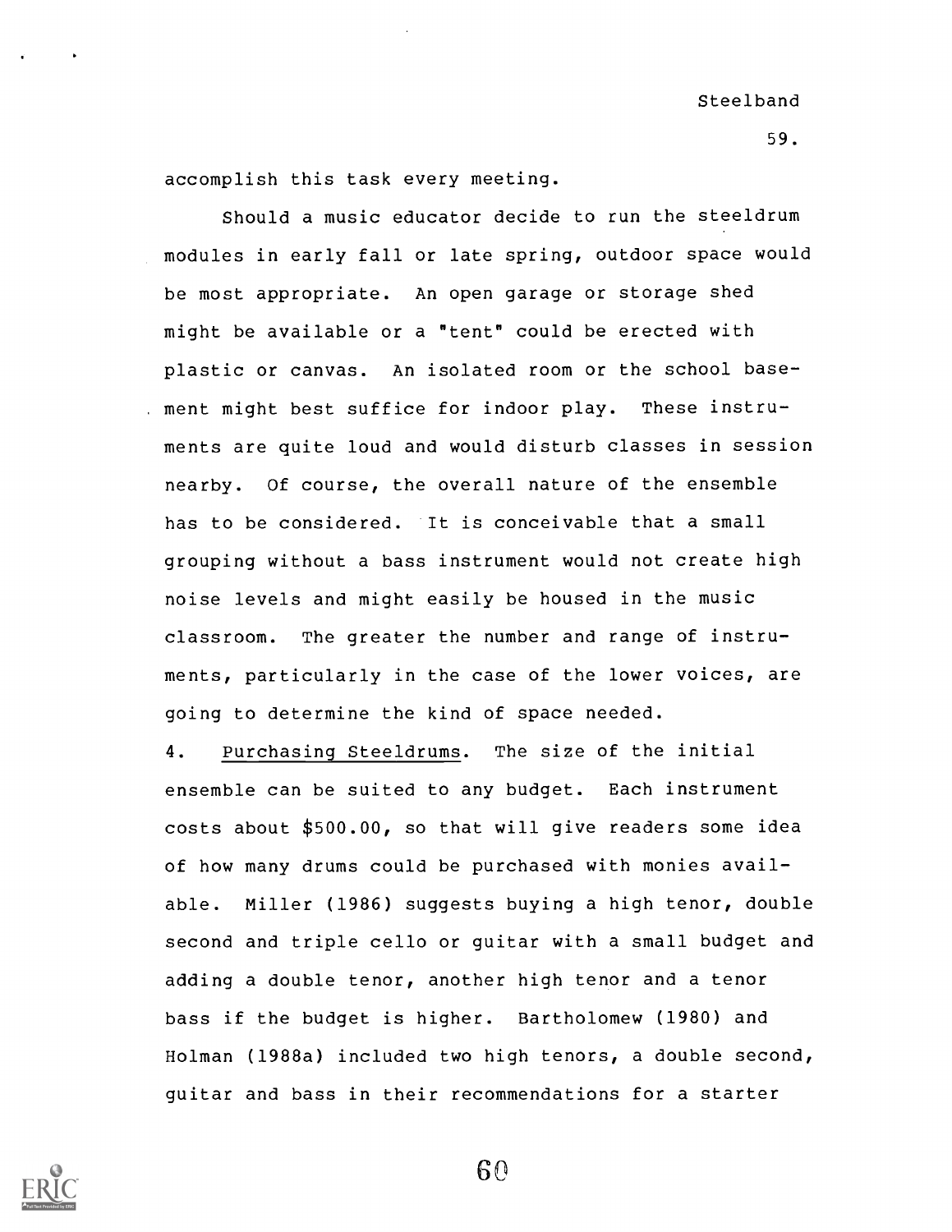60.

set for beginners. For older students, O'Conner (1981c) feels an initial purchase should include four or five drum parts plus one percussion part. Gradually, additional sets could be purchased as budget priorities allow.

In addition to steeldrums, stands will have to be secured. It is advisable to inquire about whether or not stands are included in a purchase price. Young children would also need adult stands cut down to adapt to their lower playing heights. A small conventional drum set and a variety of unpitched percussion instruments will also be required from the onset. Since pan players traditionally make their own playing sticks, a good supply of dowelling, wide elastic bands, rubber used to cover baseball bat handles, and sponge rubber balls should always be on hand.

It would be the writer's advice to obtain the very best musical instruments possible. Also, those interested in playing all year round might investigate new construction methods for pans with more of an indoor sound. Steeldrums are available in the Caribbean, Great Britain and North America. Some useful contacts are listed below.

Caribbean Caribbean Steelpan Manufacturers Diego Martin Main Rd. Diego Martin, Trinidad, West Indies Phone: 637-2683

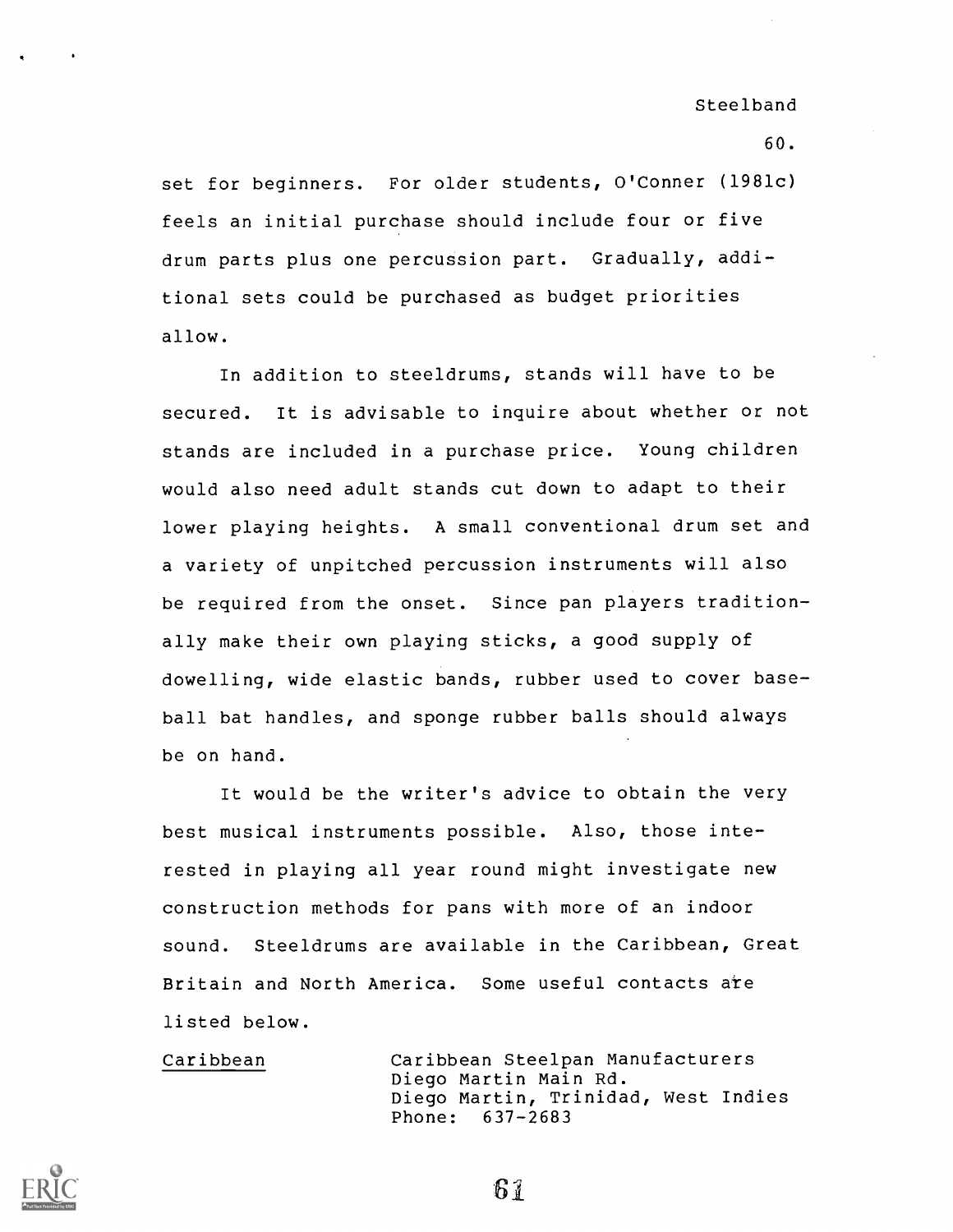Music and Equipment Ltd. P.O. Box 659 36 Dune Street Port-of-Spain, Trinidad, West Indies Phone: 624-5834

Great Britain

The Steel Band Organization of Great Britain (Secretary, Terry Noel) 10 Gainsborough Gardens Greenford, Middlesex

The ILEA Music Center (Gerald Forsythe, Steel Band Advisor) Sutherland Street London SW1 4LH

Victor Phillip, Steel Band Advisor Broadheath School Broad Street Coventry CV6 5BN

Anthony Ogg The Education Department The Commonwealth Institute Kensington High Street London W8 6NQ

North America

Companies that market steeldrums commercially:

Carroll Sound New York, NY

Rhythm Band Inc. Fort Worth, TX

Caribbean panmakers residing in the U.S.:

George Richards Orlando, FL

Clifford Alexis\* St. Paul, MN

\*Mr. Alexis would be considered a world-class drummaker and tuner and resides closest to Canada.

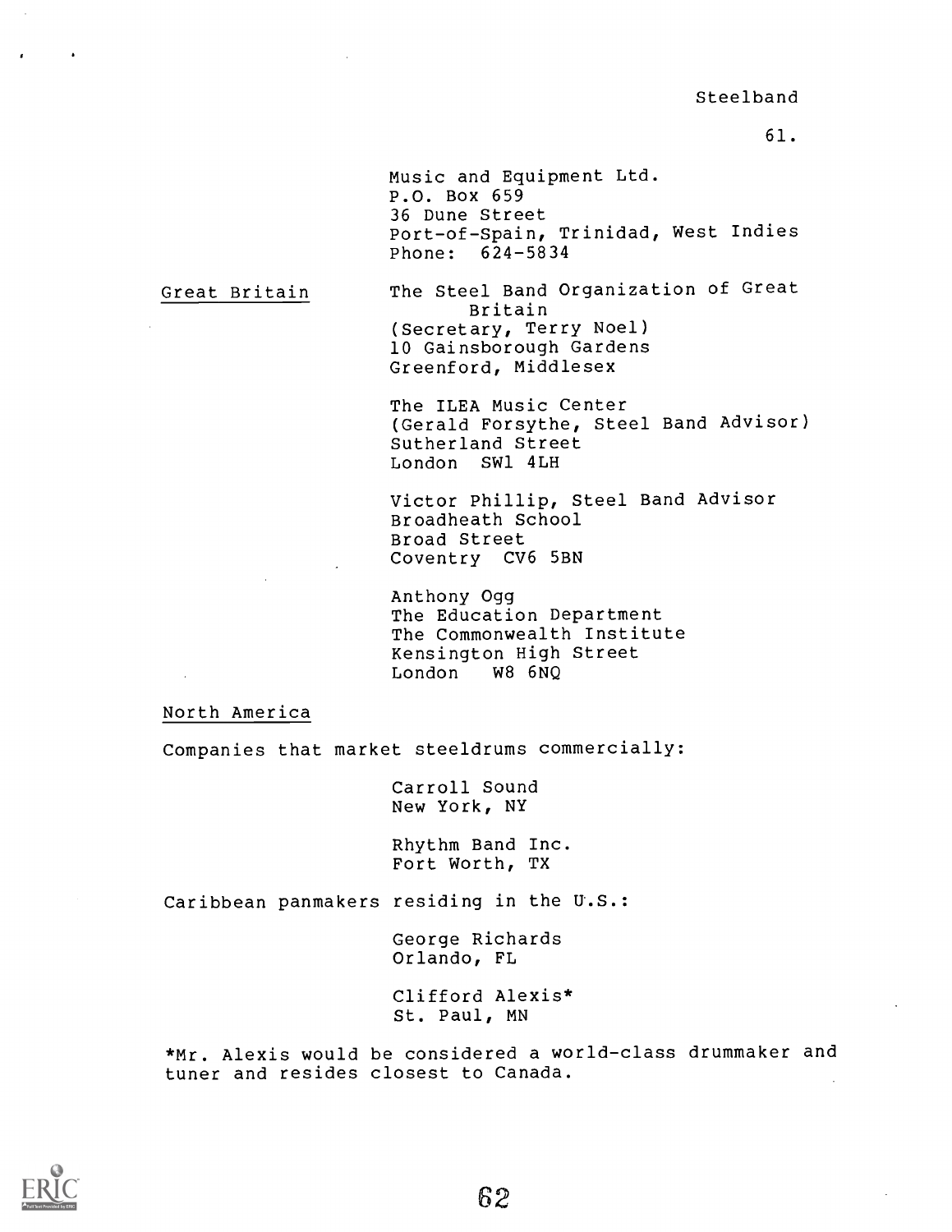62.

5. Tuning, Blending and Care of Instruments. It is important that all steeldrums purchased be checked by an experienced tuner and blended. One overriding problem for Canadians is that few tuners are available. It is possible that the school will have to incur the cost of bringing in a skilled person on occasion, so yearly budgets should account for this expense. Special care should be taken in the everyday handling of instruments to protect the tunings and prevent possible rusting. Students should be encouraged to move carefully around the instruments so that they are not knocked over. Always wax the surface of drums and lie them face down for storage or transportation. Steeldrums should not be played with sticks in need of rubber repair. They should be played appropriately at all times, moved about with extreme care, and protected from the weather elements. 6. Instructional Preparation. It has already been mentioned that Canadians don't have instantaneous access to arrangements for school steelband. Elementary teachers will need to take some time to do some transcribing or select melodies and begin to arrange parts to suit the instruments. Some exploration time should be given to

students to develop some preference for a particular pan, to learn how to hold the sticks, develop some basic striking and rolling skills, and gain some familiarity with

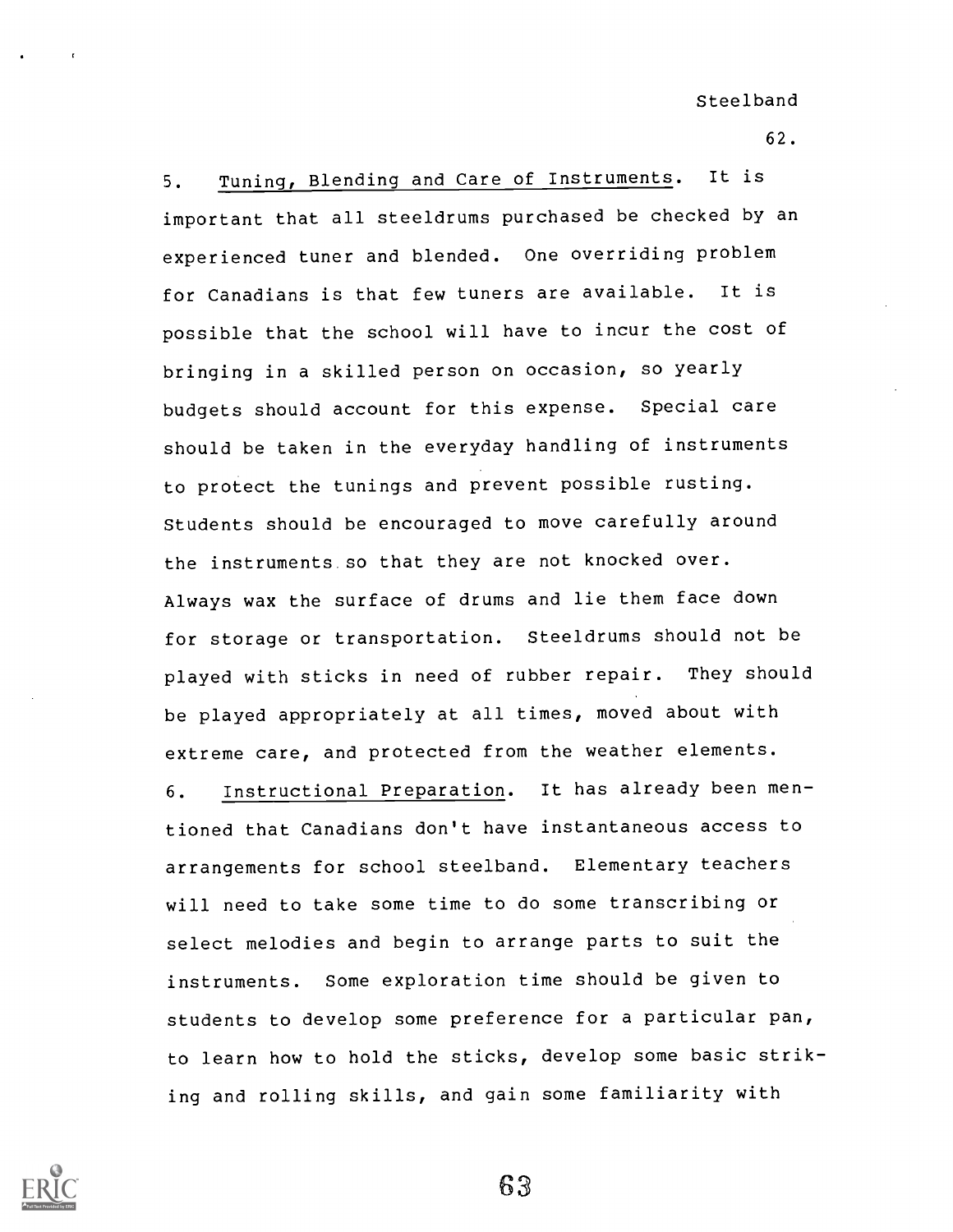63.

the various note, patterns. After this introductory stage, music teachers can begin to assess the players' abilities, make more permanent instrument assignments and adjust the arrangement accordingly. Finally strategies for teaching the parts to the children can be planned.

This section has provided readers without expertise in steelband some points to consider when starting an elementary school program. Financial and spatial implications were given, along with consumer information. The need for local support, the problems of tuning and care of instruments, and instructional preparations were also discussed.

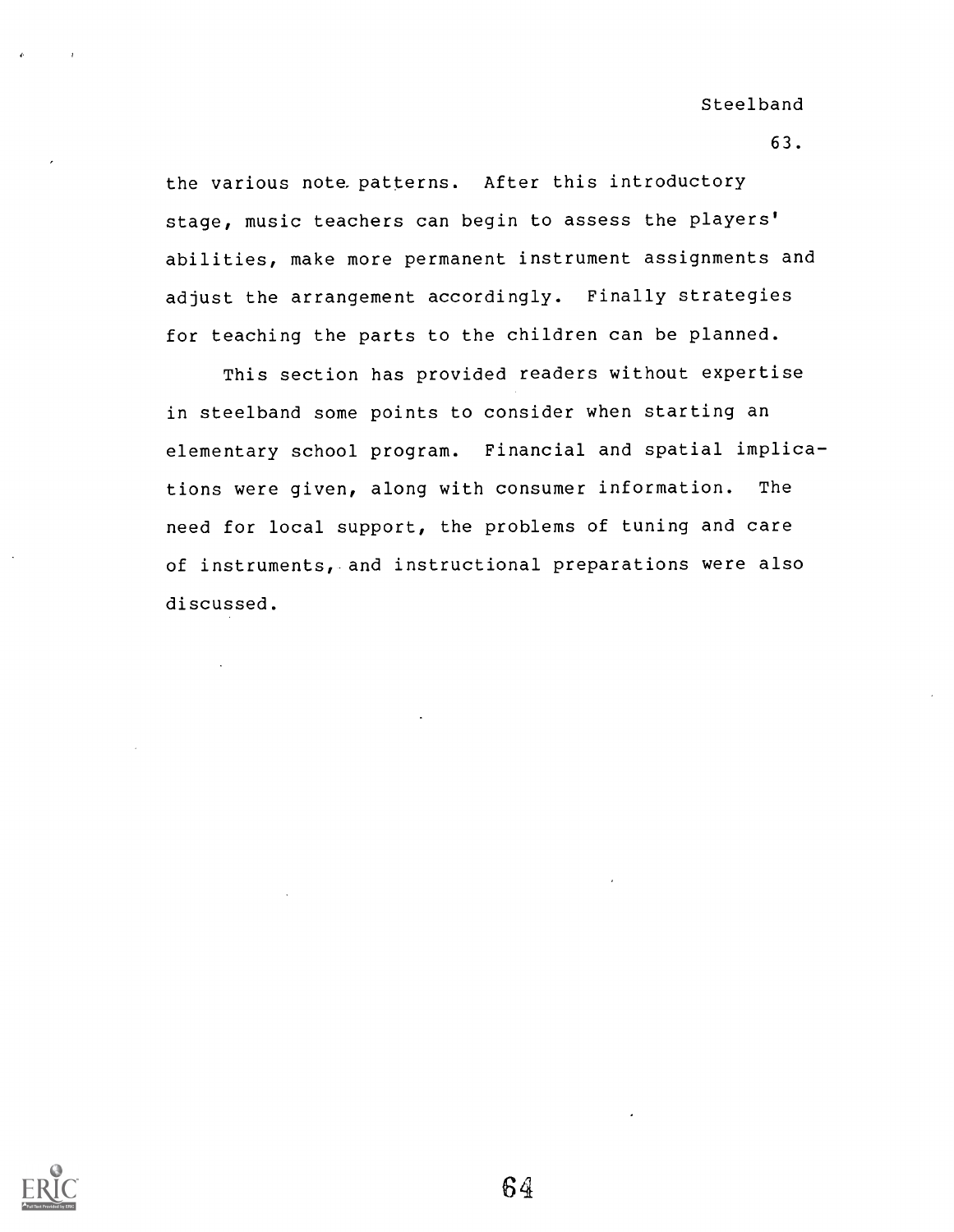64..

#### Summation

The purpose of this study was to propose a curriculum and instructional plan for elementary school steelbands in Canada. Foundational aspects were addressed by presenting a picture of the current state of educational steelband in North America and reflecting upon the nature and value of steelband as an educational experience for children. A theoretical treatment of the Trinidadian model of music making and learning was presented and synthesized. Information to assist music educators with arranging for school steelbands seemed necessary and was included. Two stylistic music modules were proposed as a way of framing the curriculum content for school steelbands. Logistical and operational matters were covered in broad, rather than detailed ways. It is hoped that the ideas presented to readers will serve as a generative source for thinking about the way Trinidadian steelband can become a viable component of the elementary music program.

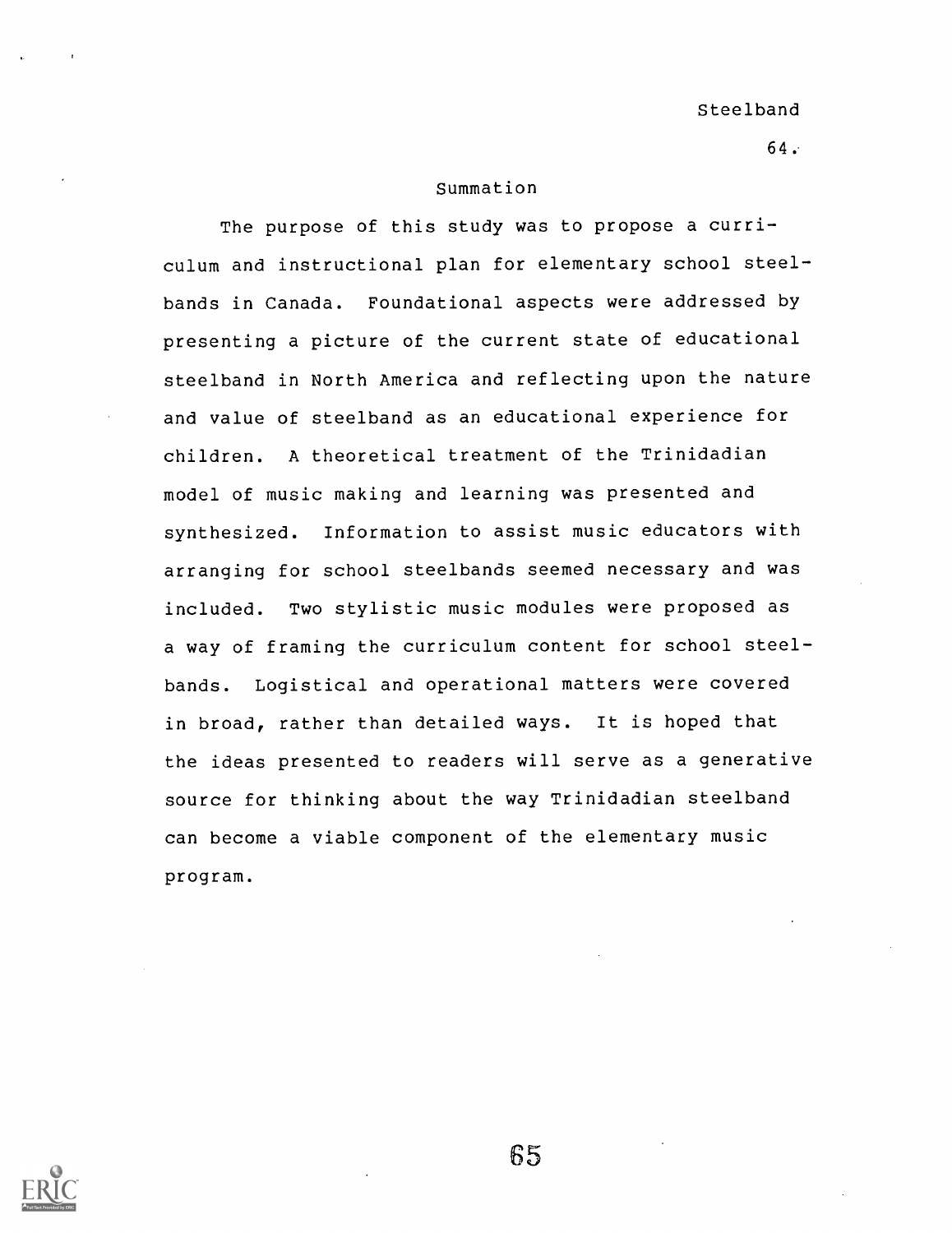#### References

Bartholomew, J. (1980). The steel band. London, England: Oxford University Press.

Beer, A. S. & Hoffman, M. E. (1982). Teaching music. Morristown, NJ: Silver Burdett.

- Boyer-White, R. (1988). Reflecting cultural diversity in the music classroom. Music Educators Journal, 75(4), 50-54.
- Bush, J. E. (1981). Panorama 1981. Percussive Notes, 19(3), 57.
- Caraibe, M. (Performers.) (1984). The Trinidad steel band (Cassette Recording No. 6574Y). Ocean, NJ: Musical Heritage Society.
- Choksy, L., Abramson, R. M., Gillespie, A. E. & Woods, D. (1986). Teaching music in the twentieth century. Englewood Cliffs, NJ: Prentice-Hall.
- The Chrome Pit. (1988). [Informational handout on the chroming process]. Available from: The Chrome Pit, P.O. Box 3509, Station B, Winnipeg, MB R2W 3R4.
- Collins, H. (1988, July). A brief history of the steelband. Paper presented at the Institute for Steel-

band Playing, University of Manitoba, Winnipeg, MB.

Conner, E. (1958). Folksongs from Trinidad. London, England: Oxford University Press.

Conolly, Y., Cameron, G., & Singham, S. (1981). Mango

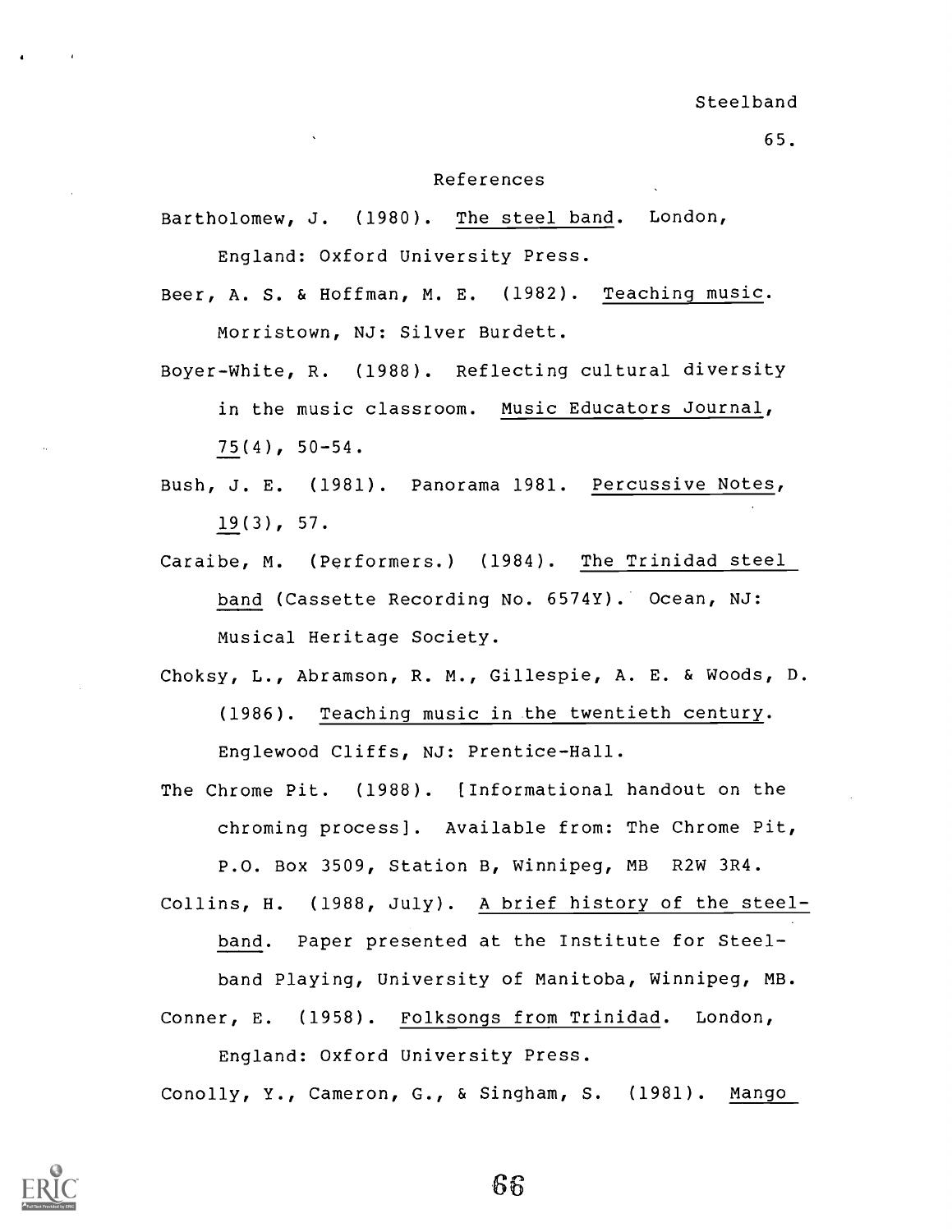spice: 44 Caribbean songs. London, England: A. & C. Block.

Elder, J. D. (1973). Songs - games - Trinidad & Tobago. Port-of-Spain, Trinidad: National Cultural Council. Elder, J. D. (1985). Art forms in the Caribbean. An overview. The History Teachers' Journal, 3, 9-17. Elder, J. D. (1986). Calypso. In Seminar on the calypso. Papers. Volume I: Papers 1-16. St.

Augustine, Trinidad: Institute of Social and Economic Research/University of West Indies.

Gayadeen, H. (1983). Selected works of Alfredo Antonio Codallo. Artist and folklorist. (1913-1971). Trinidad: Syncreators.

Gibson, G. (1986a). Ellie Mannette on the beginnings of pan in Trinidad. Percussive Notes, 24(4), 34,  $36 - 37$ .

Gibson, G. (1986b). Techniques in advanced and experimental arranging and composing for steel bands. Percussive Notes, 24(4), 45-49.

Gift, E. (Ed.). (1985). Art forms in the Caribbean [Special issue]. The History Teachers' Journal, 3. Goddard, G. (1985). The evolution of the steelband as a distinctive musical form in the Caribbean. The History Teachers' Journal, 3, 31-36.

Grier-Taylor, R. (Ed.). (1986). Major approaches to

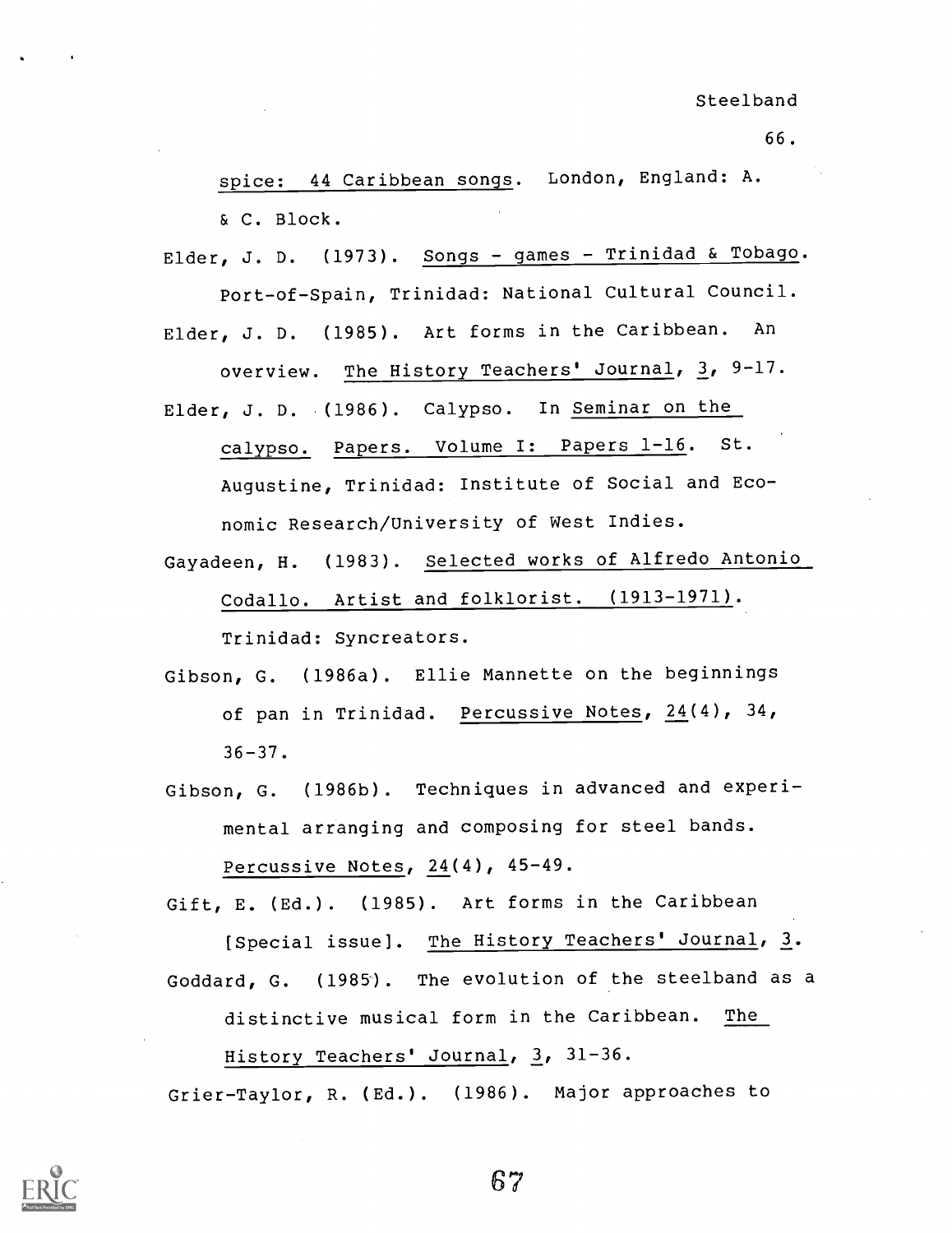music education (Special issue). Music Educators Journal, 72(6).

- Hackett, P. & Lindeman, C. A. (1988). The musical classroom: Backgrounds, models, and skills for elementary teaching (2nd ed.). Englewood Cliffs, NJ: Prentice-Hall.
- Hardie, M. & Mason E. (1983). Music builders II, III, IV. Agincourt, ONT: GLC/Silver Burdett.
- Hill, E. (1983). Foreword. In R. Quevedo, Atilla's kaiso: A short history of Trinidad calypso. St. Augustine, Trinidad/Tobago: University of the West

Indies, Department of Extra Mural Studies.

- Hodges, D. A. (Ed.). (1980). Handbook of music psychology. Lawrence, KS: National Association for Music Therapy.
- Holman, R. (1988a, July). An introduction to steeldrum playing. Paper presented at the Institute for Steelband Playing, University of Manitoba, Winnipeg, MB.
- Holman, R. (1988b, July 14). [Unpublished interview, Trinidadian pannist and arranger, steelband teaching techniques].
- Holman, R. (1988c, July 21). [Unpublished interview, Trinidadian pannist and arranger, steelband playing and arranging techniques].

Jones, A. M. (1982). Steelband: A history. The Winston

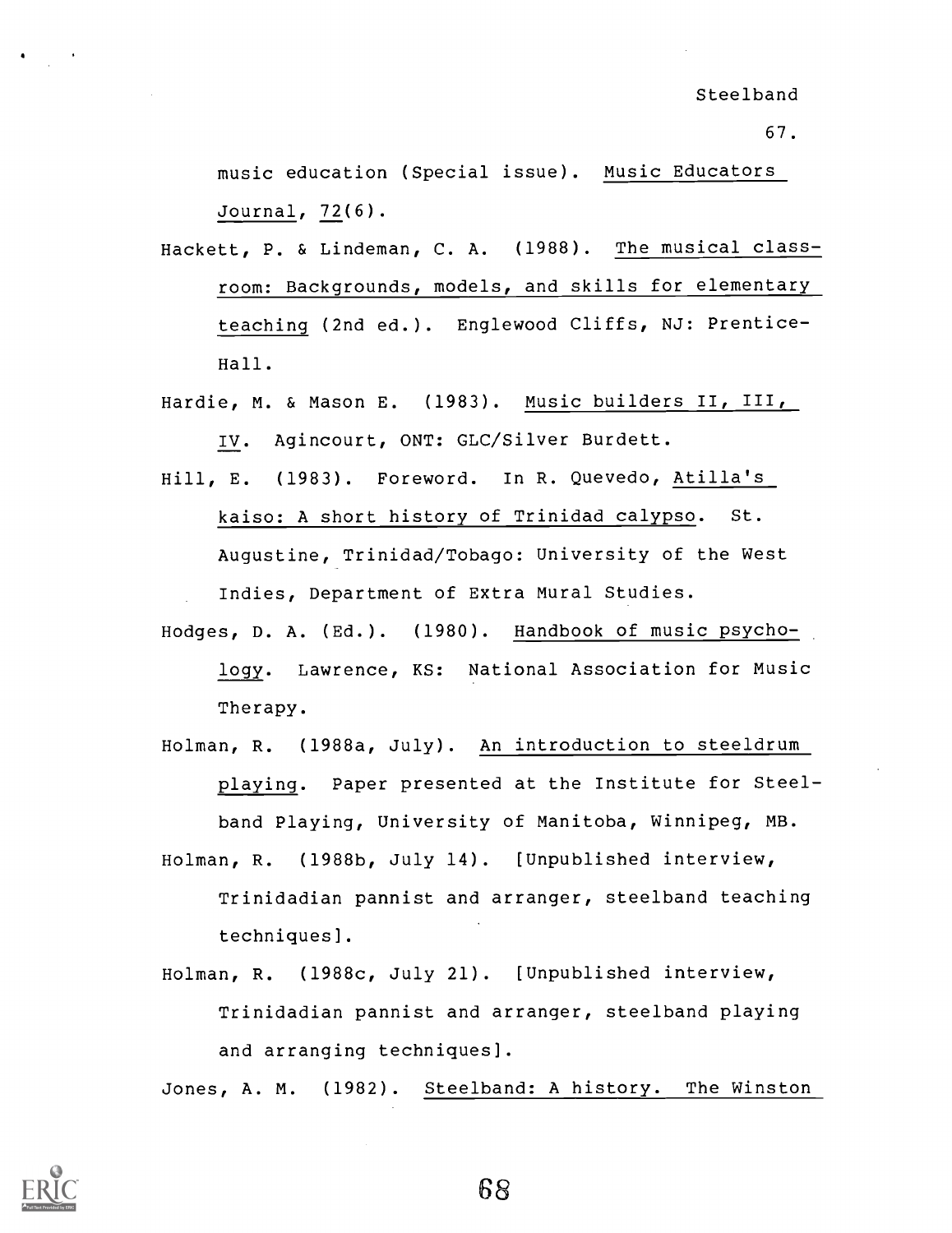68.

"Spree" Simon story. Trinidad: Educo Press.

Klocko, D. G. (1988). Multicultural music in the college curriculum. Music Educators Journal, 75(5),  $38 - 41$ .

- Krugman, L. D. & Ludwig, A. J. (1964). Little calypsos. Far Rockaway, NY: Carl Van Roy Co.
- Landeck, B. (1961). Echoes of Africa in folk songs of the Americas. New York, NY: David McKay.
- LeGendre, D. (1976). Pan fever. Trinidad/Tobago: Pantrinbago.
- Lewin, 0. (1974). Brown gal in de ring. 12 Jamaican folk-songs. London, England: Oxford University Press.
- Lewin, O. (1975). Beeny bud. 12 Jamaican folk-songs for children. London, England: Oxford University Press.
- Liverpool, H. (1985). A brief history of the calypso to 1940. The History Teachers' Journal, 3, 19-24.
- Liverpool, H. (1986). Kaiso and society. St. Thomas, VI: Virgin Islands Commission on Youth.
- Liverpool, H. (1987). Calypsonians . . . to remember. Diego Martin, Trinidad: Juba.
- McCarthy, S. (1988, May 24). Music students to 'beat pan' in U of M steel drum course. Winnipeg Free Press.

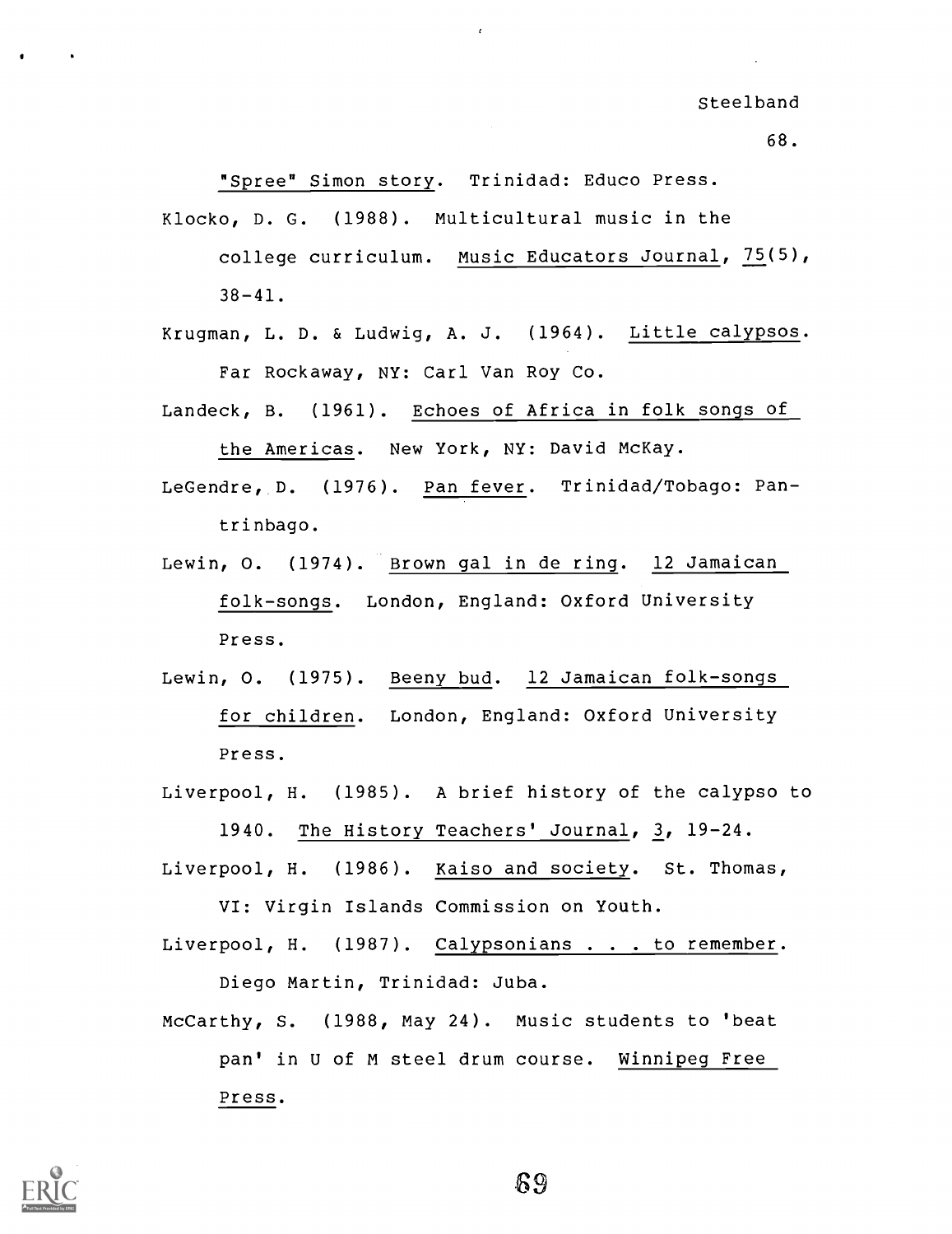- McDonald, D. T. & Simons, G. M. (1989). Musical growth and development: Birth through six. New York, NY: Schirmer.
- Miller, T. (1986). Steel drum 101: A guide to the first year. Percussive Notes, 24(4), 50-53.
- Moberg, V. (1987, December 16). U of M offers unprecedented course in steel band playing. The South Lance, p. 28.
- Morin, F. L. (1988a, July-August). Field and course notes. Institute for Steel Band Playing. University of Manitoba, Winnipeg, MB.
- Morin, F. L. (1988b). A descriptive study of a Canadian elementary music educators' experience with the Trinidadian tradition of steelband. Unpublished research report. Available from the author: Room 249 Education, University of Manitoba, Winnipeg, MB, R3T 2N2.
- O'Conner, A. (1981a). Steel drums: Pan heartbeat of a nation. Percussive Notes, 19(3), 54-55.
- O'Conner, A. (1981b). "A conversation with Clifford Alexis." Percussive Notes, 19(3), 56.
- O'Conner, A. (1981c). So you want to start a steel band. Percussive Notes, 19(3), 60.
- O'Conner, G. A. (1981d). A brief survey of steel drum programs in North American schools. Percussive

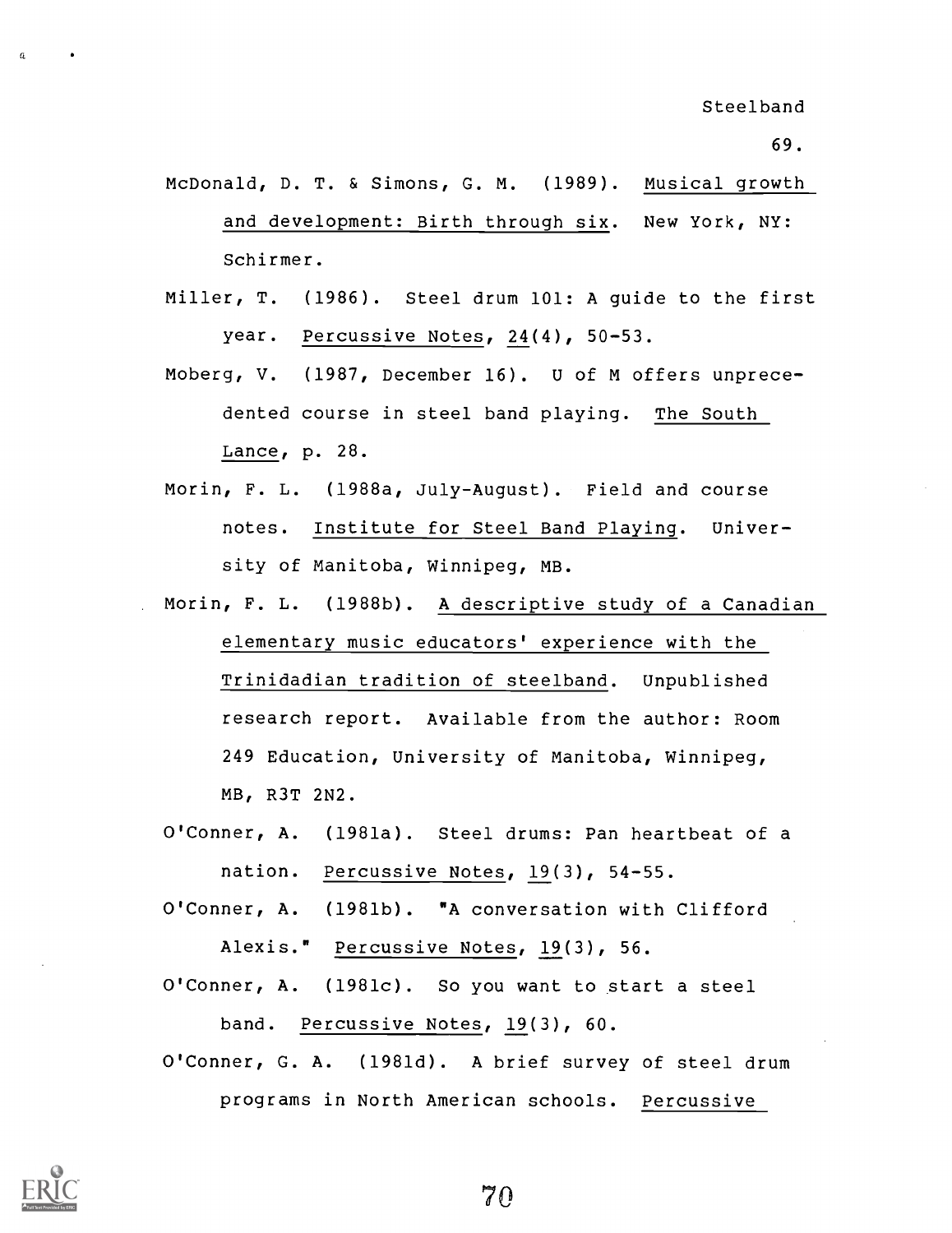Notes, 19(3), 48-59.

Ottley, C. R. (1979). Folk beliefs; folk customs; and folk characters found in Trinidad and Tobago. Diego Martin, Trinidad: Crusoe.

Perry, S. & Krugman, L. D. (1964). Song tales of the West Indies. Far Rockaway, NY: Carl Van Roy Co. Peters, G. B. (1976). The drummer man: A treatise on

percussion. Wilmette, IL: Kemper-Peters.

- Prospect, G. A. (1978a). A practical tutor for the high-tenor pan. Champs Fleurs, Trinidad: Trinity Music.
- Prospect, G. A. (1978b). A practical tutor for the lowtenor pan. Champs Fleurs, Trinidad: Trinity Music.

Prospect, G. A. (1978c). A practical tutor for the

double-tenor pan. Champs Fleurs, Trinidad: Trinity Music.

Prospect, G. A. (1978d). A practical tutor for the double-second pan. Champs Fleurs, Trinidad: Trinity Music.

Prospect, G. A. (1978e). A practical tutor for the

guitar pan. Champs Fleurs, Trinidad: Trinity Music.

Prospect, G. A. (1978f). A practical tutor for the

cello pan. Champs Fleurs, Trinidad: Trinity Music.

Prospect, G. A. (1978g). A practical tutor for the tenor or high-bass pan. Champs Fleurs, Trinidad:

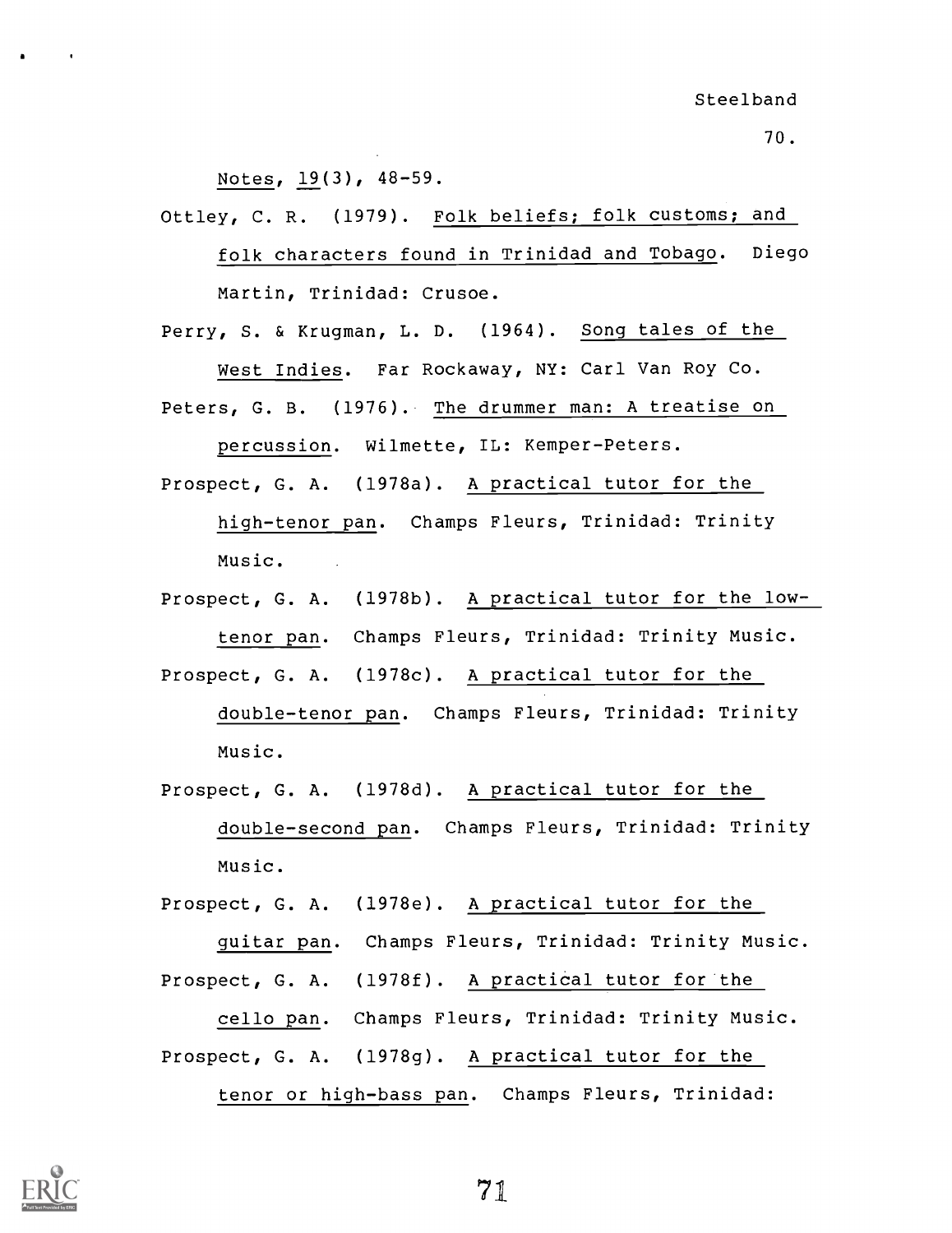Trinity Music.

Prospect, G. A. (1978h). A practical tutor for the lowbass pan. Champs Fleurs, Trinidad: Trinity Music. Prospect, G. A. (1986). The steel-band: A new dimension

in music in the twentieth century. Trinidad/Tobago: Printing Plus.

Quevedo, R. (1983). Atilla's kaiso: A short history of Trinidad calypso. St. Augustine, Trinidad/Tobago: University of the West Indies, Department of Extra Mural Studies.

Royke, R. (Ed.). (1986). Trinidad carnival. Port of Spain, Trinidad/Tobago: Key Caribbean Publications.

Sage, G. H. (1977). Introduction to motor-behavior: A neuro-psychological approach (2nd ed.). Reading, MA: Addison-Wesley.

Sealey, J. & Malm, K. (1982). Music in the Caribbean. London, England: Hodder and Stoughton.

Shehan, P. K. (1987). Effects of rote versus note presentation on rhythm learning and retention. Journal of Research in Music Education, 35(2), 117-126.

Shehan, P. K. (1988). World musics: Windows to crosscultural understanding. Music Educators Journal, 75(3), 22-26.

Simmonds, W. A. (1959). "Pan" the story of the steelband. Available from: British West Indian Airways,

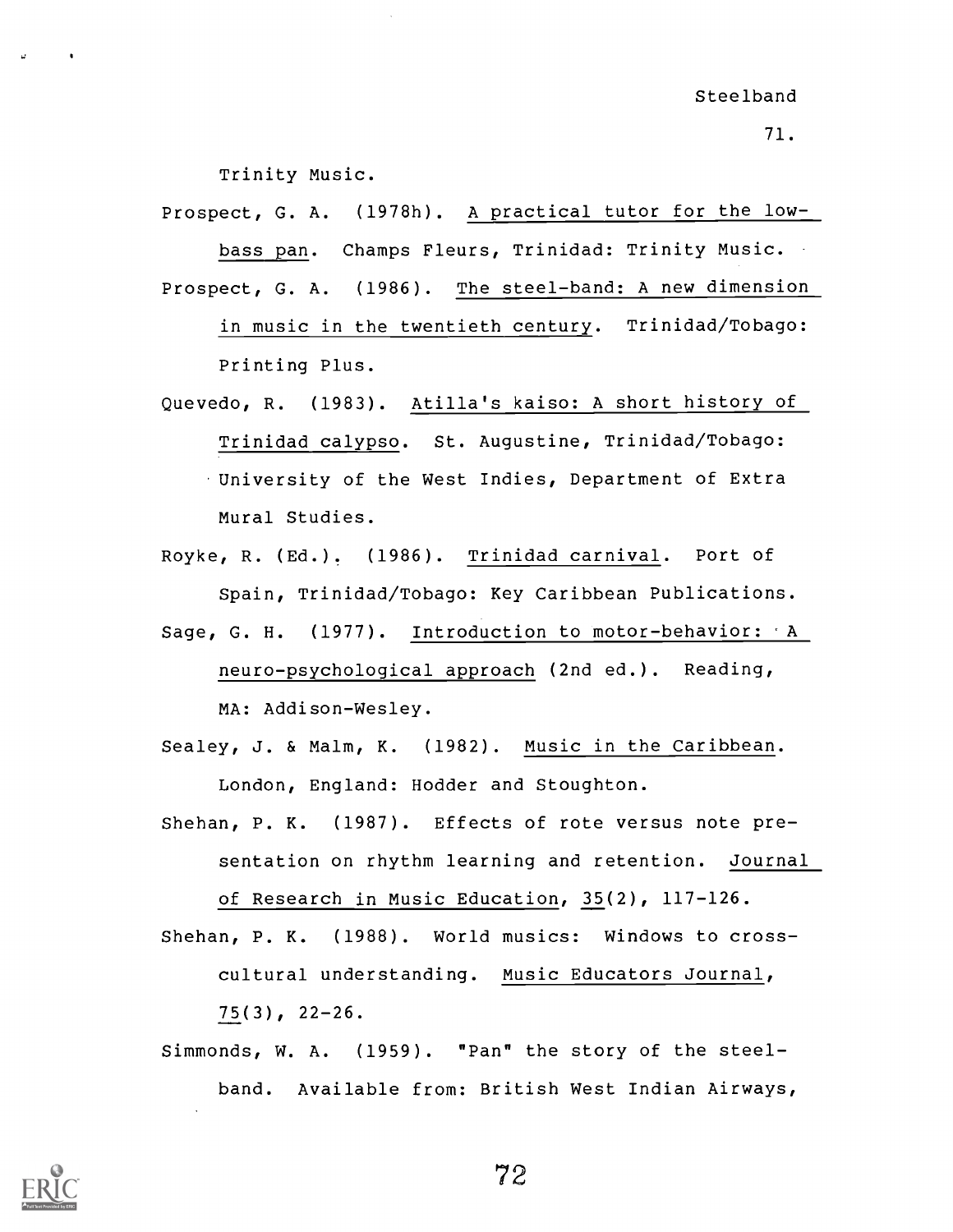72.

530 Fifth Avenue, New York, NY 10036.

Snider, L.  $(1986a)$ . Pan in the U.S. -- Looking back and ahead: Andy Narell and Jeff Narell share their views. Percussive Notes, 24(4), 40-43.

Snider, L. D. (1986b). Steel bands. Percussive Notes, 24(4), 33.

Thomas, V. L. (1983). Singing in steel: Poems on the steelband. Toronto, ONT: Creative Crew.

Trinidad & Tobago Tourist Board. (1984). Pan is beauti-

ful three. (The National Steelband Music Festival 1984 brochure; availability address not given). Trinidad & Tobago Tourist Board. (1987, January, Febru-

ary, March). Carnival: Experience of a lifetime! Welcome, pp. 2-3.

Trotman, D. V. (1983). Foreword. In V. L. Thomas, Singing in steel: Poems on the steelband (pp. 7-10). Toronto, ONT: Creative Crew.

Walley, C. (1987a). Steel band in Canada: Who cares? Manitoba Music Educator, 27(3), 9-11.

Walley, C. (1987b). A proposal to establish a center

for steelband in Manitoba. Unpublished manuscript. Walley, C. (1988, June 13). [Informal conversation,

ethnomusicologist, steelband and socialization]. Warner-Lewis, M. (1986). The influence of Yoruba music on the minor key calypso. In Seminar on the calypso.



73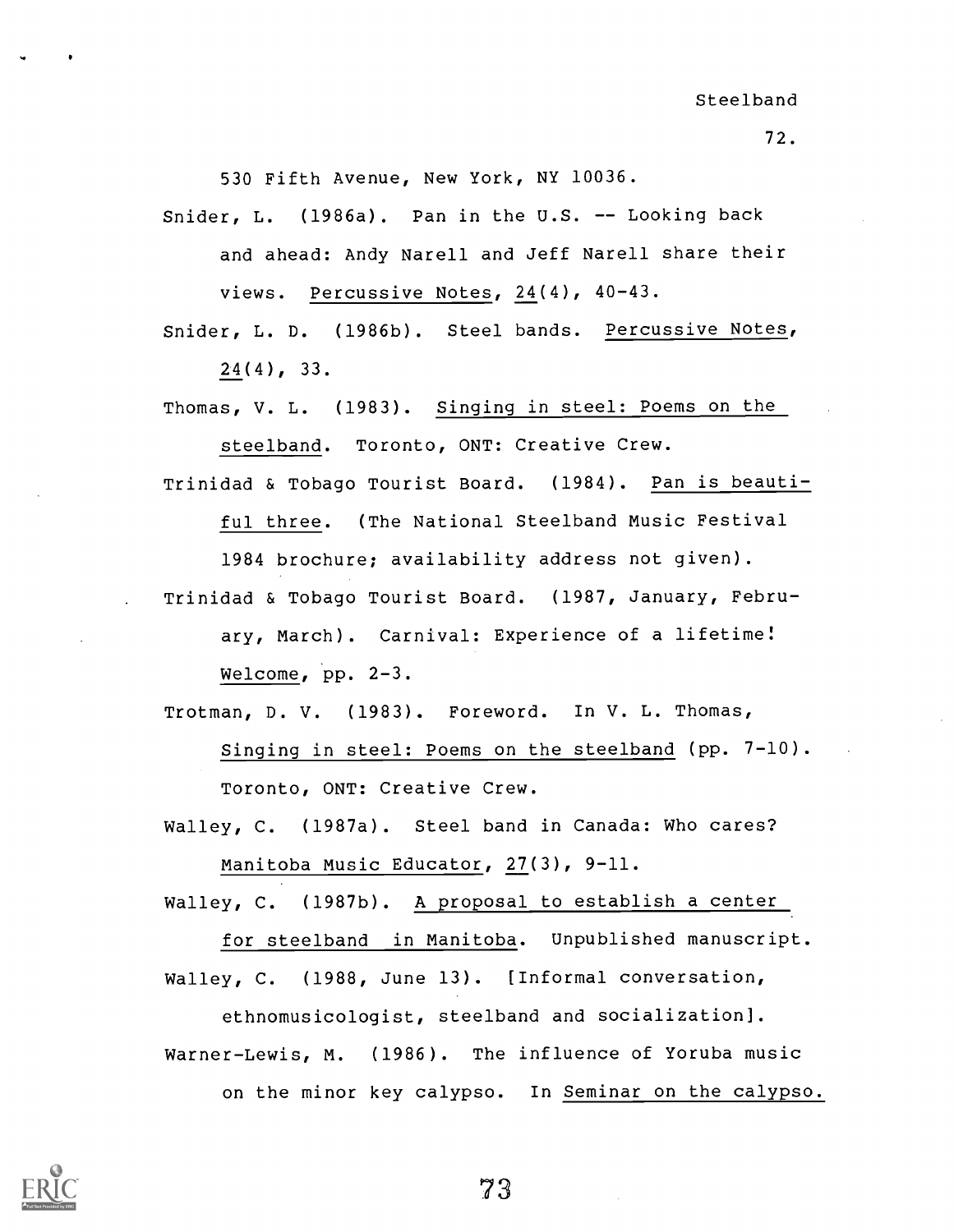Steelband

73.

Papers. Volume 1: Papers 1-16. St. Augustine, Trinidad: Institute of Social and Economic Research/ University of West Indies.

Williams, L. (1987). Carnival and calypsoes. Trinidad/ Tobago: Mister Merlin Printing.

 $\mathbf{e}_{\mathbf{a}}$  ,  $\mathbf{e}_{\mathbf{a}}$  ,  $\mathbf{e}_{\mathbf{a}}$ 

Worosz, L. (1972). Calypso in Prendergast. Manitoba Music Educator, 12(2), 35-39.

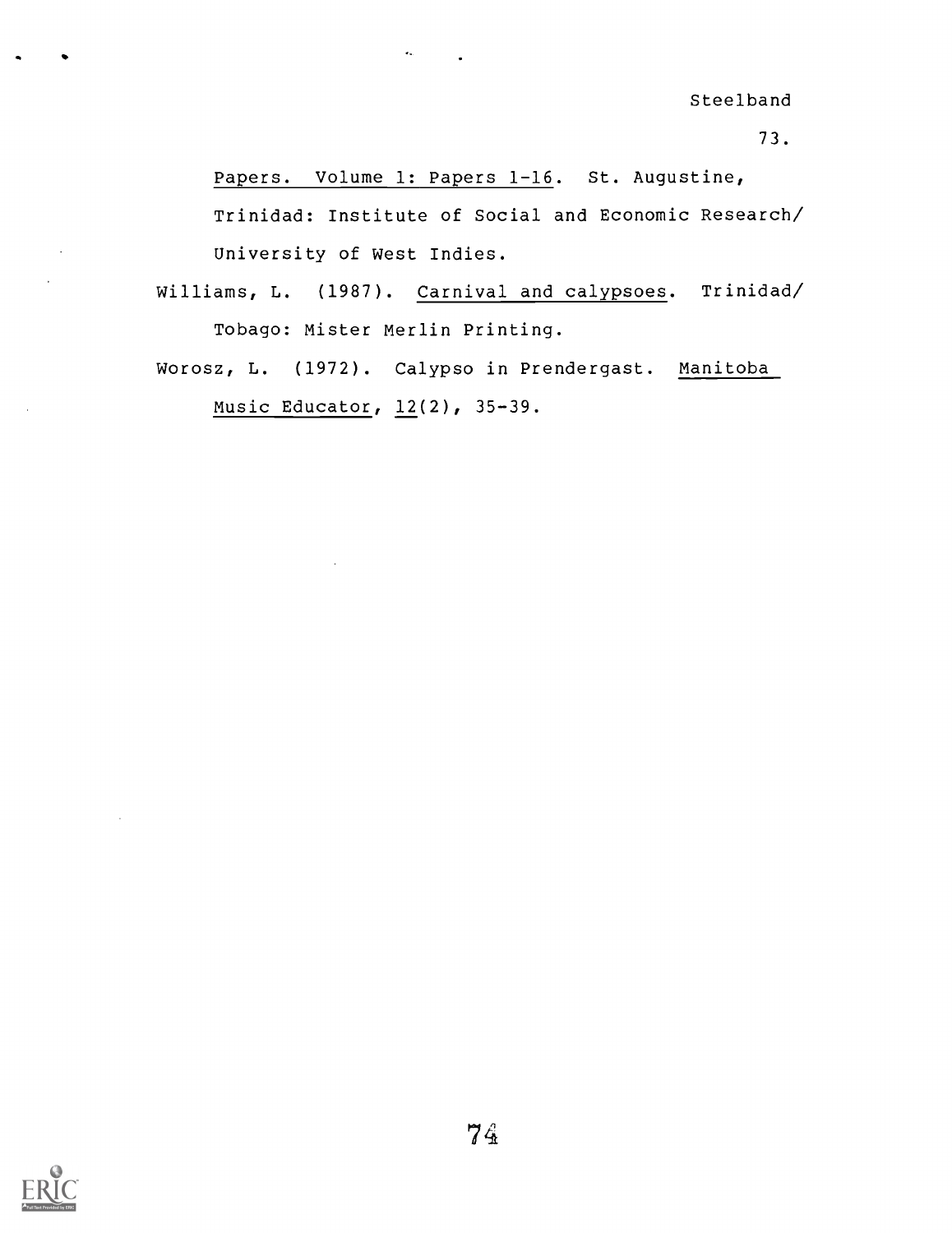

U.S. Department of Education Office of Educational Research and Improvement (OERI) Educational Resources Information Center (ERIC)



# REPRODUCTION RELEASE

(Specific Document)

### I. DOCUMENT IDENTIFICATION:

| Title: Elementary School Steelband: A Curriculum and Instructional Plan<br>for Canadian Schools |                          |
|-------------------------------------------------------------------------------------------------|--------------------------|
| Author(s): Francine L. Morin                                                                    |                          |
| Corporate Source:                                                                               | <b>Publication Date:</b> |
| University of North Dakota                                                                      | 1989                     |

### II. REPRODUCTION RELEASE:

In order to disseminate as widely as possible timely and significant materials of interest to the educational community, documents announced in the monthly abstract journal of the ERIC system, Resources in Education (RIE), are usually made available to users in microfiche. reproduced paper copy, and electronic/optical media, and sold through the ERIC Document Reproduction Service (EDRS) or other ERIC vendors. Credit is given to the source of each document, and, if reproduction release is granted, one of the following notices is affixed to the document

If permission is granted to reproduce and disseminate the identified document, please CHECK ONE of the following two options and sign at the bottom of the page.



Level 1

Level 2

Documents will be processed as indicated provided reproduction quality permits. If permission to reproduce is granted, but neither box is checked, documents will be processed at Level 1.

'I hereby grant to the Educational Resources Information Center (ERIC) nonexclusive permission to reproduceand cfisseminate this document as indicated above. Reproduction from the ERIC microfiche or electronic/optical media by persons other than ERIC employees and its system contractors requires permission from the copytight holder. Exception is made for non-profit reproduction by libraries and other service agencies to satisfy information needs of educators in response to discrete inquiries."

| Sign<br>$here\rightarrow$           | Signature:<br>Dr. Francine Morin                                                                           | Printed Name/Position/Title:<br>Dr. Francine Morin / Asst. Prof.                                                                                                                                  |
|-------------------------------------|------------------------------------------------------------------------------------------------------------|---------------------------------------------------------------------------------------------------------------------------------------------------------------------------------------------------|
| please<br>RIC<br>t Provided by ERIC | <b>Organization/Address:</b><br>Room 249 Education<br>University of Manitoba<br>Winnipeq, $MB$ . R3T $3N2$ | $T = \frac{1}{2}$<br>$1204 - 474 - 9054$ (0).<br>$204 - 269 - 4261$<br><u>44 - 474 - 9022(5)</u><br>: Date:<br>E-Mail Address:<br>$\frac{1}{2}$ marin @ bldgeduc.lan $\frac{3}{2}$ .u manitoba.ca |
|                                     | Canada                                                                                                     | ------                                                                                                                                                                                            |